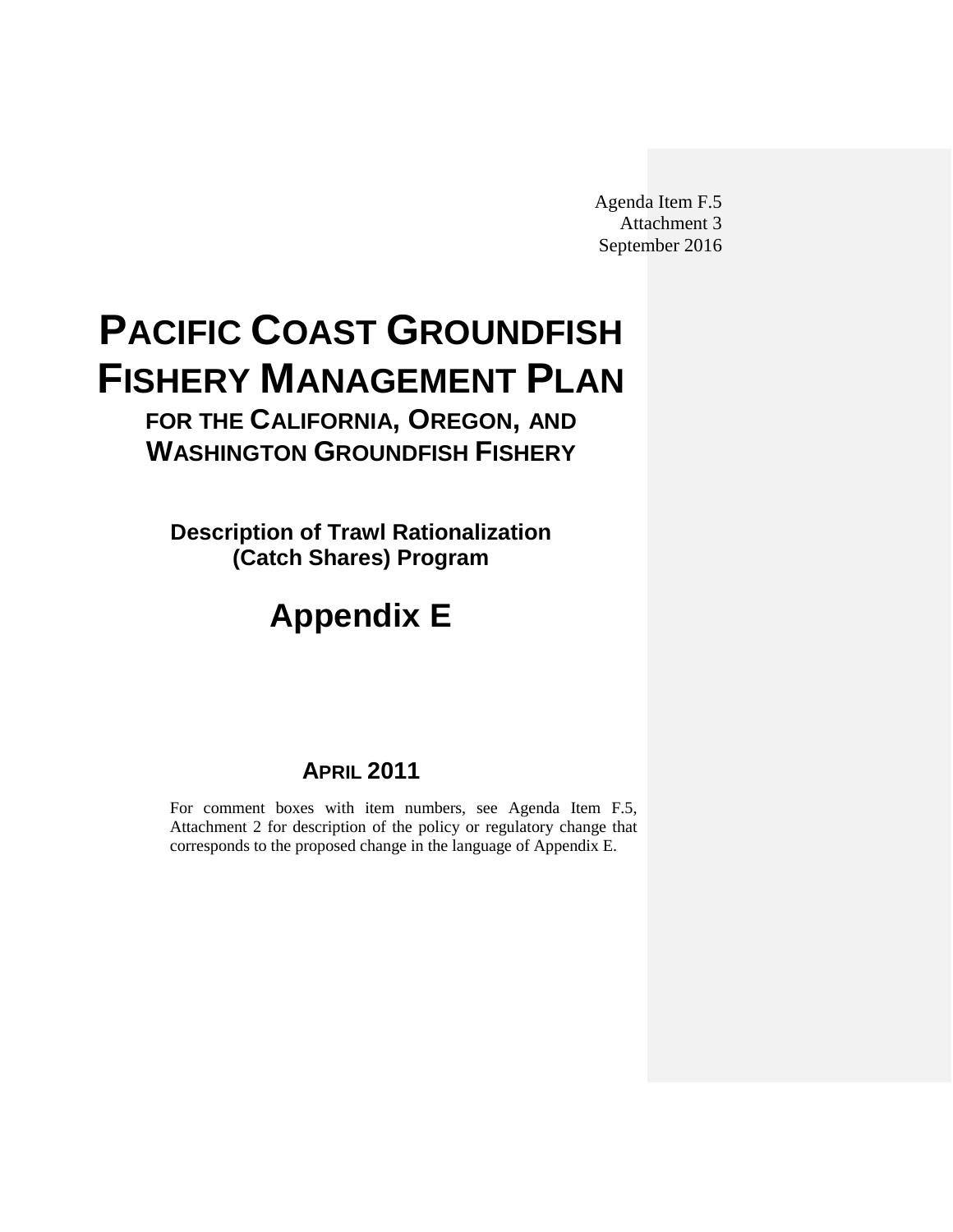# **Contents**

| E.1 |            |                                                                             |  |
|-----|------------|-----------------------------------------------------------------------------|--|
| E.2 |            | Shoreside Trawl Sector: IFQ Program (Appendix A of the Environmental Impact |  |
|     |            |                                                                             |  |
|     |            |                                                                             |  |
|     | E.2.1.1    |                                                                             |  |
|     | E.2.1.2    |                                                                             |  |
|     | E.2.1.3    |                                                                             |  |
|     | E.2.1.4    |                                                                             |  |
|     | E.2.1.5    |                                                                             |  |
|     | E.2.1.6    |                                                                             |  |
| E.3 |            |                                                                             |  |
| E.4 |            | Whiting At-sea Trawl Sector: Cooperative Program (Appendix B of the EIS)24  |  |
| E.5 |            |                                                                             |  |
|     |            |                                                                             |  |
|     |            |                                                                             |  |
|     |            |                                                                             |  |
| E.6 |            |                                                                             |  |
|     | <b>B-1</b> |                                                                             |  |
|     | $B-2$      |                                                                             |  |
|     | $B-3$      | Whiting Shoreside Sector Co-Op Program (placeholder, not recommended) 37    |  |
|     | $B-4$      |                                                                             |  |
|     |            | Revised and printed on May 2014 - DRAFT REVISIONS FOR REVIEW                |  |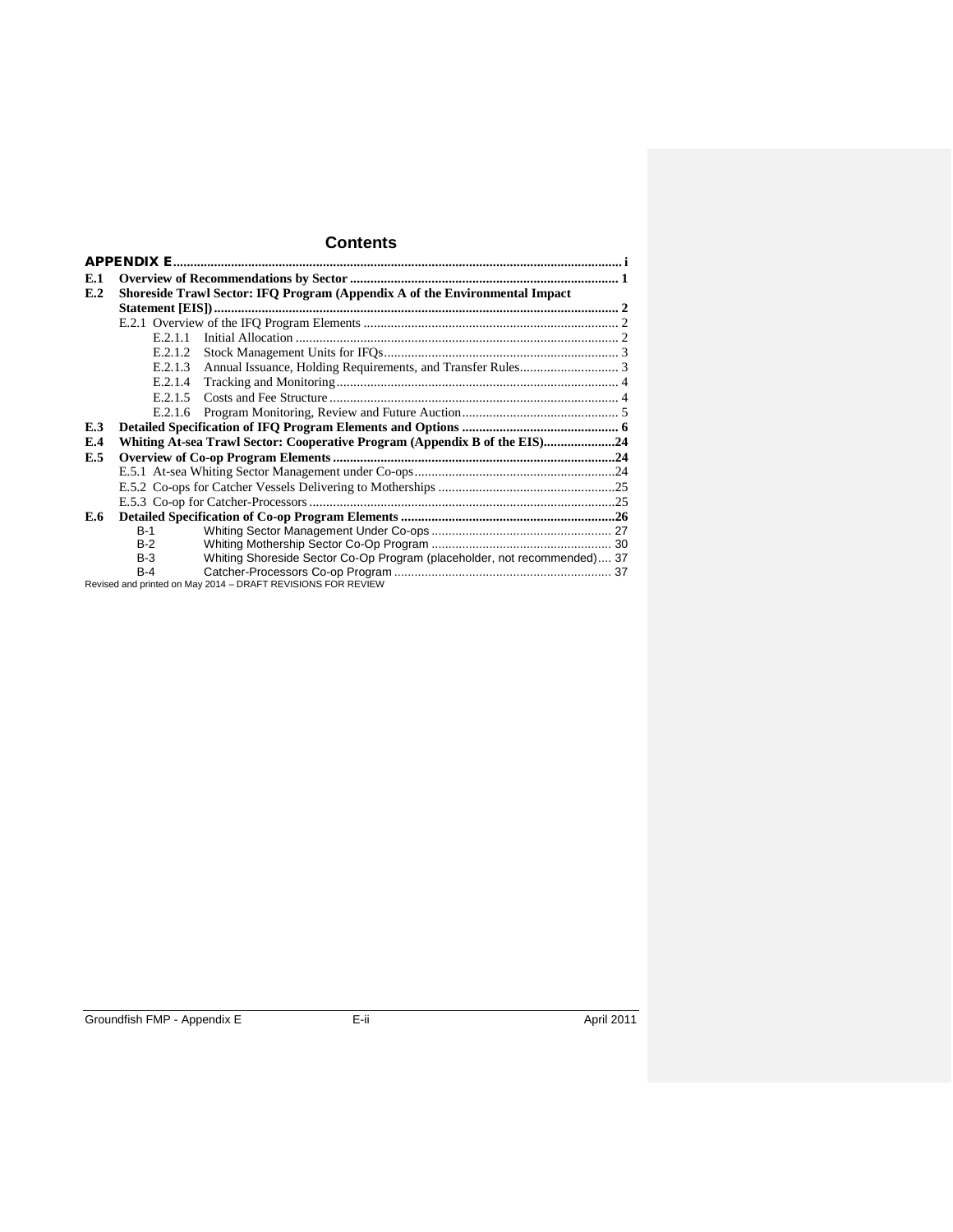# **Acronyms and Abbreviations**

| Acronym     | <b>Definition</b>                                        |
|-------------|----------------------------------------------------------|
| Council     | Pacific Fishery Management Council                       |
| $\rm CP$    | catcher processor                                        |
| CV(MS)      | mothership-endorsed catcher vessel permit                |
| EIS         | environmental impact statement                           |
| <b>FMP</b>  | fishery management plan                                  |
| IBQ         | individual bycatch quota                                 |
| <b>IFO</b>  | individual fishing quota                                 |
| MS          | mothership                                               |
| <b>MSA</b>  | Magnuson-Stevens Fishery Conservation and Management Act |
| <b>NMFS</b> | National Marine Fisheries Service                        |
| OY          | optimum yield                                            |
| <b>RCA</b>  | Rockfish Conservation Area                               |
| QP          | quota pound                                              |
| QS          | quota share                                              |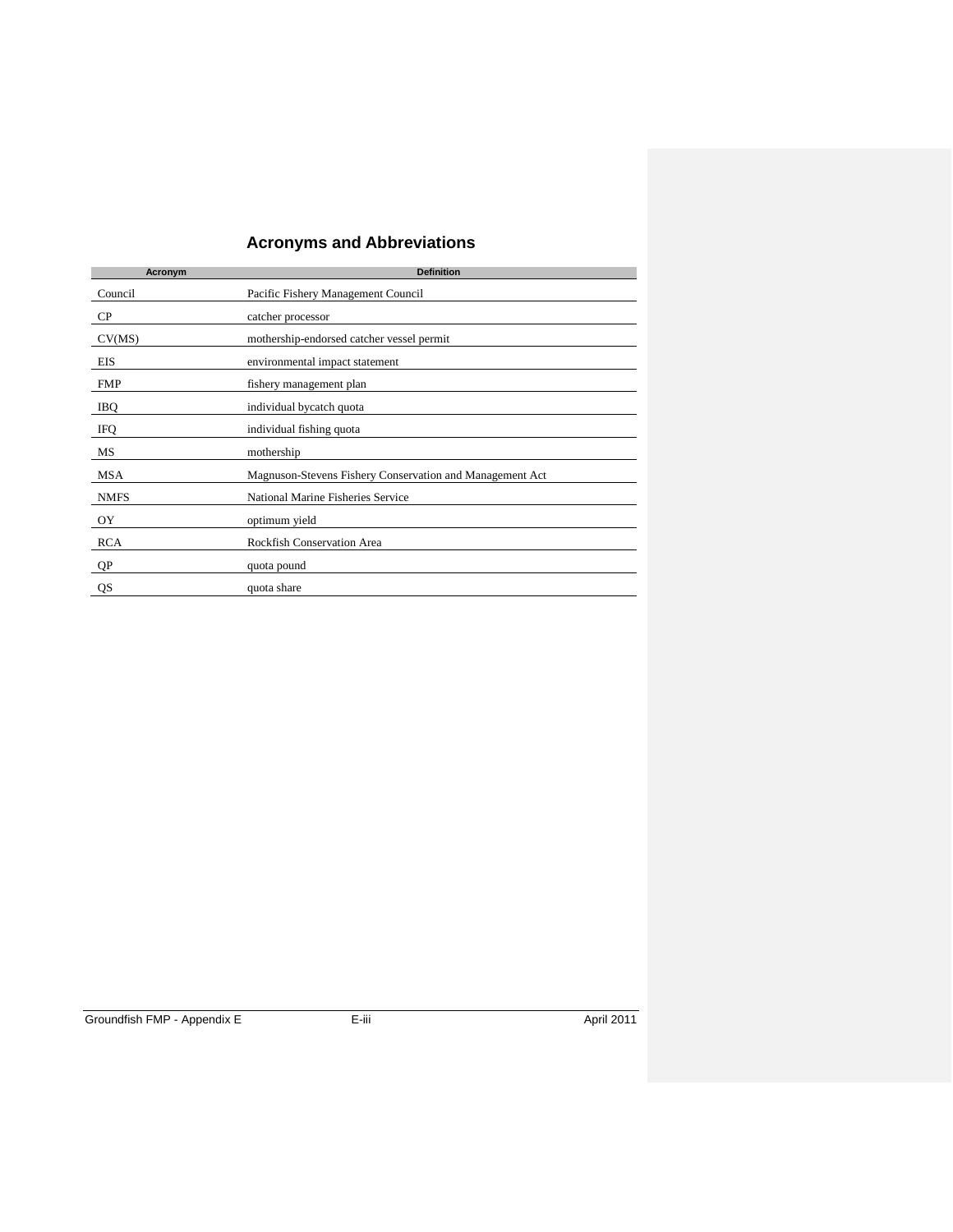<span id="page-3-2"></span><span id="page-3-1"></span><span id="page-3-0"></span>

| This appendix contains a description of the Council's trawl catch share policy (trawl rationalization policy)<br>as originally adopted in conjunction with Amendment 20 and as subsequently modified through regulatory<br>actions. This appendix will be updated from time-to-time to reflect the regulatory amendments<br>recommended by the Council and approved by NMFS, as well as plan amendments as appropriate. Those<br>regulatory amendments will be developed under the regulatory amendment processes specified in the FMP.<br>As identified in the FMP, the update of this appendix does not require an amendment to the FMP.<br>E.1<br><b>Overview of Recommendations by Sector</b><br>The Pacific Fishery Management Council's (Council) sector specific recommendations polcies for | <b>Commented [JS1]:</b> Item 75. Updated to further describe the<br>contents of this appendix and process for updating, as authorized by<br>the FMP. |
|-----------------------------------------------------------------------------------------------------------------------------------------------------------------------------------------------------------------------------------------------------------------------------------------------------------------------------------------------------------------------------------------------------------------------------------------------------------------------------------------------------------------------------------------------------------------------------------------------------------------------------------------------------------------------------------------------------------------------------------------------------------------------------------------------------|------------------------------------------------------------------------------------------------------------------------------------------------------|
| rationalizing the trawl fishery are provided here and will be finalized and forwarded to the National Marine<br>Fisheries (NMFS) for approval later in 2009. The recommendations policies were originally adopted at the<br>Council's November 2008 meeting and finalized in 2009 for forwarding to National Marine Fisheries<br>(NMFS) later in 2009. In general, the Council recommendeds the following The following is the a general<br>outline of the trawl rationalization program:                                                                                                                                                                                                                                                                                                           | <b>Commented [JS2]:</b> Updated to reflect that the program has now<br>been approved and implemented                                                 |
| Shoreside Trawl Sector (nonwhiting groundfish species and whiting):<br>Manage with individual fishing quotas (IFQs).<br>Provide 90 percent of the initial allocation of nonwhiting IFQ to holders of vessel permits;<br>and<br>set aside 10 percent of the initial allocation for an adaptive management program<br>that may benefit processors and communities, among others.<br>Provide 80 percent of the initial allocation of whiting IFQ to holders of vessel permits; and<br>provide 20 percent of the initial allocation of whiting to processors.                                                                                                                                                                                                                                           |                                                                                                                                                      |
| Allocate 100 percent of the Pacific halibut individual bycatch quota (IBQ) to holders of<br>vessel permits.                                                                                                                                                                                                                                                                                                                                                                                                                                                                                                                                                                                                                                                                                         |                                                                                                                                                      |
| Mothership (MS) Trawl Sector (whiting and groundfish bycatch species):<br>Manage with a harvester co-op system and limited entry for MS processors.<br>Require that vessels permit holders declare preseason the MS processor(s) for which they<br>will fish in a coming year.                                                                                                                                                                                                                                                                                                                                                                                                                                                                                                                      | Commented [JS3]: Item 95 and Item 108                                                                                                                |
| Catcher Processor (CP) Sector (whiting and groundfish bycatch species):<br>Create a permit endorsement to prevent expansion of the number of participants.<br>Allocate whiting and bycatch to the existing voluntary co-op. <sup>1</sup><br>Provide an IFQ program if the voluntary co-op fails (initially allocate IFQ equally among<br>all permit holders).                                                                                                                                                                                                                                                                                                                                                                                                                                       |                                                                                                                                                      |
| The amount of allocation available for these sectors will be determined through the intersector allocation<br>process. IFQ for the shoreside fishery may not be delivered to <u>or caught by</u> at-sea processors, nor may<br>quota allocated to the mothership (MS) or CP sectors be delivered shoreside. IFQ for the shoreside fishery<br>may not be processed prior to delivery except as allowed for certain non-whiting vessels delivering fish as<br>part of the shorebased sector or as otherwise specifically allowed.                                                                                                                                                                                                                                                                     | Commented [JS4]: Item 96                                                                                                                             |
| The following sections provide a general summary of the program for each sector. In general, provisions<br>that apply to OS and OP also pertain to Pacific halibut IBO-OS and IBO-OP. <del>Followed by a complete</del><br>description that also identifies trailing actions the Council has been working on in 2009. These actions will<br>be completed prior the time it submits the package to NMFS for approval. <sup>2</sup> The trailing actions pertain to                                                                                                                                                                                                                                                                                                                                   |                                                                                                                                                      |
| $\mathbf{1}$<br>When the Council took final action, NMFS indicated its preliminary intent to license the voluntary co-op.<br>However, this was not part of the Council's final action.<br>$\frac{2}{3}$ During its March and April 2009 meetings, the Council also clarified a number of its recommendations. These<br>elarifications are reflected in the version of the trawl rationalization recommendation provided here.                                                                                                                                                                                                                                                                                                                                                                       |                                                                                                                                                      |
| $E-1$<br>Appendix D: Trawl Rationalization<br>June 2010<br><b>Preferred Alternative</b>                                                                                                                                                                                                                                                                                                                                                                                                                                                                                                                                                                                                                                                                                                             |                                                                                                                                                      |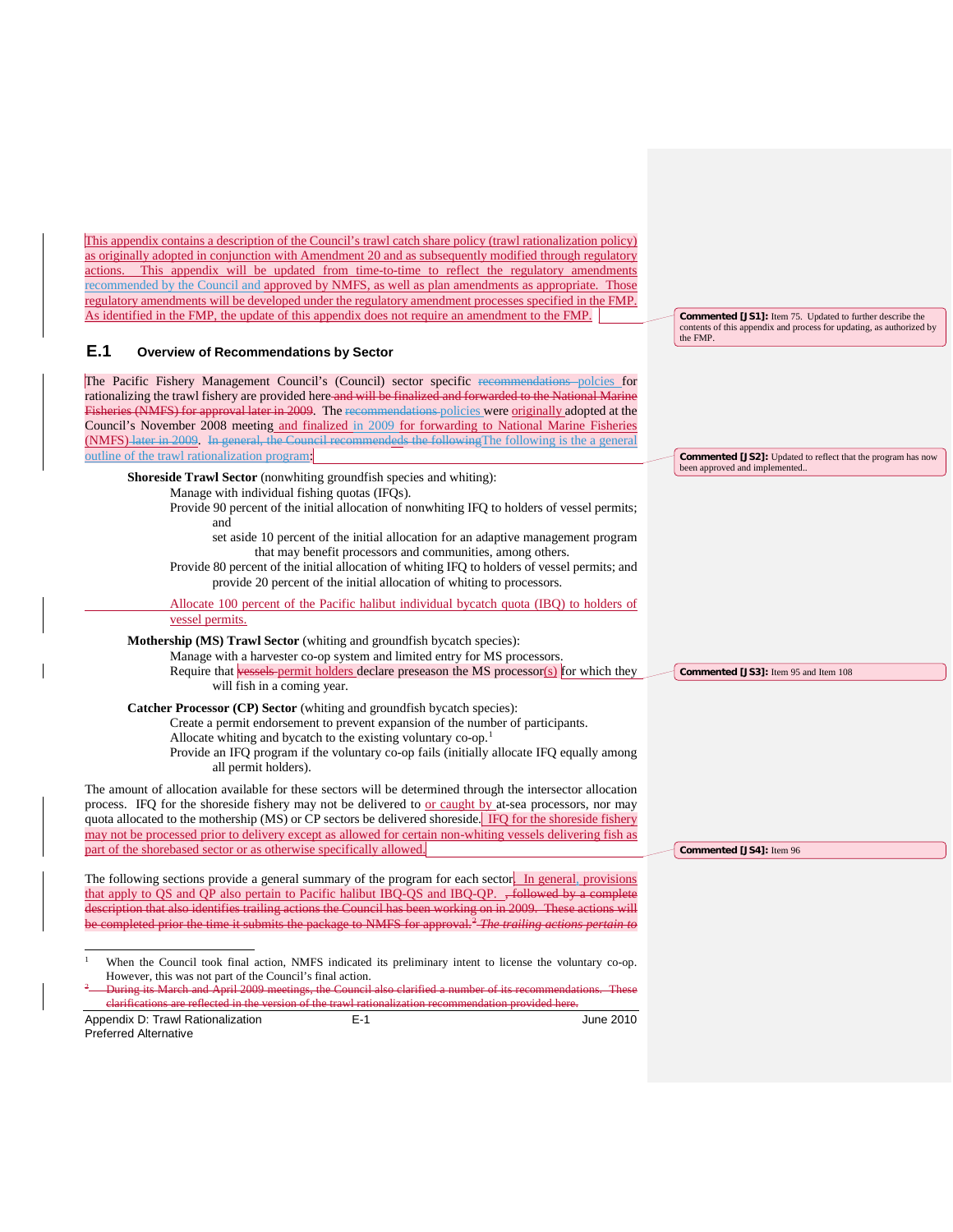*eligibility to own IFQ, accumulation limits, and adaptive management. Implementation is not expected earlier than 2011.*

#### <span id="page-4-0"></span>**E.2 Shoreside Trawl Sector: IFQ Program (Appendix A of the Environmental Impact Statement [EIS])**

This section details the IFQ program that the Council is recommending recommended for the shoreside sector of the groundfish fishery. The first part of the section describes major components of the program. [Table E-1,](#page-8-1) which starts on page [6,](#page-8-1) presents complete details on elements of the recommended IFQ program.

## <span id="page-4-1"></span>*E.2.1 Overview of the IFQ Program Elements*

On initial implementation, the trawl rationalization program left Under this program, most status quo management tools would remain in place. The main exceptions are was cumulative landing limits for nonwhiting groundfish species covered by the IFQ program. and a closure period to control whiting harvest at the start of the year.<sup>[3](#page-4-3)</sup> Other regulatory constraints continue to be reduced through trailing actions. measures, such as Rockfish Conservation Area (RCA) boundaries, may be adjusted as experience is gained with the IFQ program.

An IFQ will grants an entity the privilege to catch a specified portion of the trawl sector's allocation. Within the IFQ program, vessels will beare allowed to use a variety of directed groundfish commercial gear (including nontrawl gear) to take the shoreside trawl sector allocation, which will enables "gear switching." IFQs will have been created for most species of groundfish under the Groundfish Fishery Management Plan (FMP) (although some will still be managed collectively at the stock complex level, e.g., remaining minor slope rockfish). Some groundfish species rarely caught by trawl gear and dogfish will be excluded from the IFQ program. To ensure that optimum yields (OY)annual limits for species not covered by IFQ are not exceeded, catch of those species will be monitored and deductions made from the OYACLs in anticipation of the expected level of shoreside trawl sector catch. For trips targeted on whiting, IFQ will be required only for whiting and the main-bycatch species.

Halibut individual bycatch quota (IBQ) will be required to cover the incidental eateh<sup>[4](#page-4-4)</sup> mortality of Pacific halibut in the groundfish trawl shoreside fishery. Under an the IBQ provisiongram, retention would will not be allowed.

The following sections describe the major provisions of the IFQ program.

#### <span id="page-4-2"></span>E.2.1.1 Initial Allocation

The program will initially allocated IFQ as quota share (QS) to fishery participants based mainly on their historic involvement in the fishery. Each year quota pounds (QP) is allocated to holders of QS in proportion to their QS holdings. QS and QP are collectively referred to as IFQ. Following the initial allocation of QS, transfers (described below) will also allow others to participate in the fishery as quota holders. The initial allocation can be viewed occurred in two segments:

First, in developing its recommendation, the Council considered the groups that should be included in the initial allocation and the proportional split of the initial allocation among the groups. The Council

<span id="page-4-4"></span><span id="page-4-3"></span>Groundfish FMP - Appendix E E-2 E-2 April 2011

**Commented [JS5]:** Since the appendix has been updated this language is no longer required.

<sup>&</sup>lt;sup>3</sup> This closure period is necessary because of Endangered Species Act concerns related to salmon.

At its June meeting, the Council will consider a recommendation by the Groundfish Allocation ret previous Council action under Amendment 21 as creating an IBQ program to cover incidental mortality rather than catch.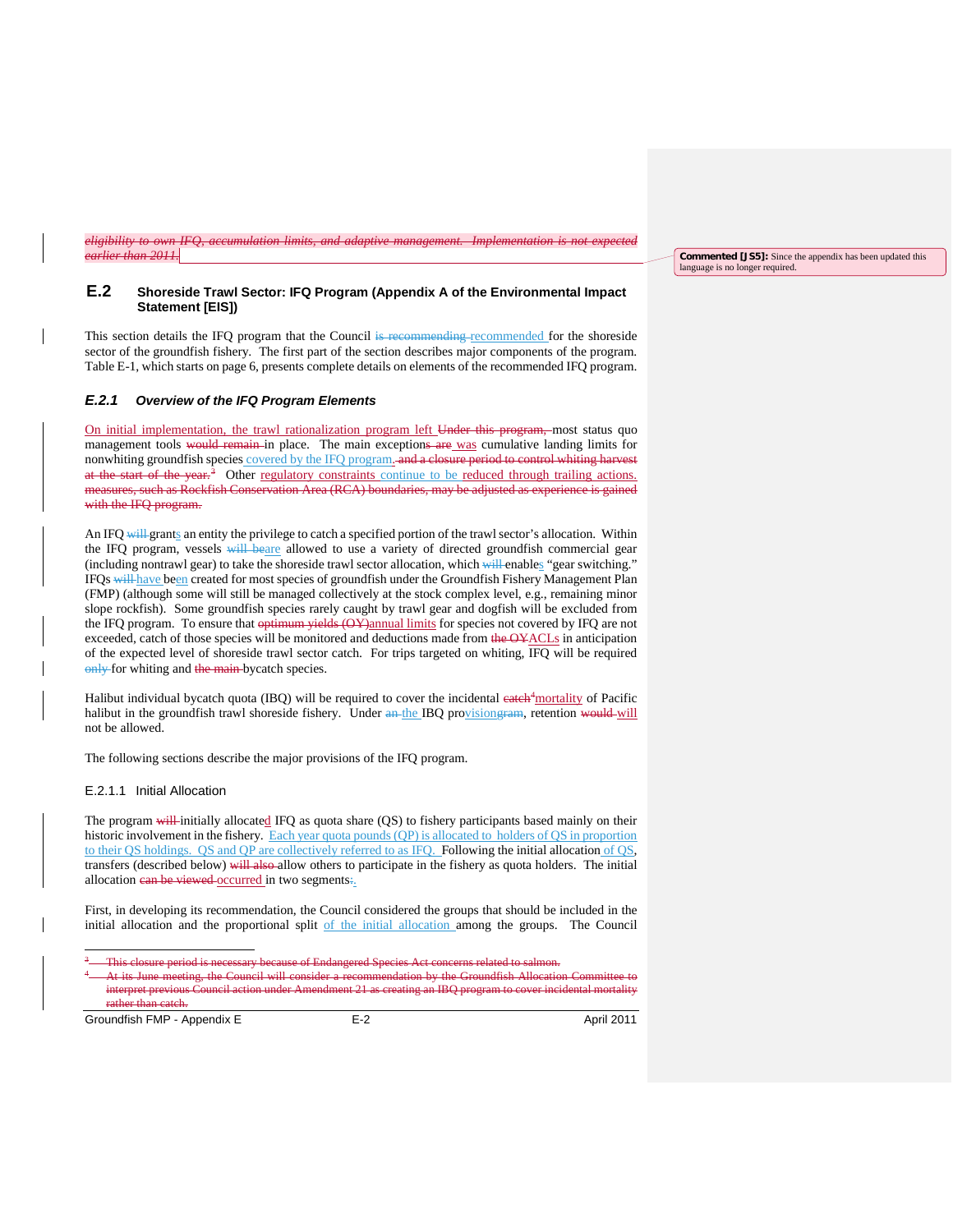recommended that harvesters (those holding limited entry permits for trawl vessels) be given an initial allocation of 90 percent of the nonwhiting QS and 80 percent of the whiting QS. Ten percent of the QS for nonwhiting species would bewas made available for an adaptive management program and processors would-received 20 percent of the whiting QS. All of the halibut IBQ was allocated to harvesters with no set aside for the adaptive management program.

Second, the Council considered specific allocation formulas to determine the amount of QS each eligible entity will would receive. These calculations are were based primarily on the delivery history associated with a vessel permit or processing company over a set number of years. For the allocation to permits, the QS associated with the history of permits retired in the buyback program will be was distributed equally among the remaining qualified permits (about 44 percent of the QS will bewas allocated in this fashion). A special calculation is was provided for incidentally caught overfished species. For these species, the allocation will bewas based on the QS recipient's need to cover incidental catch under current fishing practices (as measured by bycatch rates, individual permit logbooks for recent years, and the amount of target species QS that an entity receiveds). None of the QS for overfished species will be was allocated equally among harvesters, with the exception of canary rockfish. A similar approach would bewas used for the allocation of halibut IBQ.

#### <span id="page-5-0"></span>E.2.1.2 Stock Management Units for IFQs

QS will bewas issued for the species groups and areas for which there were annual catch limits (specified as optimum yields at the time the program was implemented)are OYs (management units). However, QS will not bewas not required for some rarely caught species. Catch of these species would be is monitored to ensure that they doit does not exceed any established allocations or annual catch limits. There may be further area subdivisions for species for which there is an area specific precautionary harvest policy. There are also provisions that provide for both species group and area subdivision of QS after initial allocation.

#### <span id="page-5-1"></span>E.2.1.3 Annual Issuance, Holding Requirements, and Transfer Rules

In designing the management regime for the IFQ program, the Council is balancing balanced the benefits of flexibility and individual accountability with program costs and the constraints of the very low allowable catch levels of overfished species. Prior to the start of each fishing year, NMFS will issues quota pounds (QP) to entities based on the amount of QS they hold and the shoreside trawl sector allocation. The QP would have tomust be transferred to a vessel account in order to be used. When a vessel goes fishing under the IFQ program, all catch must be recorded (including discards), and it must be matched by an equal amount of QP from the vessel's QP account. If there is not enough QP to cover the catch from a trip, there is a 30-day grace period during which adequate QP must be transferred into the vessel's account. A vessel's fishing will beis limited, and its permit cannot be sold, until the overage is covered. After the 30-day grace period, the vessel is considered in violation of the program, unless the overage is within the amount allowed by the carry-over provision. A carryover provision will allows for an overage in one year to be covered by up to 10 percent of the following year's QP; likewise, the provision also will allows QP that were not used in one year to be carried over into the following year, up to 10 percent.

Bycatch reduction and greater efficiency are expected to occur in the groundfish fishery under the IFQ program because of the transferability of QS and QP. Through the transfer of QS/QP (bought and sold or leased through private contract), it is anticipated that those best able to avoid catching overfished species and those who are most efficient will increase the amount of QS/QP registered to them. Those who consistently have high bycatch rates or operate less efficiently might choose to sell their QS and leave the fishery. Generally, anyone eligible to own a U.S.-documented fishing vessel eould may also acquire QS

Groundfish FMP - Appendix E E-3 E-3 April 2011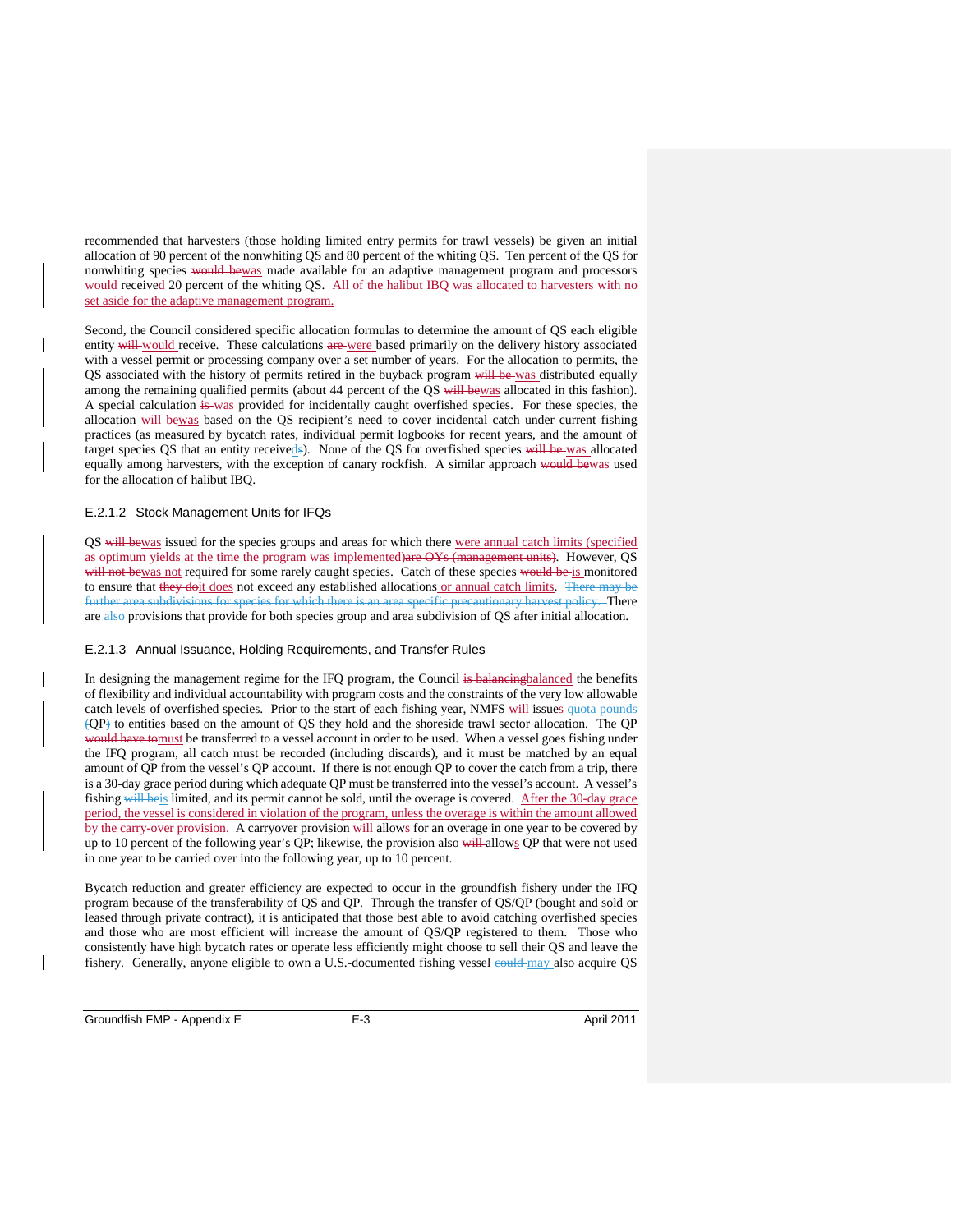and QP, and the QS and QP could may be acquired in very small increments.<sup>[5](#page-6-2)</sup> These provisions will allow for new entrants into the fishery; for example, a crewmember could slowly \purchase amounts of quota in small increments. They also allow for ownership of QS by entities that do not otherwise participate in the fishery. *In early 2009, during its trailing actions the Council considered but rejected substantially modifying provisions pertaining to who is eligible to own the QS.*

While transferability is an important component, some provisions limit transferability in order to protect against unintended consequences. For example, there will beare accumulation limits on the amount of QS or QP that can be controlled by an entity and accumulation vessel limits on for the amount of QP registered to a vessel. The intent of these limits is to prevent excessive control of quota by a participant. *The exact percentages that will be used in these limits will be determined through a trailing action.*

An adaptive management provision program (AMP) will allows the Council to use 10 percent of the trawl allocation to provide incentives, support, or other compensation to offset adverse impacts of the program. This program may benefit communities and processors, among others. Details of the AMP will be the subject of a trailing action. To date, these QP have been passed through to QS holders in proportion to their QS holdings.

#### <span id="page-6-0"></span>E.2.1.4 Tracking and Monitoring

A tracking and monitoring program is necessary to ensure that all catch (including discards) is documented and matched against OP. Initially, Aat-sea observers would bewere required on all vessels, as well as shoreside monitoring during all off-loading (100 percent coverage). The Council has developed a policy to allow cameras to substitute for observers on certain vessels. Cameras may be used to augment the observers and ensure compliance. Compared to status quo monitoring, this the trawl rationalization program requirements are will be a significant increase in at-sea monitoring for a large portion of the trawl fleet, particularly nonwhiting shoreside vessels. In addition to being necessary to insure the effectiveness of incentives based on individual responsibility, More more accurate estimates of total mortality will benefit stock conservation goals. Discarding will beis allowed, though all fish discarded will must also have to be covered by QP. There would be is 100 percent shoreside monitoring; and there may be limited landing rs to control costs. Additionally, a program for the mandatory submission of economic data is included to facilitates monitoring program performance.

#### <span id="page-6-1"></span>E.2.1.5 Costs and Fee Structure

Program costs are of concern and ongoing Federal administrative costs are discussed in Appendix A and in Appendix H.. Program benefits are were expected to exceed costs and will be evaluated as part of program performance review. One of the major sources of costs is associated with industry payments for observers and catch monitors. To help mitigate against these costs, at the start of the program NMFS has announced its intent, subject to available Federal funding, provided a cost reimbursements such that participants would initially be were initially responsible for only 10 percent of the cost of hiring observers and catch monitors. The industry proportion of the costs of hiring observers and catch monitors would be increased over time and cost reimbursements ended in 2015<del>every year so that, once the fishery has transitioned to the</del> rationalization program, the industry would be responsible for 100 percent of the cost of hiring the observers and catch monitors by 2014. Program cost recovery fees were implemented starting in 2014. Fee structures will be proposed to recover program costs from industry, up to the limit of 3 percent of ex-vessel value.

<span id="page-6-2"></span>Groundfish FMP - Appendix E and E-4 April 2011

 <sup>5</sup> To be eligible to own QS, the person need not actually own a U.S. documented fishing vessel.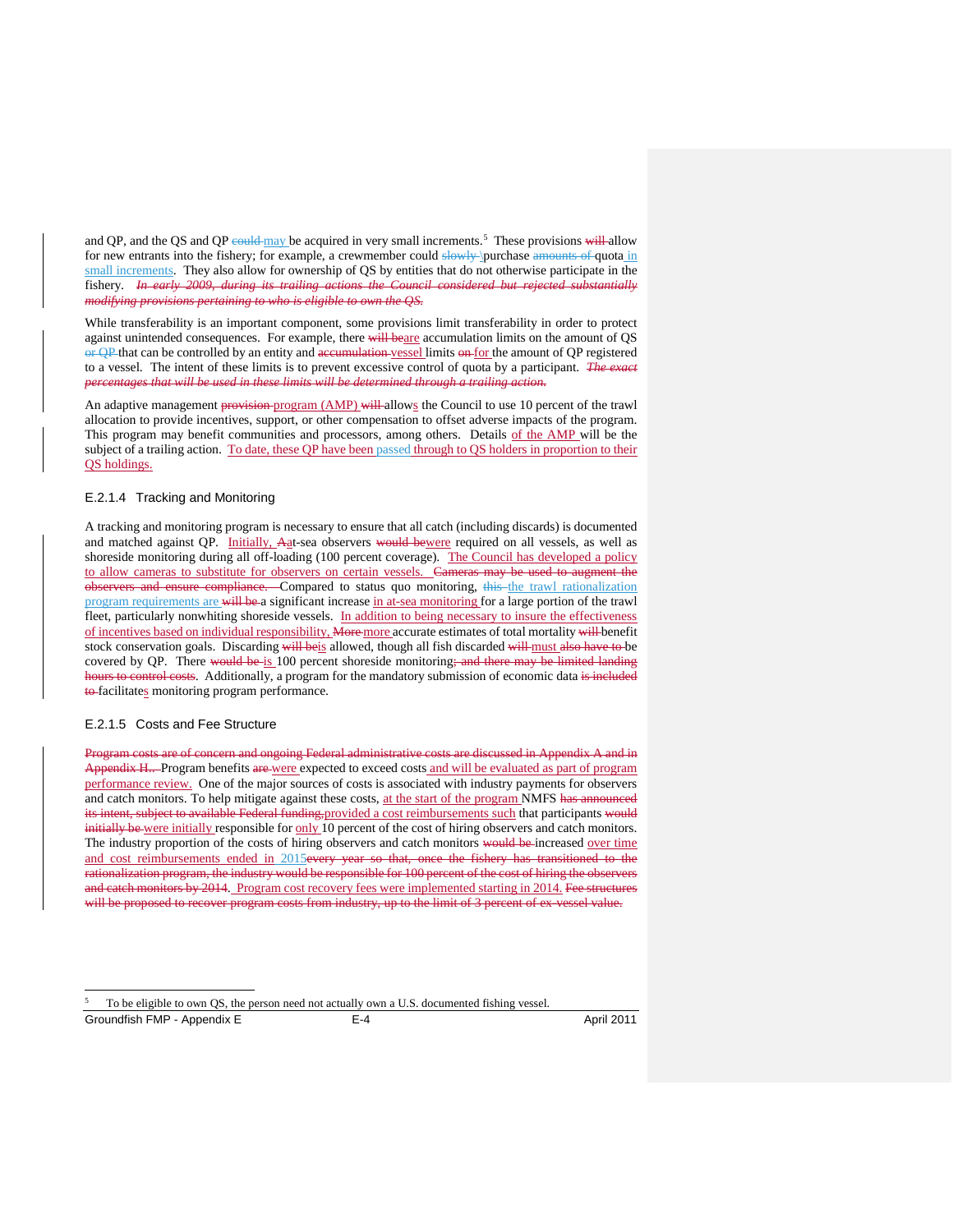# <span id="page-7-0"></span>E.2.1.6 Program Monitoring, Review and Future Auction

The Council will conducts a formal periodic reviews of catch share program performance as required under the Magnuson-Stevens Act. no later than The current policy requires a review five years after implementation and every four years thereafter. The result of these evaluations could include dissolution of the program, revocation of all or part of quota shares, or other fundamental changes to the program. At the time of its first review, the Council will also consider the use of an auction or other non-history-based method when distributing quota share that may become available after the initial allocation.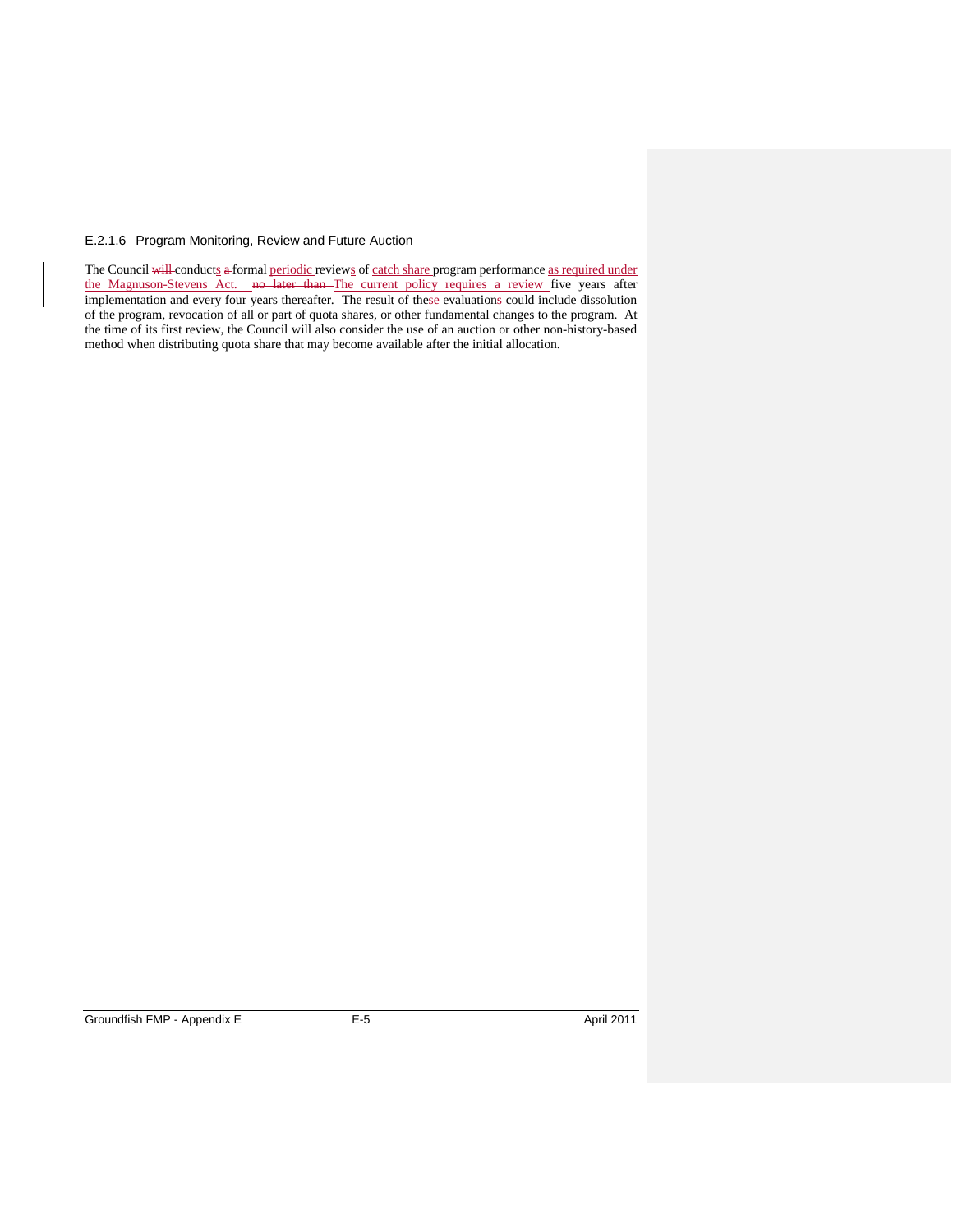# <span id="page-8-0"></span>**E.3 Detailed Specification of IFQ Program Elements and Options**

[Table E-1](#page-8-1) provides a complete description of the IFQ program.

 $\mathbf{l}$ 

 $\overline{\phantom{a}}$ 

 $\begin{array}{c} \rule{0pt}{2ex} \rule{0pt}{2ex} \rule{0pt}{2ex} \rule{0pt}{2ex} \rule{0pt}{2ex} \rule{0pt}{2ex} \rule{0pt}{2ex} \rule{0pt}{2ex} \rule{0pt}{2ex} \rule{0pt}{2ex} \rule{0pt}{2ex} \rule{0pt}{2ex} \rule{0pt}{2ex} \rule{0pt}{2ex} \rule{0pt}{2ex} \rule{0pt}{2ex} \rule{0pt}{2ex} \rule{0pt}{2ex} \rule{0pt}{2ex} \rule{0pt}{2ex} \rule{0pt}{2ex} \rule{0pt}{2ex} \rule{0pt}{2ex} \rule{0pt}{$  $\overline{\phantom{a}}$ 

<span id="page-8-1"></span>

|  | Table E-1. Full description of the IFQ Program for shoreside trawl deliveries. |  |  |  |  |
|--|--------------------------------------------------------------------------------|--|--|--|--|
|--|--------------------------------------------------------------------------------|--|--|--|--|

|         | <b>Element</b>                                                           | Sub-element |                                                                                                                                                                                                                                                                                                                                                                                                                                                                                                                                                                                                                                                                                                                                                                                                                                                                                                                                                                                                                                    |                          |
|---------|--------------------------------------------------------------------------|-------------|------------------------------------------------------------------------------------------------------------------------------------------------------------------------------------------------------------------------------------------------------------------------------------------------------------------------------------------------------------------------------------------------------------------------------------------------------------------------------------------------------------------------------------------------------------------------------------------------------------------------------------------------------------------------------------------------------------------------------------------------------------------------------------------------------------------------------------------------------------------------------------------------------------------------------------------------------------------------------------------------------------------------------------|--------------------------|
|         | <b>A. Trawl Sector Management</b>                                        |             |                                                                                                                                                                                                                                                                                                                                                                                                                                                                                                                                                                                                                                                                                                                                                                                                                                                                                                                                                                                                                                    |                          |
| $A-1.1$ | Scope for IFO<br>Management, Including<br>Gear Switching                 |             | For trips delivered shoreside, QP will be is required to cover catch of all<br>groundfish (including all discards) by limited entry (LE) trawl vessels with<br>certain gear and species exceptions.<br>Gear Exception: Vessels with an LE trawl permit using the following<br>gears would are not be required to cover their groundfish catch with<br>QP: exempted trawlnon-groundfish trawl (pink shrimp, ridgeback<br>prawn, California halibut south of Pt. Arena, and sea cucumbers south<br>of Pt. Arena), gear types defined in the coastal pelagic species $EMP$ ; <b>Commented [JS6]</b> : Item 85<br>gear types defined in the highly migratory species FMP, salmon troll,<br>crab pot, and LE fixed gear when the vessel also has a LE permit<br>endorsed for fixed-gear (longline or fishpot) AND has declared that it is<br>fishing in the LE fixed-gear fishery. However, open access trip limit<br>regulations for each of these gears apply when a trawl permitted vessel<br>has declared into the related fishery. | Commented [JS7]: Item 84 |
|         |                                                                          |             |                                                                                                                                                                                                                                                                                                                                                                                                                                                                                                                                                                                                                                                                                                                                                                                                                                                                                                                                                                                                                                    |                          |
|         |                                                                          |             | Species Exception: The following would be anare exceptions from the<br>QP requirement: longspine thornyheads south of 34°27' N latitude,<br>minor nearshore rockfish (north and south), black rockfish (WOC),<br>California scorpionfish, cabezon, kelp greenling, shortbelly rockfish,<br>and the "Other Fish" category of groundfish.                                                                                                                                                                                                                                                                                                                                                                                                                                                                                                                                                                                                                                                                                            |                          |
|         |                                                                          |             | This definition of the scope allows an LE trawl vessel to switch between<br>trawl and nontrawl groundfish gears, including fixed-gear, for the purpose<br>of catching their QP ("gear switching"). It also allows a nontrawl vessel to<br>acquire a trawl permit, and thereby use trawl QP to catch the LE trawl<br>allocation using nontrawl gear. <sup>ii</sup>                                                                                                                                                                                                                                                                                                                                                                                                                                                                                                                                                                                                                                                                  |                          |
| $A-1.2$ | IFQ Management Units,<br><b>Including Latitudinal</b><br>Area Management |             | QS will carries y designations for the species/species group, area, and trawl<br>sector to which it applies (see A-1.3 for the list of trawl sectors). The QP<br>will havehas the same species/species group, area, and sector designations<br>as the QS on the basis of which the QP was issued. QP will may not be<br>used in a trawl sector other than that for which it was issued, in and will may<br>not be used in a nontrawl sector (i.e., by vessels without trawl permits). <sup>iv</sup><br>QP will may not be used in a catch area or for a species/species group other<br>than that for which it is designated.                                                                                                                                                                                                                                                                                                                                                                                                       |                          |
|         |                                                                          |             | For those species within the scope of the program, the QS/QP species<br>groupings and area subdivisions will beare those for which OYs-ACLs are<br>specified in the acceptable biological catch (ABC)/OY-ACL table that is<br>generated through the groundfish biennial specifications process and those<br>for which there is an area-specific precautionary harvest policy <sup><math>\vee</math></sup> $\overrightarrow{\mathbf{QS}}$ for<br>remaining minor rockfish will be aggregated for the shelf and slope depth<br>strata (nearshore are excluded from the scope, see Section A-1.1).                                                                                                                                                                                                                                                                                                                                                                                                                                    |                          |
|         |                                                                          |             | Changing the management units. After initial QS allocation the Council<br>may alter the management units by changing the management areas or<br>subdividing changing species groupings. Section A-2.1.6 provides methods<br>for reallocating QS when such changes are made after initial<br>implementation of the program. <sup>vi</sup> HereafterIn this document, all references<br>to species include species and species group, unless otherwise indicated.                                                                                                                                                                                                                                                                                                                                                                                                                                                                                                                                                                    |                          |

Groundfish FMP - Appendix E E-6 April 2011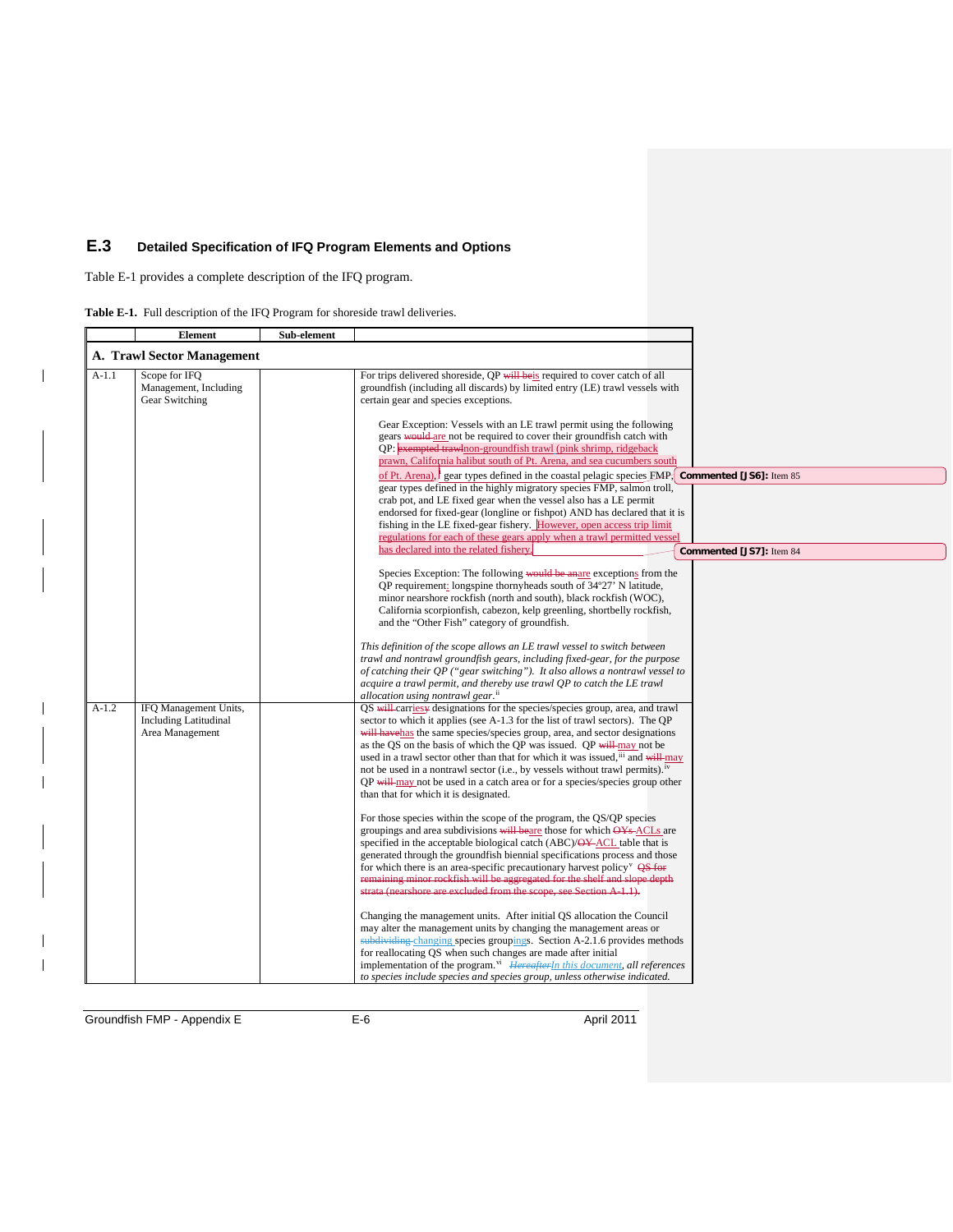|         | <b>Element</b>           | Sub-element                                                                                             |                                        |
|---------|--------------------------|---------------------------------------------------------------------------------------------------------|----------------------------------------|
| $A-1.3$ | General Management and   | Unless otherwise specified or modified by later regulatory action, status quo                           |                                        |
|         | <b>Trawl Sectors</b>     | regulations, other than trip limits for species within the scope of the IFQ                             |                                        |
|         |                          | program, will remain in place. If individual vessel overages (catch not                                 |                                        |
|         |                          | covered by QP) make it necessary, area restrictions, season closures, or                                |                                        |
|         |                          | other measures will be used to prevent the trawl sector (in aggregate or the                            |                                        |
|         |                          | individual trawl sectors listed here) from going over allocations. <sup>***</sup> The IFO               |                                        |
|         |                          | fishery may also be restricted or closed as a result of overages in other                               |                                        |
|         |                          | sectors. Non-IFO groundfish species continue to be managed with trip                                    |                                        |
|         |                          | limits and/or set-asides.                                                                               |                                        |
|         |                          | Commented [JS8]: Item 17                                                                                |                                        |
|         |                          | There will beare three trawl sectors: shoreside, MS, and CP. However, as                                |                                        |
|         |                          | per Section A-1.1, IFO will be is required only for the shoreside trawl sector.                         |                                        |
|         |                          | The MS and CP sectors will be are managed using co-ops, as specified in                                 |                                        |
|         |                          | the co-op section of the trawl rationalization program this appendix. If the                            |                                        |
|         |                          | industry organized voluntary co-op program for the CP sector collapses,                                 |                                        |
|         |                          | IFO will be required for the CP sector, as specified in the co-op program                               |                                        |
|         |                          | described for that sector.                                                                              |                                        |
|         |                          |                                                                                                         |                                        |
|         |                          | Vessels fishing under the IFO program, with trawl or other gear, may not                                |                                        |
|         |                          |                                                                                                         |                                        |
|         |                          | process fish for delivery shoreside except for vessels that legally engaged<br>Commented [JS9]: Item 46 |                                        |
|         |                          | the at-sea processing of non-whiting groundfish prior to July 20, 2010.                                 | Commented [JS10]: Item 96              |
|         |                          | Vessels less than 75 feet which head, gut, tail, and freeze whiting are not                             |                                        |
|         |                          | considered to be processing.                                                                            | Commented [JLS11]: Item 23 and Item 46 |
|         |                          |                                                                                                         |                                        |
|         |                          | Allocation among trawl sectors has have been determined in FMP                                          |                                        |
|         |                          | Amendment 21 except that whiting allocations were established before                                    |                                        |
|         |                          | Amendment 21. Those-Sector allocations not covered by Amendment 21in                                    |                                        |
|         |                          | the FMP will be are addressed in the biannual specifications process.                                   |                                        |
|         |                          | Trawl vessels fishing IFO with nontrawl gear will beare required to comply                              |                                        |
|         |                          | with the RCA lines applicable for that gear. Such RCA restrictions, as                                  |                                        |
|         |                          | necessary, will beare determined in a separate process.                                                 |                                        |
| $A-1.4$ | Management of            | Nonwhiting trips are those with less than 50 percent whiting. No changes to                             |                                        |
|         | Nonwhiting Trips         | management measures, other than those identified in Section A-1.3, have                                 |                                        |
|         |                          | been identified at this timewere identified at the time of initial                                      |                                        |
|         |                          | implementation of this program but such changes have been implemented                                   |                                        |
|         |                          | subsequently.                                                                                           |                                        |
| $A-1.5$ | Management of Whiting    | Whiting seasons will not be were not changed under by the IFQ program but                               |                                        |
|         | Trips <sup>viii</sup>    | were modified by later action. , and so the current sSpring openings will be                            |                                        |
|         |                          | were have been maintained to control impacts on ESA-listed salmon that                                  |                                        |
|         |                          | might occur earlier in the year. $\frac{1}{x}$ When the primary whiting season is                       |                                        |
|         |                          | closed for shoreside deliveries, cumulative whiting catch limits will apply                             |                                        |
|         |                          | and shoreside OP will be required to cover whiting caught incidentally                                  |                                        |
|         |                          | catch.                                                                                                  |                                        |
| $A-1.6$ | Groundfish Permit Length | Length endorsement restrictions on LE permits endorsed for groundfish gear                              |                                        |
|         | Endorsements             | will behave been retained; however, the provision that requires that the size                           |                                        |
|         |                          | endorsements on trawl permits transferred to smaller vessels be reduced to                              |                                        |
|         |                          |                                                                                                         |                                        |
|         |                          | the size of that smaller vessel will be was eliminated (i.e., length                                    |                                        |
|         |                          | endorsements will do not change when a trawl-endorsed permit is transferred                             |                                        |
|         |                          | to a smaller vessel).                                                                                   |                                        |

 $\overline{\phantom{a}}$  $\overline{\phantom{a}}$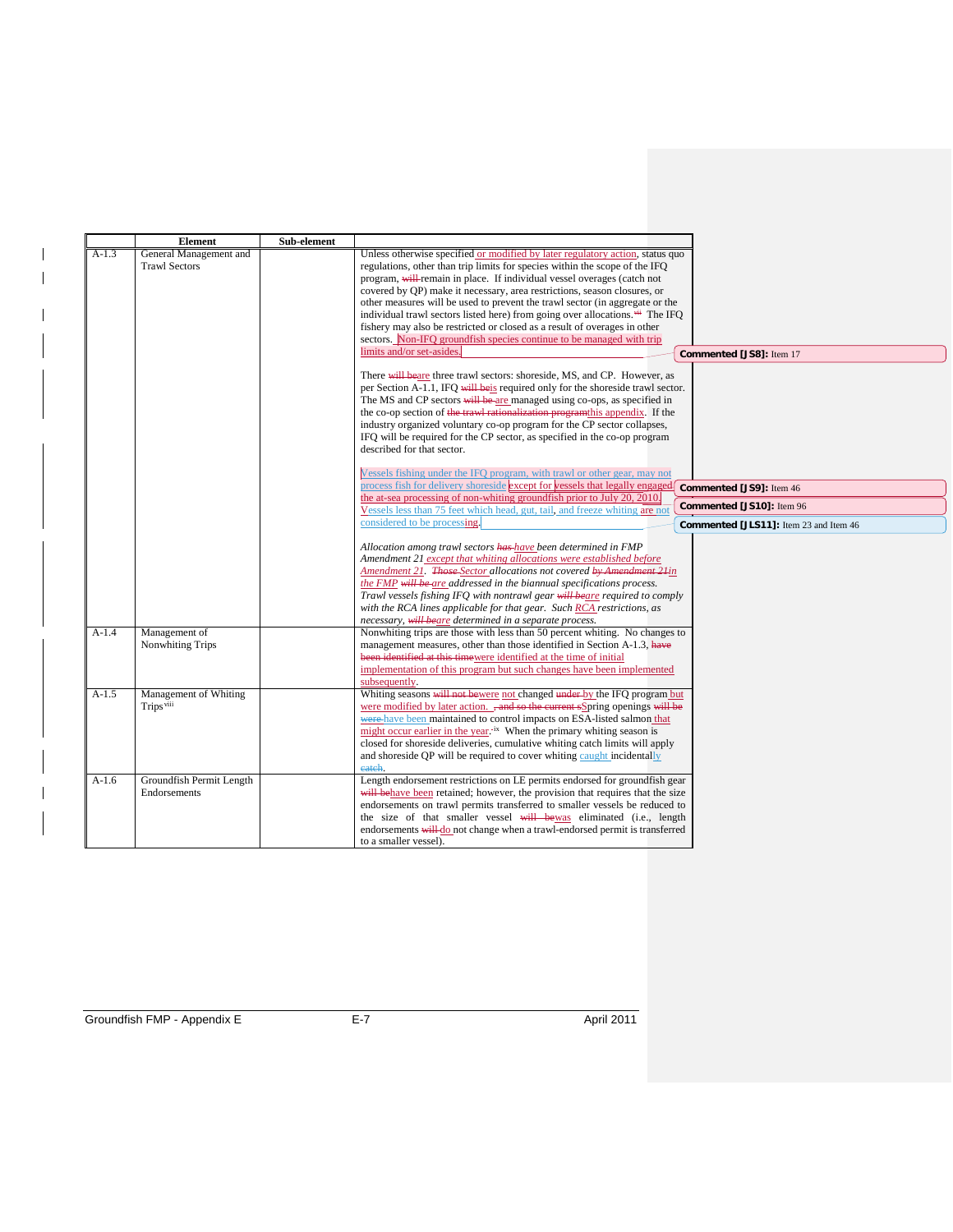|           | <b>Element</b>                             | Sub-element                                                    |                                                                                                                                                                                                                                                                                                                                                                                                                                                                                                                                                                                                                                                                                                                                                                                                                                                                                                                                                                   |
|-----------|--------------------------------------------|----------------------------------------------------------------|-------------------------------------------------------------------------------------------------------------------------------------------------------------------------------------------------------------------------------------------------------------------------------------------------------------------------------------------------------------------------------------------------------------------------------------------------------------------------------------------------------------------------------------------------------------------------------------------------------------------------------------------------------------------------------------------------------------------------------------------------------------------------------------------------------------------------------------------------------------------------------------------------------------------------------------------------------------------|
|           | A-2. IFQ System Details                    |                                                                |                                                                                                                                                                                                                                                                                                                                                                                                                                                                                                                                                                                                                                                                                                                                                                                                                                                                                                                                                                   |
| $A-2.1$   | Initial Allocation and Direct Reallocation |                                                                |                                                                                                                                                                                                                                                                                                                                                                                                                                                                                                                                                                                                                                                                                                                                                                                                                                                                                                                                                                   |
| $A-2.1.1$ | Eligible Groups                            | a Groups and<br>Initial Split of QS                            | Eligible Groups The initial allocation of QS was will be made either only<br>to permit owners and processors, as follows.                                                                                                                                                                                                                                                                                                                                                                                                                                                                                                                                                                                                                                                                                                                                                                                                                                         |
|           |                                            |                                                                | Whiting QS: 80 percent to permits, 20 percent to processors and zero<br>percent for adaptive management.<br>Nonwhiting QS: 90 percent to permits, zero percent to processors, and 10<br>percent for adaptive management.                                                                                                                                                                                                                                                                                                                                                                                                                                                                                                                                                                                                                                                                                                                                          |
|           |                                            |                                                                | After initial allocation, trading will likely result in changeds in the<br>distribution of shares among permit owners and processors. Additionally,<br>entities that are neither permit owners nor processors may acquire QS (see<br>below: "IFQ/Permit Holding Requirements and IFQ Acquisition").                                                                                                                                                                                                                                                                                                                                                                                                                                                                                                                                                                                                                                                               |
|           |                                            | <b>b</b> Permits                                               | For initial allocation, Llanding history will was considered to accrue to the<br>permit under which the landing was made. The owner of a groundfish LE<br>permit at the time of initial allocation will received the QS issued based on<br>the permit. (Also, see Section A-2.1.4 on permit combinations and other<br>exceptional situations.)                                                                                                                                                                                                                                                                                                                                                                                                                                                                                                                                                                                                                    |
|           |                                            | c Processors and<br>Processing<br>Definition                   | A special definition of "processor" and "processing" will be was used for<br>initial OS allocation. A main intent of the definition is was to specify that<br>only the first processor of the fish be credited for the history of that delivery<br>when the initial allocation formula is was applied (see footnote for<br>$definition).$ <sup>x</sup>                                                                                                                                                                                                                                                                                                                                                                                                                                                                                                                                                                                                            |
|           |                                            | d Attributing and<br>Accruing<br>Processing History            | For an allocation for shoreside processors (applies only to whiting):<br>attribute-history was attributed to the receiver reported on the landing<br>receipt (i.e., the entity responsible for filling out the state fishticket),<br>except it was possible to reassign history may be reassigned to an entity<br>not on the landings receipt, if parties agreed or through an agency<br>appeals process. The intent of this option is was to provide an<br>opportunity for catch history to be assigned to the entity that actually<br>processed the fish.<br>For shoreside processors, allocations go-went to the processing business and<br>successor-in-interest will be was recognized. NMFS will developed criteria<br>for use in determining the successor in interest with respect to the entities<br>listed on the landings receipts or otherwise eligible for an initial QS<br>allocation based on being the first processor of the fish. <sup>xi</sup> |
| $A-2.1.2$ | <b>Recent Participation</b>                | a Permits<br>(including CP)<br>permits)<br><b>b</b> Processors | Recent participation is was not required in order for a permit to qualify for<br>an initial allocation of OS.<br>Not applicable because a co-op program was provided for this sector rather                                                                                                                                                                                                                                                                                                                                                                                                                                                                                                                                                                                                                                                                                                                                                                       |
|           |                                            | (motherships)<br>e-b Processors                                | than IFQs. (This header is being left in the document so that paragraph<br>numbering will correspond to numbering in the analysis.)<br>Recent participation is was required to qualify for an initial allocation of                                                                                                                                                                                                                                                                                                                                                                                                                                                                                                                                                                                                                                                                                                                                               |
|           |                                            | (shoreside)<br>(originally lettered as<br>paragraph c)         | whiting OS:<br>1 mt or more of deliveries from whiting trips in each of any two-ye Formatted: Font: 7 pt<br>from 1998-2004.                                                                                                                                                                                                                                                                                                                                                                                                                                                                                                                                                                                                                                                                                                                                                                                                                                       |

 $\mathbf{I}$ 

 $\overline{\phantom{a}}$  $\overline{\phantom{a}}$ 

 $\overline{1}$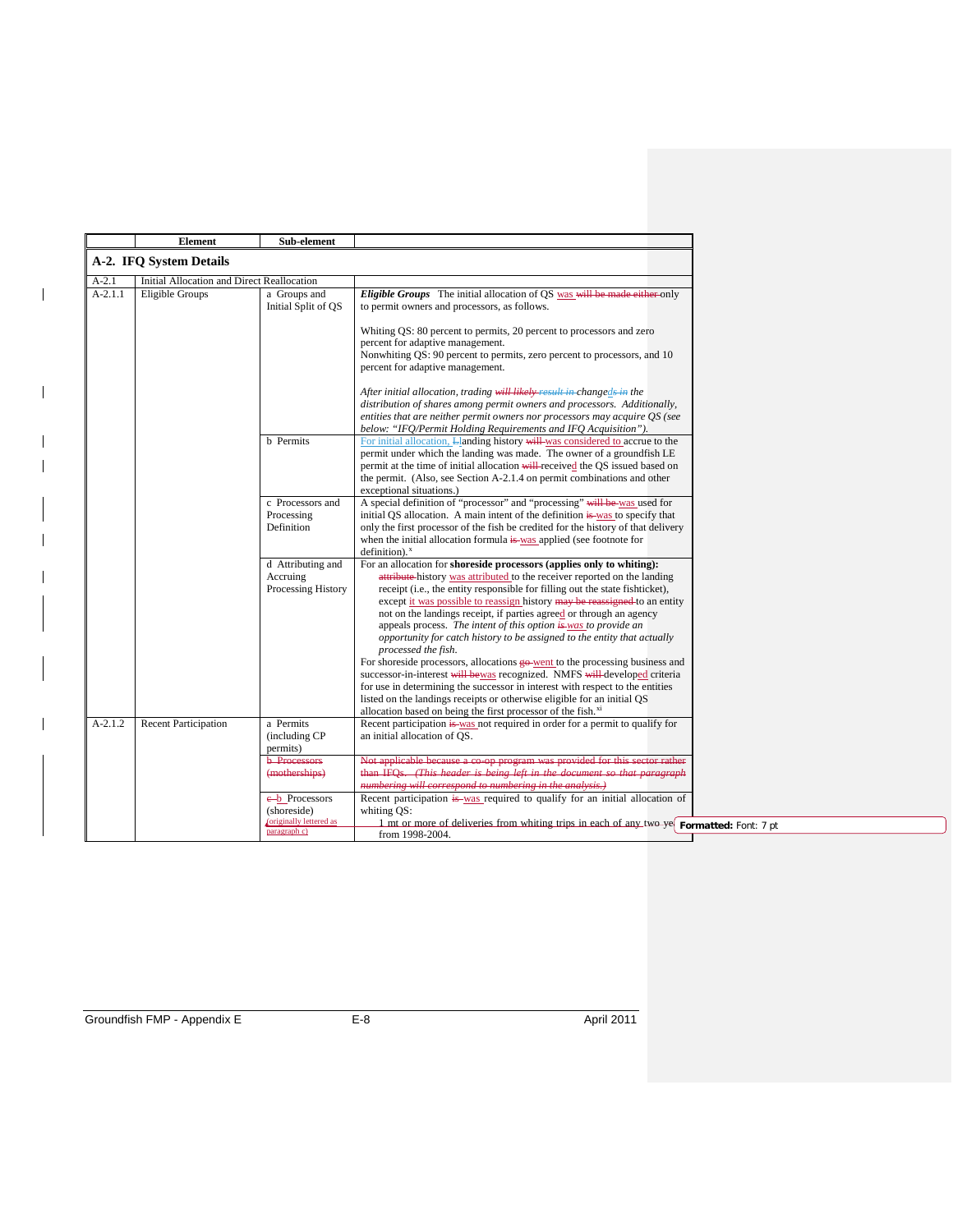|           | <b>Element</b>            | Sub-element                   |                                                                                                                                                                                   |
|-----------|---------------------------|-------------------------------|-----------------------------------------------------------------------------------------------------------------------------------------------------------------------------------|
| $A-2.1.3$ | <b>Allocation Formula</b> | a Permits with                | QS will be was issued for all fish management units within the scope of the                                                                                                       |
|           |                           | catcher vessel                | program (see Section A-1.2) based on equal division and permit history, as                                                                                                        |
|           |                           | history                       | follows:xii                                                                                                                                                                       |
|           |                           |                               | Equal Division: There will be was an equal division of the buy-back<br>permits' pool of QS among all qualifying permits (except the incidentally                                  |
|           |                           |                               | caught overfished species other than canary). Qualifying permits included                                                                                                         |
|           |                           |                               | all catcher vessel permits, including those that have had been used only in                                                                                                       |
|           |                           |                               | the MS sector. (The QS pool associated with the buyback permits will                                                                                                              |
|           |                           |                               | bewas the buyback permit history as a percent of the total fleet history for                                                                                                      |
|           |                           |                               | the allocation period. The calculation will be was based on total absolute                                                                                                        |
|           |                           |                               | pounds with no other adjustments and no dropped years.)                                                                                                                           |
|           |                           |                               | Permit History: The remaining QS (the QS left after setting aside amounts                                                                                                         |
|           |                           |                               | for equal allocation) will be was allocated based on each permit's history                                                                                                        |
|           |                           |                               | (see following formulas).                                                                                                                                                         |
|           |                           |                               | For the portion of the allocation based on each permit's history.                                                                                                                 |
|           |                           |                               | For <b>nonwhiting</b> trips, permit history used for QS allocation will be was<br>calculated:                                                                                     |
|           |                           |                               | For nonoverfished species: using an allocation period of 1994-                                                                                                                    |
|           |                           |                               | 2003. Within that period use relative history and drop the                                                                                                                        |
|           |                           |                               | three worst years. <sup>xiii</sup>                                                                                                                                                |
|           |                           |                               | For overfished species taken incidentally: xiv using target species                                                                                                               |
|           |                           |                               | QS as a proxy based on the following approach: Apply fleet                                                                                                                        |
|           |                           |                               | average bycatch rates to each permit's depth and latitude                                                                                                                         |
|           |                           |                               | distributions and target species QS allocations. Fleet average                                                                                                                    |
|           |                           |                               | bycatch rates for latitudinal areas <sup>xv</sup> divided shoreward and                                                                                                           |
|           |                           |                               | seaward of the RCA will be developed from West Coast                                                                                                                              |
|           |                           |                               | Observer Program data for 2003-06. For the purposes of the<br>allocation, a permit's QS for each target species will be was                                                       |
|           |                           |                               | distributed shoreward and seaward of the RCA and                                                                                                                                  |
|           |                           |                               | latitudinally based on the permit's logbook information for                                                                                                                       |
|           |                           |                               | 2003-06. If a permit does-did not have any logbooks for 2003-                                                                                                                     |
|           |                           |                               | 06, fleetwide averages will be were used. <sup>xvi</sup>                                                                                                                          |
|           |                           |                               | For whiting trips, permit history used for QS allocation will be was                                                                                                              |
|           |                           |                               | calculated as follows:                                                                                                                                                            |
|           |                           |                               | For whiting, use an allocation period of 1994-2003. Within that                                                                                                                   |
|           |                           |                               | period, use relative history and drop the two worst years. <sup>xvii</sup>                                                                                                        |
|           |                           |                               | For bycatch species (if IFO is used for bycatch species):                                                                                                                         |
|           |                           |                               | use the whiting history as a proxy (i.e., allocation will                                                                                                                         |
|           |                           |                               | bewere pro rata based on the whiting allocation).                                                                                                                                 |
|           |                           |                               | Area Assignments: Landings history will be was assigned to catch areas                                                                                                            |
|           |                           |                               | based on port of landing. <sup>xviii</sup><br><b>Relative history (percent).</b> For each sector, the permit history for each                                                     |
|           |                           |                               | year is was measured as a percent of the sector's total for the year.                                                                                                             |
|           |                           |                               | Initial allocations willwere be constrained by accumulation limits for                                                                                                            |
|           |                           |                               | permits that were acquired after the November 8, 2008 control date<br>Commented [JS12]: Updated to reflect that three was not a                                                   |
|           |                           |                               | See Section A-2.2.3.e for a discussion of the limits and divestiture<br>blanket grandfather clause.                                                                               |
|           |                           |                               | requirements.                                                                                                                                                                     |
|           |                           |                               | <b>Reallocation:</b> Reallocate widow rockfish using the same approach that                                                                                                       |
|           |                           |                               | applies for nonoverfished species except use 1994-2002 as the                                                                                                                     |
|           |                           |                               | allocation period for non-whiting trips and allocate 9.016 percent for                                                                                                            |
|           |                           |                               | the history of whiting trips and 51.382 percent for the history of                                                                                                                |
|           |                           |                               | nonwhiting trips (the remainder is equally allocated among all                                                                                                                    |
|           |                           |                               | permits). xix<br><b>Commented [JS13]:</b> Item 131 (implement after final approval                                                                                                |
|           |                           | <b>b</b> Permits with CP      | Not applicable because a co-op program was provided for this sector rather of widow reallocation rule.<br>than IFQs. (This header is being left in the document so that paragraph |
|           |                           | history                       | numbering will correspond to numbering in the analysis).                                                                                                                          |
|           |                           |                               | Not applicable because a co-op program was provided for this sector rather                                                                                                        |
|           |                           |                               |                                                                                                                                                                                   |
|           |                           | e-Processors<br>(motherships) | than IFQs (This header is being left in the document so that paragraph                                                                                                            |

Groundfish FMP - Appendix E E-9 April 2011

 $\overline{\phantom{a}}$ 

 $\overline{\phantom{a}}$ 

 $\overline{\phantom{a}}$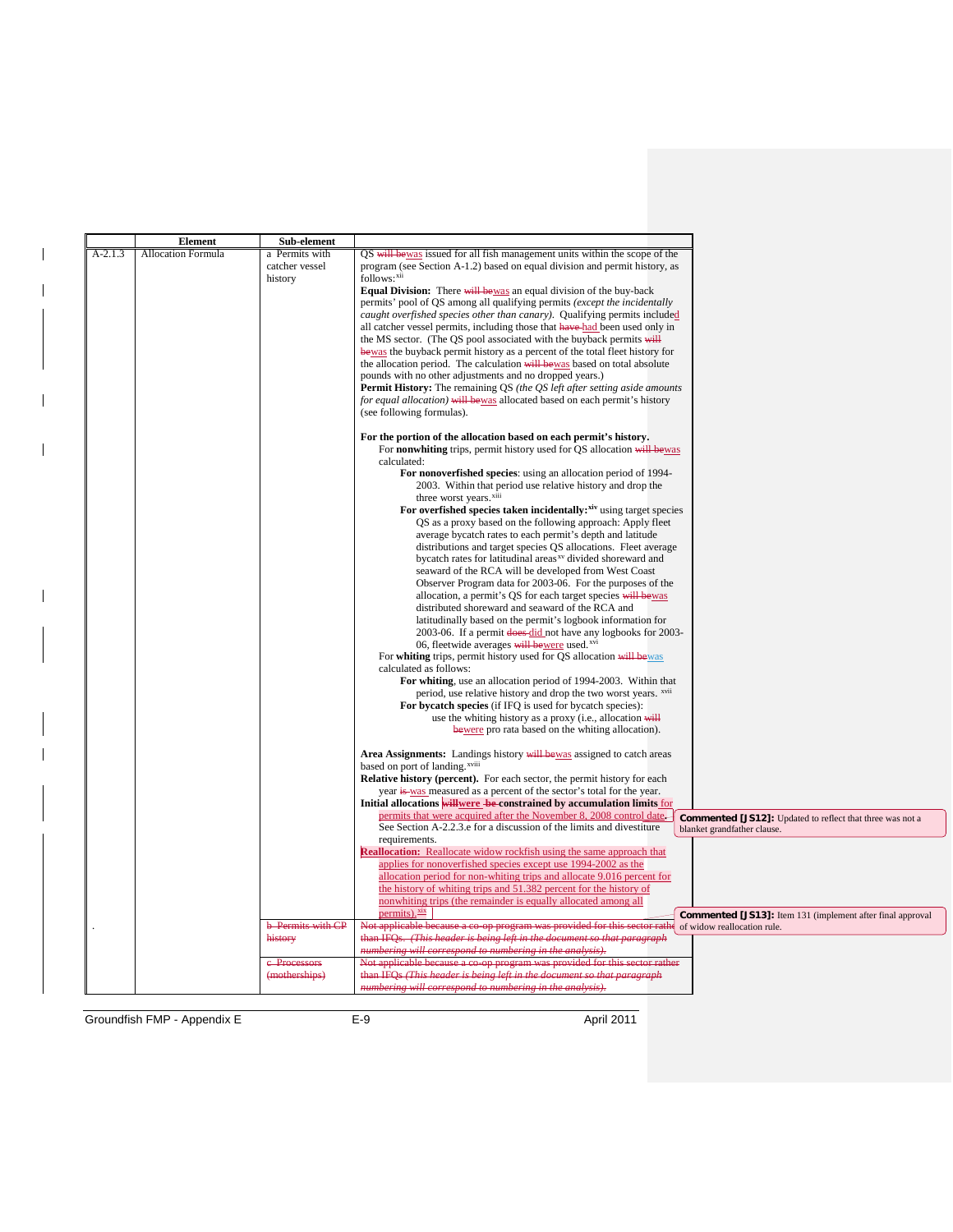|           | <b>Element</b>                  | Sub-element             |                                                                                                                                              |
|-----------|---------------------------------|-------------------------|----------------------------------------------------------------------------------------------------------------------------------------------|
|           |                                 | db Processors           | For whiting:                                                                                                                                 |
|           |                                 | (shoreside)             | Allocate whiting QS based on the entity's history for the allocation                                                                         |
|           |                                 | (originally lettered as | period of 1998 xx-2004 (drop two worst years) and use relative history.                                                                      |
|           |                                 | paragraph d)            | Initial allocations will were not be constrained by accumulation limits.                                                                     |
|           |                                 |                         | except when the overage was caused by the acquisition of a                                                                                   |
|           |                                 |                         | permit after November 8, 2008. See Section A-2.2.3.e for a<br><b>Commented [JLS14]:</b> Updated to reflect Council inclusion of              |
|           |                                 |                         | discussion of the limits and divestiture requirements.<br>an accumulation limit grandfather clause in its final                              |
| $A-2.1.4$ | <b>History for Combined</b>     |                         | Permit history for combined permits will included the history for all the<br>recommendation.                                                 |
|           | Permits and Other               |                         | permits that have had been combined. For history occurring when two or                                                                       |
|           | <b>Exceptional Situations</b>   |                         | more trawl permits were stacked, split the history was split evenly between                                                                  |
|           |                                 |                         | the stacked permits. History for illegal landings will did not count toward                                                                  |
|           |                                 |                         | an allocation of QS. Landings made under nonwhiting Experimental                                                                             |
|           |                                 |                         | Fishing Permits (EFPs) that are were in excess of the cumulative limits in                                                                   |
|           |                                 |                         | place for the nonEFP fishery will did not count toward an allocation of QS.                                                                  |
|           |                                 |                         | Compensation fish will-did not count toward an allocation of QS.                                                                             |
| $A-2.1.5$ | <b>Initial Issuance Appeals</b> |                         | There will be was no Council appeals process on the initial issuance of IFQ.                                                                 |
|           |                                 |                         | NMFS will developed a process proposal for an internal appeals that was                                                                      |
|           |                                 |                         | approved by the Council through the regulatory deeming process-and bring                                                                     |
|           |                                 |                         | it to the Council for consideration. Any revisions to an entity's fishtickets                                                                |
|           |                                 |                         | must had to be approved by the state in order to be accepted. The Council                                                                    |
|           |                                 |                         | recommended that Aany proposed revisions to fishtickets should undergo                                                                       |
|           |                                 |                         | review by state enforcement personnel prior to finalization of the revisions.                                                                |
| $A-2.1.6$ | Direct Reallocation and         |                         | Reallocation With Change in Overfished Status: When an overfished                                                                            |
|           | <b>Future Allocations After</b> |                         | species is rebuilt or a species becomes overfished there may be a                                                                            |
|           | Initial Issuance                |                         | change in the QS allocation within a sector (allocation between sectors                                                                      |
|           |                                 |                         | is addressed in the intersector allocation process). When a stock                                                                            |
|           |                                 |                         | becomes rebuilt, the reallocation will be to facilitate the re-                                                                              |
|           |                                 |                         | establishment of historic target fishing opportunities. That change may                                                                      |
|           |                                 |                         | be based on a person's holding of QS for target species associated with                                                                      |
|           |                                 |                         | the rebuilt species or other approaches deemed appropriate by the                                                                            |
|           |                                 |                         | Council. Now that QS trading has commenced, reallocation to re-                                                                              |
|           |                                 |                         | establish targeting opportunities for currently overfished species for                                                                       |
|           |                                 |                         | historic participants may be problematic. When a stock becomes<br>Commented [JS15]: Staff recommendation to match                            |
|           |                                 |                         | overfished, OS may be reallocated to maintain target fisheries to the<br>discussions that were part of the widow reallocation deliberations. |
|           |                                 |                         | degree possible. That change may be based on a person's holding of $\overline{QS}$                                                           |
|           |                                 |                         | for target species associated with the rebuilt species or other approaches                                                                   |
|           |                                 |                         | deemed appropriate by the Council.                                                                                                           |
|           |                                 |                         |                                                                                                                                              |
|           |                                 |                         | <b>Reallocation With Changes in Area Management (Changes in</b>                                                                              |
|           |                                 |                         | management lines are expected to be rare; however, when they occur the                                                                       |
|           |                                 |                         | following provides for the reallocation of QS in a manner that will give                                                                     |
|           |                                 |                         | individual QS holders with the same amounts of total QP before and after                                                                     |
|           |                                 |                         | the line changes.)                                                                                                                           |
|           |                                 |                         | <b>Area Subdivision:</b> If at any time after the initial allocation an IFQ                                                                  |
|           |                                 |                         | management unit is geographically subdivided, those holding QS for                                                                           |
|           |                                 |                         | the unit being subdivided will receive an amount of QS for each newly                                                                        |
|           |                                 |                         | created area that is equivalent to the amount they held for the area                                                                         |
|           |                                 |                         | before it was subdivided.                                                                                                                    |
|           |                                 |                         | Area Recombination: When two areas are combined, the OS held by                                                                              |
|           |                                 |                         | individuals in each area will be adjusted proportionally such that (1) the                                                                   |
|           |                                 |                         | total QS for the area sums to 100 percent, and (2) a person holding QS in                                                                    |
|           |                                 |                         | the newly created area will receive the same amount of total QP as they                                                                      |
|           |                                 |                         | would if the areas had not been combined.                                                                                                    |
|           |                                 |                         |                                                                                                                                              |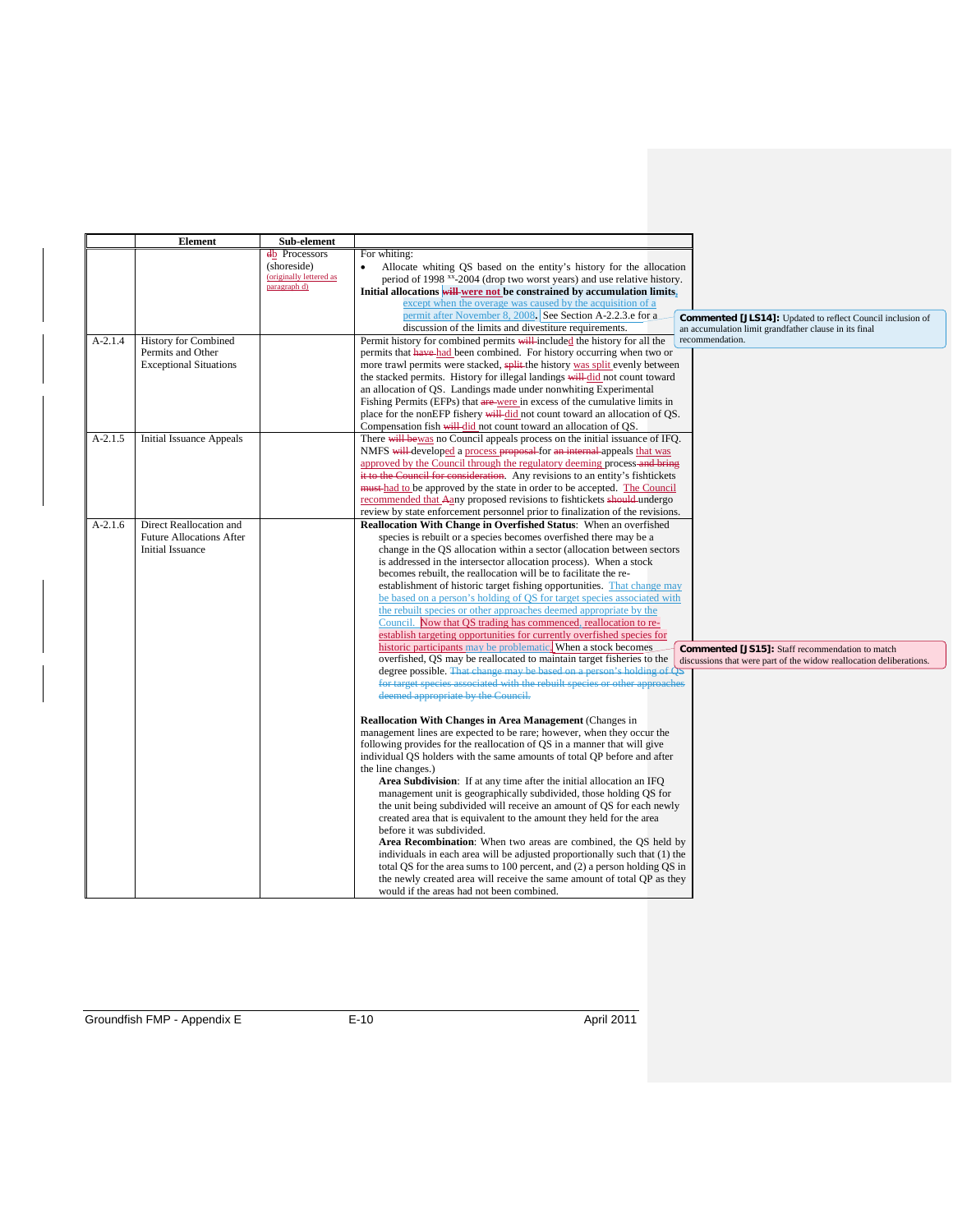| $A-2.1.6$<br>Area Line Movement: When a management boundary line is moved,<br>Continued<br>the QS held by individuals in each area will be adjusted proportionally<br>such that they each maintain their same share of the trawl allocation on<br>a coastwide basis (a fishing area may expand or decrease, but the<br>individual's QP for both areas combined wouldn't change because of<br>the change in areas). In order to achieve this end, the holders of QS in<br>the area being reduced will receive QS for the area being expanded,<br>such that the total QP they would be issued will not be reduced as a<br>result of the area reduction. <sup>xxi</sup> Those holding QS in the area being<br>expanded will have their QS reduced such that the total QP they receive<br>in the year of the line movement will not increase as a result of the<br>expansion (nor will it be reduced).<br><b>Reallocation With Subdivision of a Species Group:</b> If at any time after<br>the initial allocation an IFQ management unit for a species group is<br>subdivided, those holding QS for the unit being subdivided will receive<br>an amount of QS for each newly created IFQ management units that is<br>equivalent to the amount they held for the species group before it was<br>subdivided. For example, if a person holds one percent of a species<br>group before the subdivision, that person will hold one percent of the<br>QS for each of the groups resulting from the subdivision.<br>Future Allocation of Groundfish Outside the Scope of the IFQ Program:<br>For the "Other Fish," category of groundfish, if at some time in the future<br>the Council adds it to the IFQ system, the initial allocation would be<br>determined using the same history criteria as was used for other IFQ<br>species (i.e., 1994-2003 history), unless otherwise specified by a future<br>Council action.<br>$A-2.2$<br>Permit/IFQ Holding Requirements and<br>Acquisition (after initial allocation)<br>Only vessels with LE trawl permits are allowed to fish in the trawl IFQ<br>$A-2.2.1$<br>Permit/IFQ Holding<br>1.<br>Requirement<br>fishery.<br>2.<br>For a vessel to use QP, the QP must be in the vessel's QP account.<br>All catch a vessel takes on a trip must be covered with QP within 30<br>days of the time that data or documentation from the trip shows there is<br>an overage unless the overage is within the limits of the carryover<br>provision (Section A-2.2.2.b), in which case the vessel has 30 days- $\overline{or}$ a<br>reasonable time (to be determined) after the QP for the following yea commented [JLS16]: Item 19<br>are issued, whichever is greater. xxii When a vessel has an overage, the<br>carryover amount will be calculated based on the amount of OP in the<br>vessel's account at the end of the 30-day period.<br>Commented [JLS17]: Item 39<br>For any vessel with an overage (catch not covered by QP), fishing that<br>4.<br>is within the scope of the IFQ program (Section A-1.1) will be is<br>prohibited until the overage is covered, regardless of the amount of the<br>overage. Vessels which have not adequately covered their overage<br>within the time limits specified in paragraph 3, must still cover the<br>overage before resuming fishing, using QP from the following year(s),<br>if necessary. If a vessel covers its overage, but coverage occurs<br>outside the specified time limit (paragraph 3), the vessel may still be | Element | Sub-element |                                |
|---------------------------------------------------------------------------------------------------------------------------------------------------------------------------------------------------------------------------------------------------------------------------------------------------------------------------------------------------------------------------------------------------------------------------------------------------------------------------------------------------------------------------------------------------------------------------------------------------------------------------------------------------------------------------------------------------------------------------------------------------------------------------------------------------------------------------------------------------------------------------------------------------------------------------------------------------------------------------------------------------------------------------------------------------------------------------------------------------------------------------------------------------------------------------------------------------------------------------------------------------------------------------------------------------------------------------------------------------------------------------------------------------------------------------------------------------------------------------------------------------------------------------------------------------------------------------------------------------------------------------------------------------------------------------------------------------------------------------------------------------------------------------------------------------------------------------------------------------------------------------------------------------------------------------------------------------------------------------------------------------------------------------------------------------------------------------------------------------------------------------------------------------------------------------------------------------------------------------------------------------------------------------------------------------------------------------------------------------------------------------------------------------------------------------------------------------------------------------------------------------------------------------------------------------------------------------------------------------------------------------------------------------------------------------------------------------------------------------------------------------------------------------------------------------------------------------------------------------------------------------------------------------------------------------------------------------------------------------------------------------------------------------------------------------------------------------------------------------------------------------------------------------------------------------------------------------------------------------------------------------------------------------------------------------------------------------------------------------------------------------------------------------------------------------------------------------------------------------------------------------------------|---------|-------------|--------------------------------|
|                                                                                                                                                                                                                                                                                                                                                                                                                                                                                                                                                                                                                                                                                                                                                                                                                                                                                                                                                                                                                                                                                                                                                                                                                                                                                                                                                                                                                                                                                                                                                                                                                                                                                                                                                                                                                                                                                                                                                                                                                                                                                                                                                                                                                                                                                                                                                                                                                                                                                                                                                                                                                                                                                                                                                                                                                                                                                                                                                                                                                                                                                                                                                                                                                                                                                                                                                                                                                                                                                                               |         |             |                                |
|                                                                                                                                                                                                                                                                                                                                                                                                                                                                                                                                                                                                                                                                                                                                                                                                                                                                                                                                                                                                                                                                                                                                                                                                                                                                                                                                                                                                                                                                                                                                                                                                                                                                                                                                                                                                                                                                                                                                                                                                                                                                                                                                                                                                                                                                                                                                                                                                                                                                                                                                                                                                                                                                                                                                                                                                                                                                                                                                                                                                                                                                                                                                                                                                                                                                                                                                                                                                                                                                                                               |         |             |                                |
|                                                                                                                                                                                                                                                                                                                                                                                                                                                                                                                                                                                                                                                                                                                                                                                                                                                                                                                                                                                                                                                                                                                                                                                                                                                                                                                                                                                                                                                                                                                                                                                                                                                                                                                                                                                                                                                                                                                                                                                                                                                                                                                                                                                                                                                                                                                                                                                                                                                                                                                                                                                                                                                                                                                                                                                                                                                                                                                                                                                                                                                                                                                                                                                                                                                                                                                                                                                                                                                                                                               |         |             |                                |
|                                                                                                                                                                                                                                                                                                                                                                                                                                                                                                                                                                                                                                                                                                                                                                                                                                                                                                                                                                                                                                                                                                                                                                                                                                                                                                                                                                                                                                                                                                                                                                                                                                                                                                                                                                                                                                                                                                                                                                                                                                                                                                                                                                                                                                                                                                                                                                                                                                                                                                                                                                                                                                                                                                                                                                                                                                                                                                                                                                                                                                                                                                                                                                                                                                                                                                                                                                                                                                                                                                               |         |             |                                |
|                                                                                                                                                                                                                                                                                                                                                                                                                                                                                                                                                                                                                                                                                                                                                                                                                                                                                                                                                                                                                                                                                                                                                                                                                                                                                                                                                                                                                                                                                                                                                                                                                                                                                                                                                                                                                                                                                                                                                                                                                                                                                                                                                                                                                                                                                                                                                                                                                                                                                                                                                                                                                                                                                                                                                                                                                                                                                                                                                                                                                                                                                                                                                                                                                                                                                                                                                                                                                                                                                                               |         |             |                                |
| For vessels with an overage, the LE permit may not be sold or<br>5.                                                                                                                                                                                                                                                                                                                                                                                                                                                                                                                                                                                                                                                                                                                                                                                                                                                                                                                                                                                                                                                                                                                                                                                                                                                                                                                                                                                                                                                                                                                                                                                                                                                                                                                                                                                                                                                                                                                                                                                                                                                                                                                                                                                                                                                                                                                                                                                                                                                                                                                                                                                                                                                                                                                                                                                                                                                                                                                                                                                                                                                                                                                                                                                                                                                                                                                                                                                                                                           |         |             | cited for a program violation. |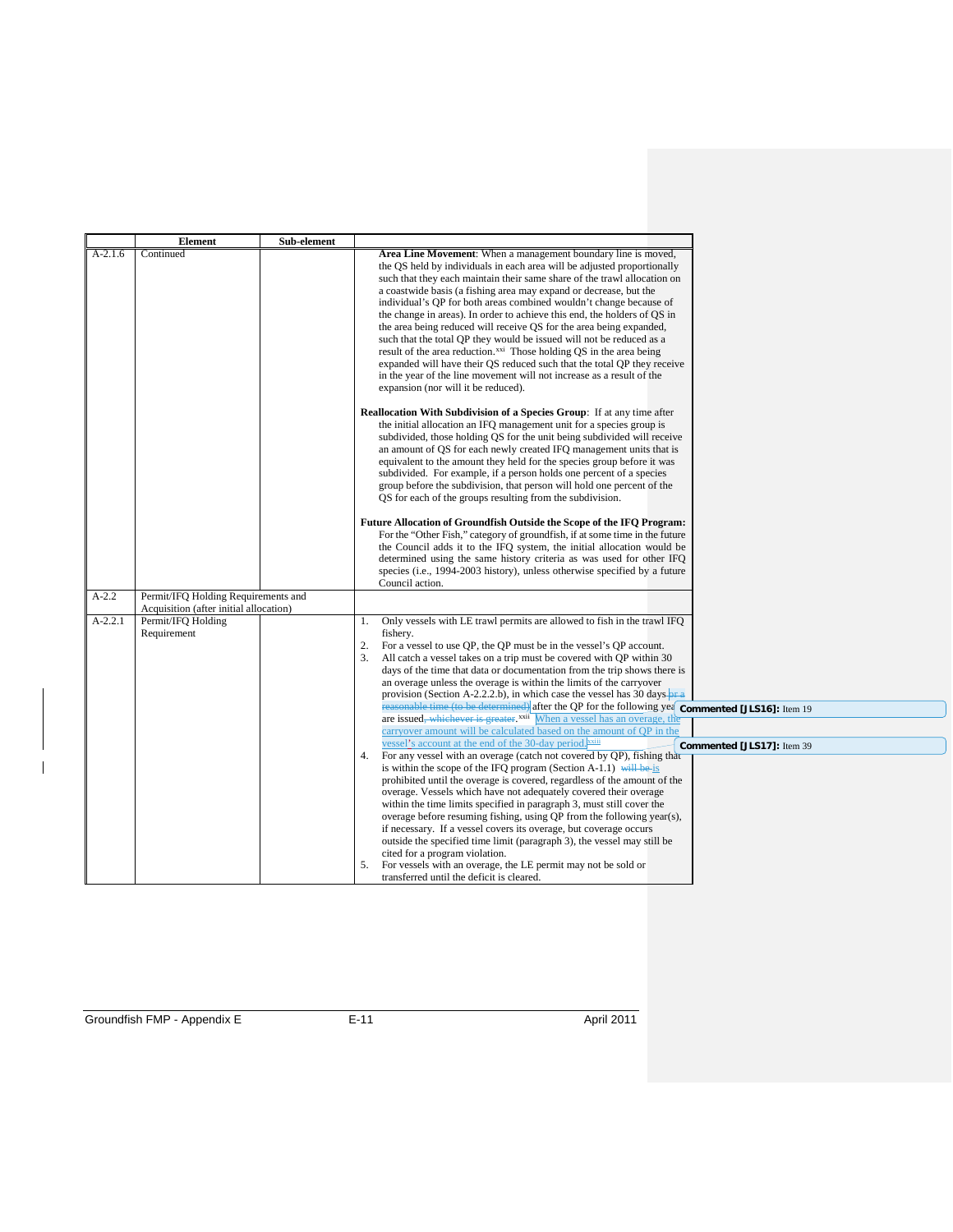|             | <b>Element</b>            | Sub-element                      |                                                                                                                                                               |                                                                |
|-------------|---------------------------|----------------------------------|---------------------------------------------------------------------------------------------------------------------------------------------------------------|----------------------------------------------------------------|
| $A-2.2.2$   | IFQ Annual Issuance       | a Annual Quota                   | QP will be is issued annually to QS holders based on the amount of QS                                                                                         |                                                                |
|             |                           | Pound Issuance                   | held. <sup>xxiv</sup>                                                                                                                                         |                                                                |
|             |                           |                                  | As specified above, QS holders will have must to transfer their QP to a                                                                                       |                                                                |
|             |                           |                                  | vessel account in order for those QP to be used.                                                                                                              |                                                                |
|             |                           | b Carryover                      | To the extent allowed by the conservation requirements of the Magnuson-                                                                                       |                                                                |
|             |                           | (Surplus or<br>Deficit)          | Stevens Fishery Conservation and Management Act (MSA), a carryover                                                                                            |                                                                |
|             |                           |                                  | allowance will allows surplus QP in a vessel's QP account to be carried<br>over from one year to the next or allows a deficit in a vessel's QP account        |                                                                |
|             |                           |                                  | for one year to be carried over and covered with QP from a subsequent year.                                                                                   |                                                                |
|             |                           |                                  | Surplus QP may not be carried over for more than one year.                                                                                                    |                                                                |
|             |                           |                                  | Subject to what is permissible under the conservation requirements of the                                                                                     |                                                                |
|             |                           |                                  | MSA, A a vessel with a QP surplus at the end of the current year will be                                                                                      |                                                                |
|             |                           |                                  | may able to use that QP in the immediately following year, up to the limit of<br>the carryover allowance (see below). However, if there is a decline in the   |                                                                |
|             |                           |                                  | QY the applicable ACL/HG/ACT, the amount of QP carried over as a                                                                                              |                                                                |
|             |                           |                                  | surplus will be reduced in proportion to the reduction in the the applicable                                                                                  |                                                                |
|             |                           |                                  | <b>ACL/HG/ACT.</b>                                                                                                                                            |                                                                |
|             |                           |                                  | A vessel with a QP deficit in the current year will be able tomay cover that                                                                                  |                                                                |
|             |                           |                                  | deficit with QP from the following year without incurring a violation if                                                                                      |                                                                |
|             |                           |                                  | (1) the amount of QP it needs from the following year is within the                                                                                           |                                                                |
|             |                           |                                  | carryover allowance (see below), and                                                                                                                          |                                                                |
|             |                           |                                  | (2) the QP are acquired within the time limits specified in $A-2.2.1$ . xxv                                                                                   |                                                                |
|             |                           |                                  | Consideration of whiting surplus carryover has been suspended pending an                                                                                      |                                                                |
|             |                           |                                  | assessment as part of the five-year review.                                                                                                                   | Commented [JS18]: Item 120                                     |
|             |                           |                                  | Carryover Allowance: Limit of up to 10 percent carryover for each                                                                                             |                                                                |
|             |                           |                                  | species. This applies to both nonoverfished species and overfished species.                                                                                   |                                                                |
|             |                           |                                  | The percentage is calculated based on the total pounds (used and unused) in                                                                                   |                                                                |
|             |                           |                                  | a vessel's QP account for the current year. The percentage used for the                                                                                       |                                                                |
|             |                           |                                  | carryover provision may be changed during the biennial specifications                                                                                         |                                                                |
|             |                           |                                  | process.                                                                                                                                                      |                                                                |
|             |                           | e-OS-Use-or-Lose                 | This section has been deleted but the numbering is being maintained as a                                                                                      |                                                                |
|             |                           | Provisions                       | placeholder so as not to change section numbering and corresponding                                                                                           |                                                                |
|             |                           | (Deleted)                        | references in the analysis. <sup>xxvi</sup>                                                                                                                   |                                                                |
|             |                           | d-c_Entry Level<br>Opportunities | Under the MSA, the Council is required to consider entry level fishermen,                                                                                     |                                                                |
|             |                           | (originally lettered as          | small vessel owners, and crew members, and in particular the possible                                                                                         |                                                                |
|             |                           | paragraph c)                     | allocation of a portion of the annual harvest to individuals falling in those<br>categories. No special provisions have been identified were included as part |                                                                |
|             |                           |                                  | of the program for analysis. New entry is addressed indirectly by allowing                                                                                    |                                                                |
|             |                           |                                  | crew, captains and others to acquire QS in small increments.                                                                                                  |                                                                |
| $A - 2.2.3$ | <b>IFO Transfer Rules</b> | a Eligible to Own                | No person can acquire QS or QP other than 1) a United States citizen, 2) a                                                                                    |                                                                |
|             |                           | or Hold                          | permanent resident alien, or 3) a corporation, partnership, or other entity                                                                                   |                                                                |
|             |                           |                                  | established under the laws of the United States or any State, that is eligible                                                                                |                                                                |
|             |                           |                                  | to own and control a U.S. fishing vessel with a fishery endorsement                                                                                           |                                                                |
|             |                           |                                  | pursuant to 46 USC 12113 (general fishery endorsement requirements and                                                                                        |                                                                |
|             |                           |                                  | 75 percent citizenship requirement for entities). However, there is an                                                                                        |                                                                |
|             |                           |                                  | exception for any entity that owns a MS that participated in the west coast                                                                                   |                                                                |
|             |                           |                                  | groundfish fishery during the allocation period and is eligible to own or<br>control that U.S. fishing vessel with a fishery endorsement pursuant to          |                                                                |
|             |                           |                                  | sections $203(g)$ and $213(g)$ of the AFA,                                                                                                                    |                                                                |
|             |                           |                                  |                                                                                                                                                               | <b>Commented [JS19]:</b> Should this apply to the IFQ program? |
|             |                           |                                  |                                                                                                                                                               | Formatted: Highlight                                           |

 $\begin{array}{c} \hline \end{array}$  $\overline{1}$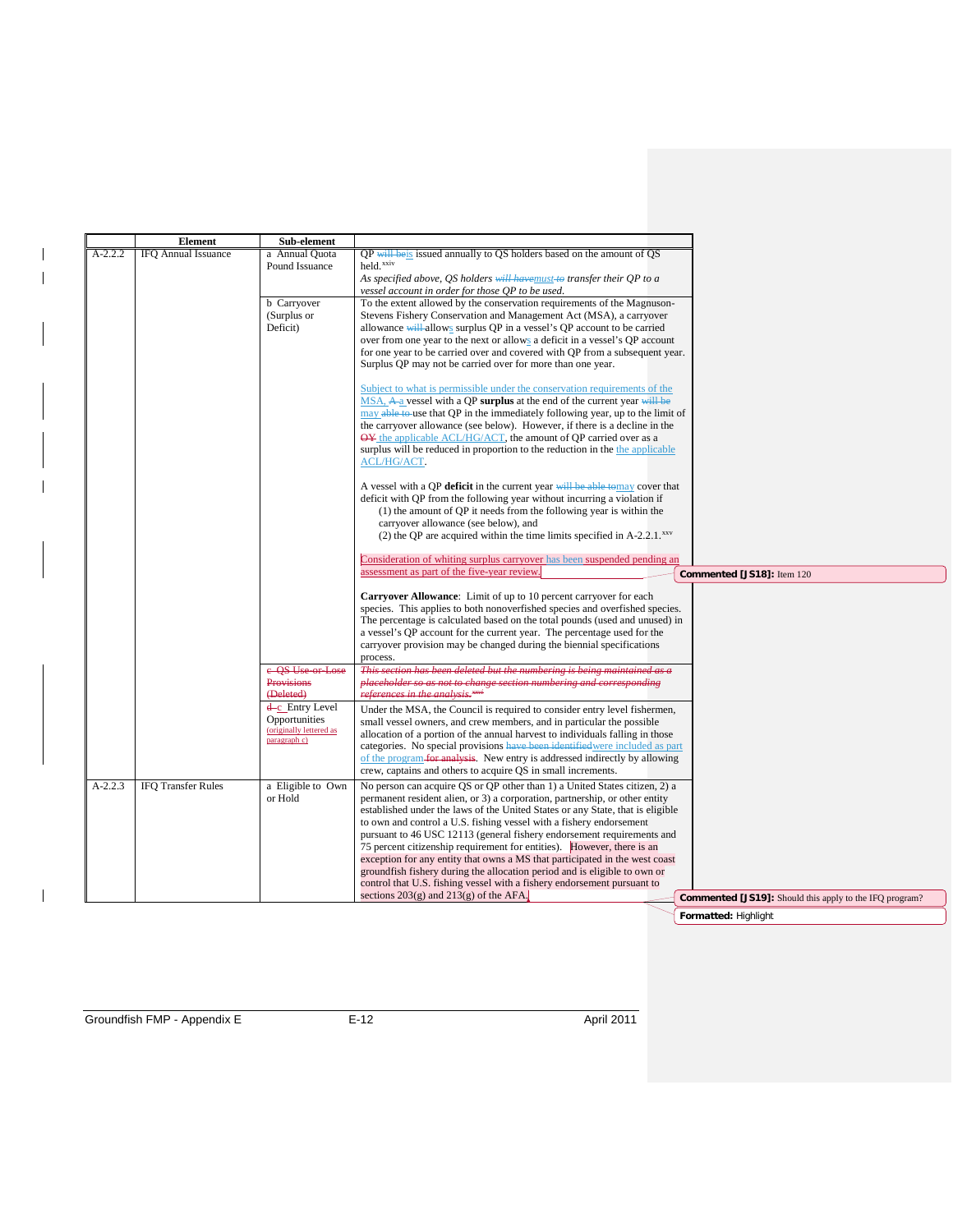|           | Element   | Sub-element            |                                                                                                                                             |
|-----------|-----------|------------------------|---------------------------------------------------------------------------------------------------------------------------------------------|
| $A-2.2.3$ | continued | <b>b</b> Transfers and | QS/QP will beare transferable and transfers must be registered with NMFS.                                                                   |
|           |           | Leasing                | NMFS will notdoes not differentiate between a transfer for a lease and a                                                                    |
|           |           |                        | permanent transfer. <sup>xxvii</sup>                                                                                                        |
|           |           |                        | Each year, all QP must be transferred to a vessel account. A penalty for not                                                                |
|           |           |                        | meeting this transfer requirement hwas not been recommended; however,                                                                       |
|           |           |                        | this requirement is intended to encourage QP availability for use by the                                                                    |
|           |           |                        | fleet.                                                                                                                                      |
|           |           |                        | QP can only be transferred into vessel accounts. Once in a vessel account                                                                   |
|           |           |                        | OP can be transferred from one vessel account to another.                                                                                   |
|           |           | c Temporary            | NMFS may establish temporary prohibitions on the transfer of QS, as                                                                         |
|           |           | Transfer               | necessary to facilitate program administration. <b>XXVIII</b>                                                                               |
|           |           | Prohibition            | OS will not be transferred in the first two years of the program (QP will be                                                                |
|           |           |                        | transferable).                                                                                                                              |
|           |           | d Divisibility         | QS will be is highly divisible and the QP will be is transferred transferrable                                                              |
|           |           |                        | in whole pound units (i.e., fractions of a pound may not be transferred).                                                                   |
|           |           | e Accumulation         | Limits <sup>xxix</sup> may vary by species/species group, areas, and sector. The values                                                     |
|           |           | Limits (Vessel and     | for the shoreside sector limits are provided in <b>Error!</b> Not a valid                                                                   |
|           |           | Control)               | <b>result for table.</b> The vessel unused OP limits may be revisited in the                                                                |
|           |           |                        | first biennial specifications process after implementation of the program.                                                                  |
|           |           |                        | Vessel Use Limit (Vessel Limit): A limit on the total OP that may be                                                                        |
|           |           |                        | registered for a single vessel during the year. This element will means that a                                                              |
|           |           |                        | vessel could not have more used and unused quota pounds registered for the                                                                  |
|           |           |                        | vessel than a predetermined percentage of the OP pool.                                                                                      |
|           |           |                        | Vessel Unused QP Limit: A limit on the amount of unused QP that may<br>be registered to the vessel at any time. This limit applies only for |
|           |           |                        | overfished species and Pacific halibut.                                                                                                     |
|           |           |                        | QS Control Limit: A person, individually or collectively, may not control                                                                   |
|           |           |                        | QS in excess of the specified limit (because there is no the grandfather                                                                    |
|           |           |                        | elauseexcept during the divestiture period). QS controlled by a person shall                                                                |
|           |           |                        | include those registered to that person, plus those controlled by other                                                                     |
|           |           |                        | entities in which the person has a direct or indirect ownership interest, as                                                                |
|           |           |                        | well as shares that the person controls through other means. <sup>xxx</sup> However,                                                        |
|           |           |                        | certain exceptions have been made for entities whose primary business is                                                                    |
|           |           |                        | lending. The calculation of QS controlled by a person will follows the<br>Commented [JLS20]: Item 117                                       |
|           |           |                        | "individual and collective" rule.                                                                                                           |
|           |           |                        | Individual and Collective Rule: The OS that counts toward a                                                                                 |
|           |           |                        | person's accumulation limit will include 1) the QS $_{\text{OF } \text{QP}}$<br>Commented [JLS21]: Item 45                                  |
|           |           |                        | owned by them, and 2) a portion of the QS owned by any                                                                                      |
|           |           |                        | entity in which that person has an interest. The person's share<br>of interest in that entity will determine the portion of that            |
|           |           |                        | entity's OS that counts toward the person's limit. <sup>xxxi</sup>                                                                          |
|           |           |                        |                                                                                                                                             |

I

 $\overline{\phantom{a}}$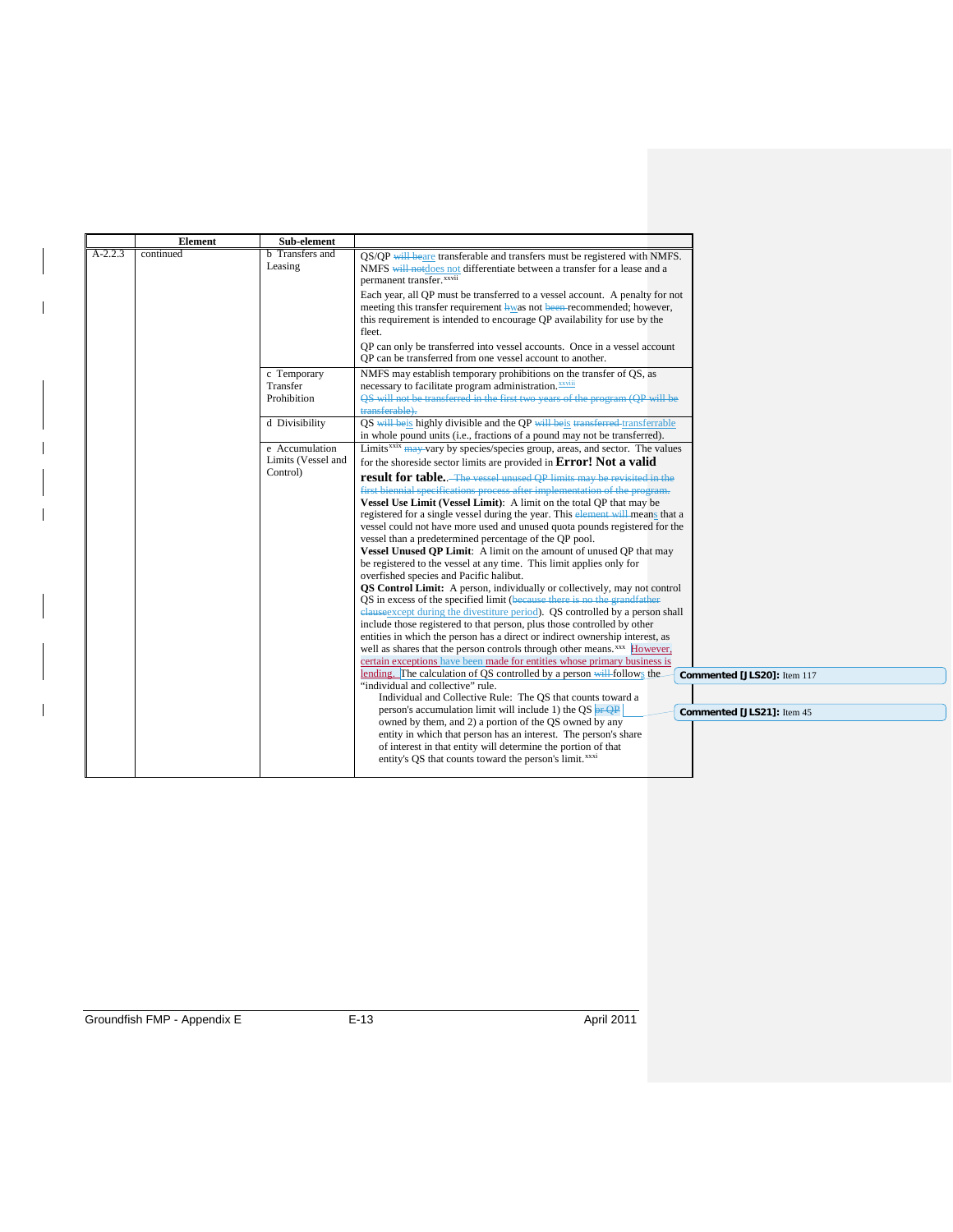|         | <b>Element</b>         | Sub-element        |                                                                                                                                                   |
|---------|------------------------|--------------------|---------------------------------------------------------------------------------------------------------------------------------------------------|
|         |                        | e Accumulation     | <b>Grandfather Clause and Divestiture:</b> There will is not be a grandfather                                                                     |
|         |                        | Limits (Vessel and | clause for the QS control limits, however, an adjustment period (divestiture                                                                      |
|         |                        | Control)           | period) is has been provided through the following divestiture rules. QS                                                                          |
|         |                        | (continued)        | will be was issued for amounts in excess of aggregate and species control                                                                         |
|         |                        |                    | limits only for holders of permits transferred by November 8, 2008, $\frac{1}{2}$ when                                                            |
|         |                        |                    | such transfers have had been registered with NMFS by November 30, 2008.                                                                           |
|         |                        |                    | The holder of any permit transferred after that time will be was eligible to                                                                      |
|         |                        |                    | receive an initial allocation for that permit of only those QS that awere                                                                         |
|         |                        |                    | within the aggregate and individual species control limits. Anyone who                                                                            |
|         |                        |                    | qualifies for an initial allocation of QS in excess of the control limits will                                                                    |
|         |                        |                    | bewas allowed to receive that allocation but required to divest themselves of                                                                     |
|         |                        |                    | that excess QS after QS trading commenced (January 1, 2014) and prior to                                                                          |
|         |                        |                    | November 30, 2015, with the exception of widow QS, limits for which                                                                               |
|         |                        |                    | divestiture down to the widow rockfish QS control limit will be required by                                                                       |
|         |                        |                    | 12 calendar months after the commencement of widow QS trading (the                                                                                |
|         |                        |                    | actual time allowed may will be only 11 months since there is no QS trading                                                                       |
|         |                        |                    | in December). <i>xxxii</i> Additionally, anyone pushed over the aggregate non-                                                                    |
|         |                        |                    | whiting limit by the widow QS reallocation will have the same period of                                                                           |
|         |                        |                    |                                                                                                                                                   |
|         |                        |                    | time to divest themselves back down to that limit. sometime during years                                                                          |
|         |                        |                    | three and four of the IFQ program (the two years after the QS transfer<br>moratorium specified in Section A-2.2.3.e).                             |
|         |                        |                    | Commented [JS22]: Item 112, Item 115, Item 132, and Item                                                                                          |
|         |                        |                    | 133.                                                                                                                                              |
|         |                        |                    | Holders of QS in excess of the limits may receive and use the QP<br>associated with that excess, up to the time their divestiture is completed or |
|         |                        |                    |                                                                                                                                                   |
|         |                        |                    | the divestiture deadline. However, QP for year five of the program will not                                                                       |
|         |                        |                    | be issued for QS held in excess of the limits. At After the applicable                                                                            |
|         |                        |                    | deadline end of year four, any QS still held in excess of the species or<br>Commented [JS23]: Item 112 and Item 115                               |
|         |                        |                    | aggregate limits in place at the time of the initial QS allocation will be-<br>Formatted: Not Highlight                                           |
|         |                        |                    | revoked and redistributed to the remainder of the QS holders in proportion                                                                        |
|         |                        |                    | to their QS holdings. In addition to transferring, QS owners had the option                                                                       |
|         |                        |                    | of abandoning QS to NMFS prior to November 15, 2015 in order to meet                                                                              |
|         |                        |                    | control limits. If NMFS must impose compliance with the control limits the                                                                        |
|         |                        |                    | aggregate non-whiting limits will be applied first and then the individual                                                                        |
|         |                        |                    | species limits. No compensation will be due for any revoked shares.<br>Commented [JS24]: Item 76                                                  |
|         |                        |                    | Divestiture transfers will beare allowed in accordance with the provisions                                                                        |
|         |                        |                    | established here and the transfer rules and processes implemented by                                                                              |
|         |                        |                    | NMFS. Vessel LE Ppermit transfers will are not be limited or required by                                                                          |
|         |                        |                    | the divestiture provision.                                                                                                                        |
|         |                        |                    |                                                                                                                                                   |
|         |                        |                    | Calculation of Aggregate Nonwhiting OS Holdings: To determining                                                                                   |
|         |                        |                    | how much aggregate nonwhiting QS an entity holds, an entity's QS for each                                                                         |
|         |                        |                    | species will be is first converted to pounds. This conversion will is always                                                                      |
|         |                        |                    | be-conducted using the trawl allocations applied to the 2010 OYs, until such                                                                      |
|         |                        |                    | time as the Council recommends otherwise. Specifically, each entity's QS                                                                          |
|         |                        |                    | for each species will be is multiplied by the shoreside trawl allocation for                                                                      |
|         |                        |                    | that species. The entity's pounds for all nonwhiting species will is then be                                                                      |
|         |                        |                    | summed and divided by the 2010 shoreside trawl allocation of all                                                                                  |
|         |                        |                    | nonwhiting species to get the entity's share of the aggregate nonwhiting                                                                          |
|         |                        |                    | trawl quota.                                                                                                                                      |
|         |                        |                    |                                                                                                                                                   |
|         |                        |                    | Note: QS that is was not allocated because of the accumulation limits and                                                                         |
|         |                        |                    | absence of the grandfather clause will bewas distributed to other eligible                                                                        |
|         |                        |                    |                                                                                                                                                   |
|         |                        |                    | recipients in a manner that maintaineds the distribution among groups                                                                             |
|         |                        |                    |                                                                                                                                                   |
|         |                        |                    | specified in A-2.1.1 and based on the allocation formulas specified in A-<br>$2.1.3.$ $\frac{x}{100}$                                             |
| $A-2.3$ | Program Administration |                    |                                                                                                                                                   |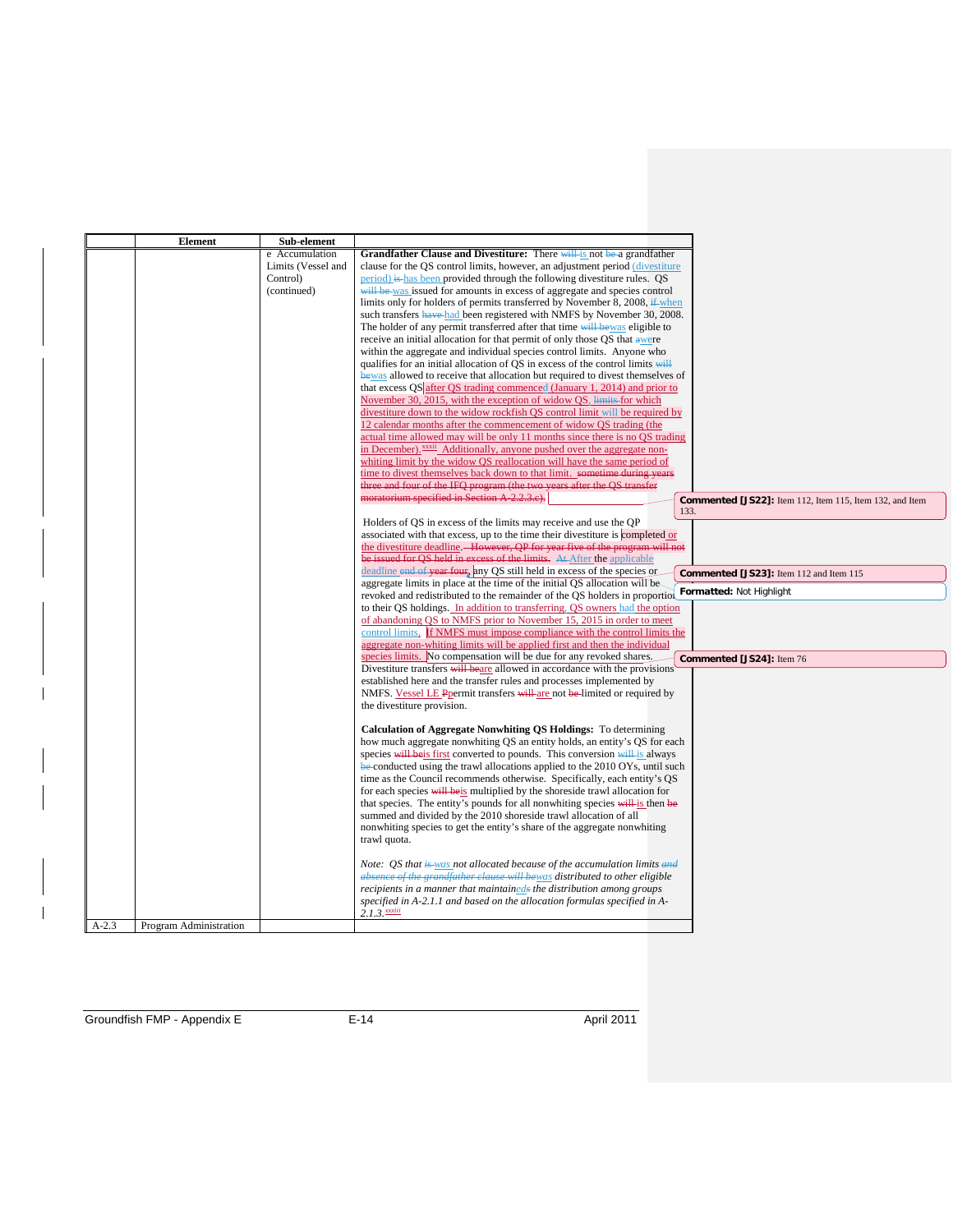|           | <b>Element</b>           | Sub-element |                                                                                                                                                                                |
|-----------|--------------------------|-------------|--------------------------------------------------------------------------------------------------------------------------------------------------------------------------------|
| $A-2.3.1$ | Tracking, Monitoring and |             | It is the Council intent to provide NMFS flexibility sufficient to design and                                                                                                  |
|           | Enforcement              |             | implement a tracking and monitoring program that will achieves the goals<br>and objectives of the trawl rationalization program.                                               |
|           |                          |             | <b>Discarding by Shoreside Sector</b>                                                                                                                                          |
|           |                          |             | Nonwhiting Trips – Discarding of IFQ species allowed after an observer has                                                                                                     |
|           |                          |             | documented them, discarding of IBQ species required after an observer<br>has documented them, discarding of nongroundfish species allowed.                                     |
|           |                          |             | Commented [JS25]: Item 78 and Item 136<br><b>Whiting Trips</b>                                                                                                                 |
|           |                          |             | Maximized retention vessels:<br>Discarding of fish covered by IFQ or IBQ, and nongroundfish                                                                                    |
|           |                          |             |                                                                                                                                                                                |
|           |                          |             | species prohibited except for minor operational discards. This Commented [JS26]: Item 78 and Item 136<br>allows for retention of salmon and other prohibited and protected     |
|           |                          |             | species.<br>Commented [JS27]: Item 122 and Item 123<br>Vessels sorting at-sea:                                                                                                 |
|           |                          |             | Same as for nonwhiting.                                                                                                                                                        |
|           |                          |             | Discarding rules may be adjusted as needed where cameras are substituted                                                                                                       |
|           |                          |             | for monitoring by at-sea observers.<br>Commented [JS28]: Item 136 and Item 136                                                                                                 |
|           |                          |             | At-Sea Catch Monitoring for Shoreside Sector                                                                                                                                   |
|           |                          |             | Nonwhiting Trips – The sorting of catch, the weighing and discarding of                                                                                                        |
|           |                          |             | any IBQ and IFQ species, and the retention of IFQ species must be                                                                                                              |
|           |                          |             | monitored by the observer or other at-sea monitoring technologies                                                                                                              |
|           |                          |             | deemed appropriate for the task by the Council and NMFS. Observed Commented [JS29]: Item 136 and Item 13                                                                       |
|           |                          |             | coverage is not required when testing gear.                                                                                                                                    |
|           |                          |             | When an observer provides at-sea monitoring, Oobserver coverage                                                                                                                |
|           |                          |             | must be maintained until the final offload site is reached and either the                                                                                                      |
|           |                          |             | shoreside catch monitor is present or records have been creating                                                                                                               |
|           |                          |             | documenting the amount of certain overfished species on board<br>Commented [JS30]: Item 83 and Item 136<br>Vessels may split loads between initial offload sites and the final |
|           |                          |             | offload site so long as observer coverage is maintained.                                                                                                                       |
|           |                          |             | <b>Commented [JLS31]:</b> Item 47, Item 61, and Item 136<br>When a camera is used for at-sea monitoring camera coverage must be                                                |
|           |                          |             | maintained on a continuous basis as deemed adequate by the Council                                                                                                             |
|           |                          |             | and NMFS for ensuring the integrity of the trawl rationalization                                                                                                               |
|           |                          |             | program.                                                                                                                                                                       |
|           |                          |             | <b>Whiting Trips</b>                                                                                                                                                           |
|           |                          |             | For maximized retention vessels at-sea monitoring of harvest                                                                                                                   |
|           |                          |             | operations by :- observers or video monitoring deemed                                                                                                                          |
|           |                          |             | adequate by the Council and NMFS as proposed under                                                                                                                             |
|           |                          |             | Amendment 10is required. Observers would be required in                                                                                                                        |
|           |                          |             | addition to or as a replacement for video monitoring.                                                                                                                          |
|           |                          |             | For vessels that sort at-sea: The sorting, weighing and discarding                                                                                                             |
|           |                          |             | of any IFQ or IBQ species must be monitored by an observer                                                                                                                     |
|           |                          |             | or camera system deemed adequate by the Council and                                                                                                                            |
|           |                          |             | NMFS.with supplemental video monitoring.<br>Commented [JS32]: Item 136                                                                                                         |
|           |                          |             |                                                                                                                                                                                |
|           |                          |             | <b>Shoreside Landings Monitoring</b>                                                                                                                                           |
|           |                          |             | The sorting, weighing and reporting of any IFQ or IBQ species                                                                                                                  |
|           |                          |             | must be monitored by a shoreside landings monitor                                                                                                                              |
|           |                          |             | (IBO will have been discarded at sea).<br>Commented [JS33]: Item 136.                                                                                                          |
|           |                          |             |                                                                                                                                                                                |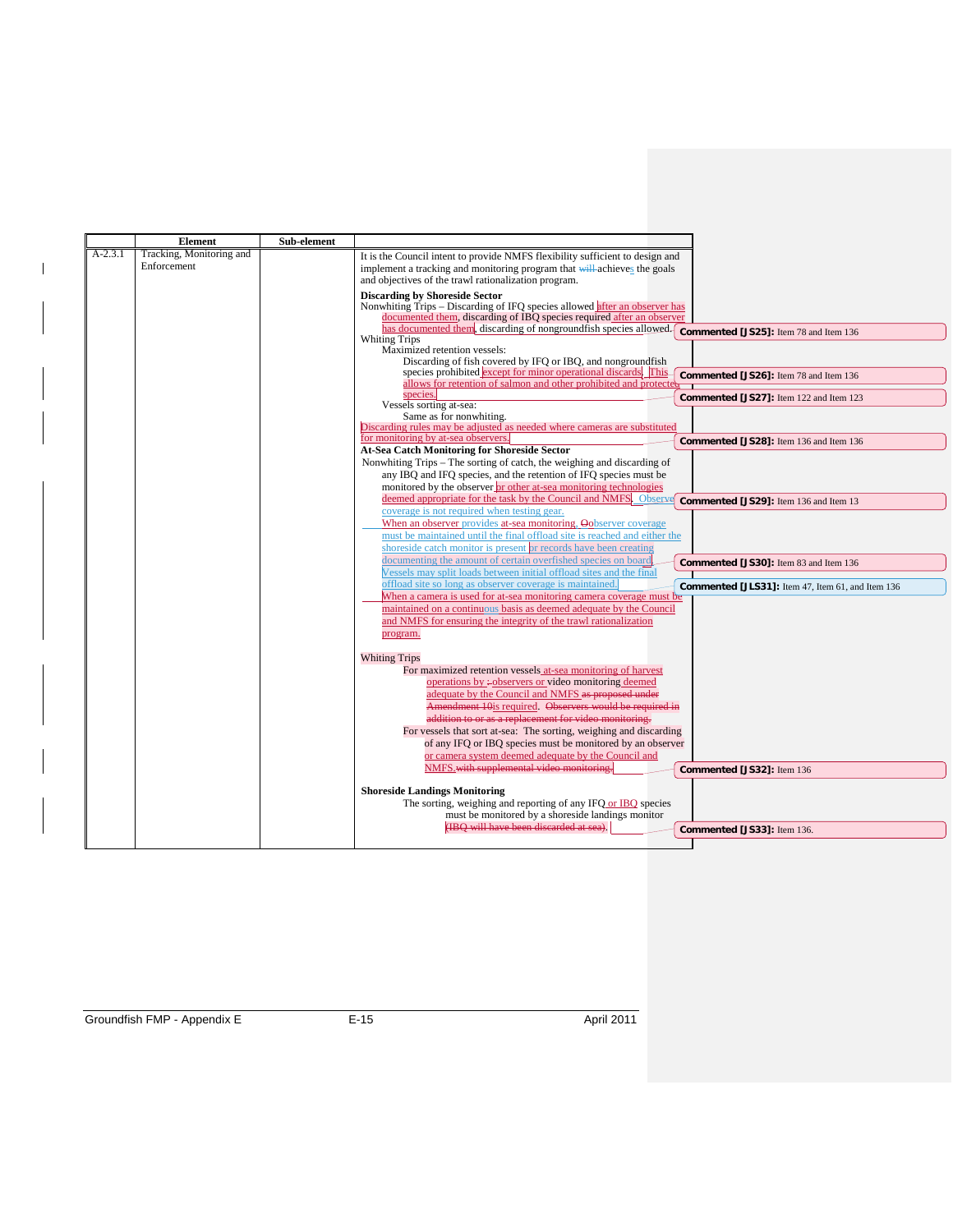|           | <b>Element</b>                    | Sub-element            |                                                                                                                                                                                                                                                                                                                                                                                                                                                                                                                                                                                                                                                                                                                  |
|-----------|-----------------------------------|------------------------|------------------------------------------------------------------------------------------------------------------------------------------------------------------------------------------------------------------------------------------------------------------------------------------------------------------------------------------------------------------------------------------------------------------------------------------------------------------------------------------------------------------------------------------------------------------------------------------------------------------------------------------------------------------------------------------------------------------|
| $A-2.3.1$ | continued                         |                        | <b>Catch Tracking Mechanisms for Shoreside Sector</b><br>Electronic vessel logbook report<br>VMS-based electronic logbooks may be required to be transmitted                                                                                                                                                                                                                                                                                                                                                                                                                                                                                                                                                     |
|           |                                   |                        | from the vessel. Such a logbooks system might include Atat-<br>sea entry by vessel personnel, required including catch weight                                                                                                                                                                                                                                                                                                                                                                                                                                                                                                                                                                                    |
|           |                                   |                        | by species and if retained or discarded.<br><b>Vessel landing declaration report</b>                                                                                                                                                                                                                                                                                                                                                                                                                                                                                                                                                                                                                             |
|           |                                   |                        | Mandatory declaration reports.<br><b>Commented [JS34]:</b> Item 136. This was not included in the                                                                                                                                                                                                                                                                                                                                                                                                                                                                                                                                                                                                                |
|           |                                   |                        | <b>Electronic ITO landing report</b><br>tracking and monitoring regulations deemed by the Council.<br>Mandatory reports completed by processors and similar to                                                                                                                                                                                                                                                                                                                                                                                                                                                                                                                                                   |
|           |                                   |                        | electronic fishticket report.<br><b>Processor production report</b><br>Mandatory reports (possible inclusion of proprietary data included                                                                                                                                                                                                                                                                                                                                                                                                                                                                                                                                                                        |
|           |                                   |                        | to be recommended as option is fleshed out).<br><b>Commented [JS35]:</b> Item 136. This was not included in the<br>tracking and monitoring regulations deemed by the Council.                                                                                                                                                                                                                                                                                                                                                                                                                                                                                                                                    |
|           |                                   |                        | <b>Cost Control Mechanisms for Shoreside Sector</b><br><b>Shoreside landing hour restrictions</b>                                                                                                                                                                                                                                                                                                                                                                                                                                                                                                                                                                                                                |
|           |                                   |                        | Landing hours may be restricted but no such restriction was deemed<br>necessary at the time of initial implementation of the program.                                                                                                                                                                                                                                                                                                                                                                                                                                                                                                                                                                            |
|           |                                   |                        | <b>Shoreside siteFirst Recieiver Site Licenses</b><br>Commented [JLS36]: Item 20<br>Mandatory license for shoreside delivery sitesies. License can beare<br>issued to any site that meets the monitoring requirements (i.e. this is not<br>a limited entry license).                                                                                                                                                                                                                                                                                                                                                                                                                                             |
|           |                                   |                        | <b>Vessel Certification</b><br>Mandatory certification. Certificate can be issued to any vessel that<br>meets the monitoring requirements (e.g. requirements for carrying an<br>observer or using an electronic monitoring system).                                                                                                                                                                                                                                                                                                                                                                                                                                                                              |
|           |                                   |                        | <b>Program Performance Measures for Shoreside Sector</b><br>Integrate into tThe tracking and monitoring program includes the collection<br>of data on cost, earnings and profitability; economic efficiency and stability;<br>capacity measures; net benefits to society; distribution of net benefits;<br>product quality; functioning of quota market; incentives to reduce bycatch;<br>market power; spillover effects into other fisheries; contribution to regional<br>economies (income and employment); distributional effects/community<br>impacts; employment in seafood catching and processing; safety; bycatch<br>and discards; administrative, enforcement, and management costs. (See A-<br>2.3.2) |
| $A-2.3.2$ | Socio-Economic Data<br>Collection |                        | The data collection program will be expanded and sSubmission of economic<br>data by harvesters and processors will beis mandatory. Random and<br>targeted audits may be used to validate mandatory data submissions. See<br>footnote for a full description <sup>xxxiv</sup> Information on QS transaction prices,<br>will be included in a central OS ownership registry. NOTE: The initial<br>Ddata collection included 2009 and 2010started before the first year of                                                                                                                                                                                                                                          |
|           |                                   |                        | <i>implementation would be beneficial</i> , in order to have a baseline for<br>Commented [JS37]: Item 51<br>comparison.                                                                                                                                                                                                                                                                                                                                                                                                                                                                                                                                                                                          |
| $A-2.3.3$ | Program Costs                     | a Cost Recovery        | Fees up to three percent of exvessel value, consistent with 303A(e) of the<br>MSA may be assessed. Cost recovery shall be for costs of management,<br>data collection, analysis, and enforcement activities. Separate cost<br>recovery assessments should be made for each trawl sector. Incremental<br>costs should be recovered, defined as the net costs that would not have been<br>incurred but for the implementation of the Individual Fishing Quota<br>program. Net incremental costs should include an assessment of not only                                                                                                                                                                           |
|           |                                   | <b>b</b> Fee Structure | additional costs but cost savings. XXXV<br>Commented [JS38]: Item 98 and Item 99<br>To be determined. The TIOC recommended a fee structure that reflects                                                                                                                                                                                                                                                                                                                                                                                                                                                                                                                                                         |
|           |                                   |                        | usage. A fee structure that allows for equitable sharing of observer costs for<br>smaller vessels may be developed. The cost recovery fee structure is based                                                                                                                                                                                                                                                                                                                                                                                                                                                                                                                                                     |
|           |                                   |                        | on each vessel's exvessel revenue.<br>Commented [JS39]: Item 98 and Item 99.                                                                                                                                                                                                                                                                                                                                                                                                                                                                                                                                                                                                                                     |

Groundfish FMP - Appendix E E-16 April 2011

 $\begin{array}{c} \hline \end{array}$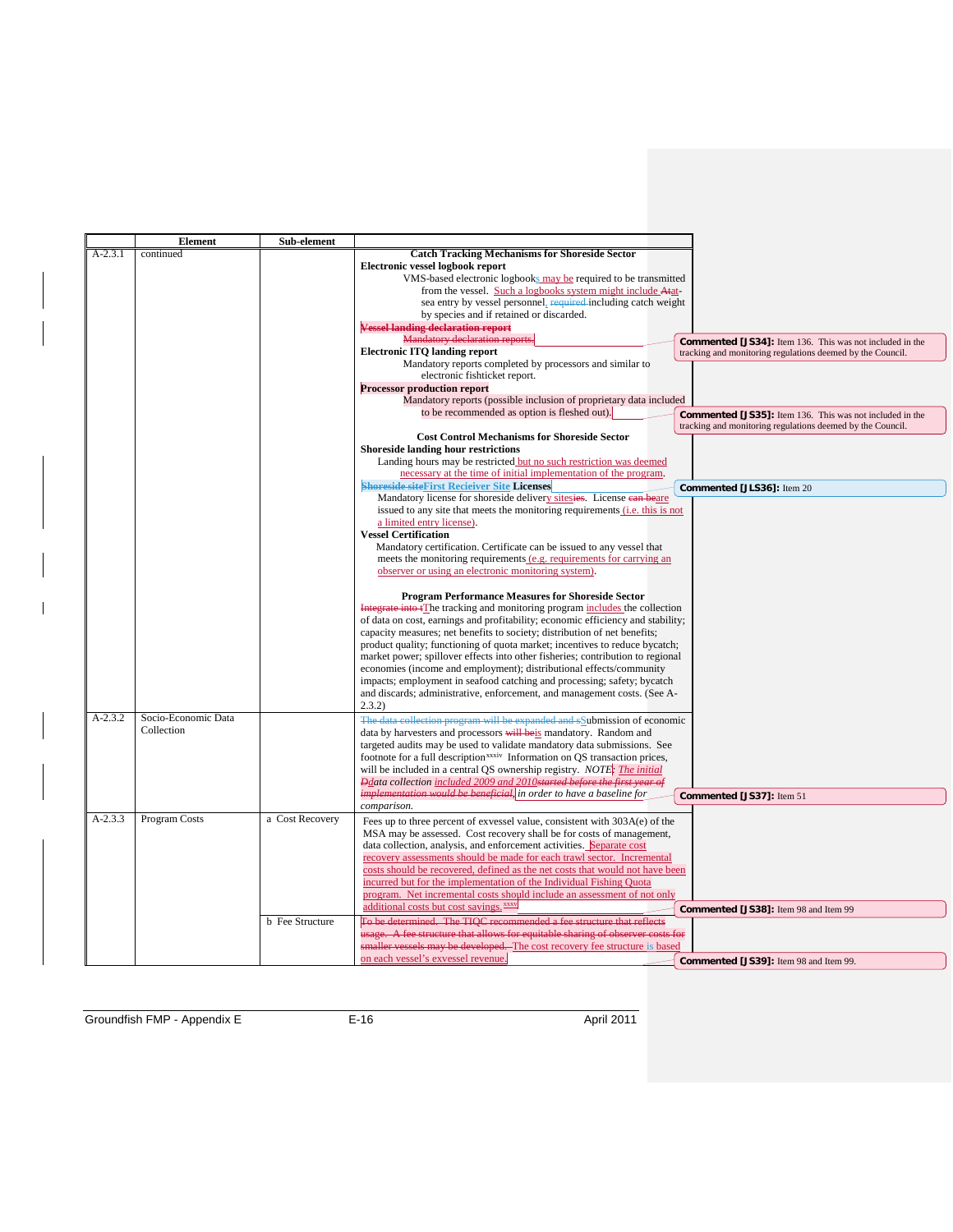|           | <b>Element</b>                       | Sub-element |                                                                                                                                                                                                                                                                                                                                                                                                                                                          |                                                  |
|-----------|--------------------------------------|-------------|----------------------------------------------------------------------------------------------------------------------------------------------------------------------------------------------------------------------------------------------------------------------------------------------------------------------------------------------------------------------------------------------------------------------------------------------------------|--------------------------------------------------|
| $A-2.3.4$ | Program Duration and<br>Modification |             | The Council shall beginbegan its first a review of the IFO program review<br>no later than 5 years after implementation of the program. After the initial                                                                                                                                                                                                                                                                                                |                                                  |
|           |                                      |             | review, there will be a review process every four years.<br>A community advisory committee will take part in the review of IFQ<br>program performance.<br>The FR eviews will evaluate the progress the IFO program has made in<br>achieving the goal and objectives of Amendment 20.<br>The result of this evaluation the reviews could include dissolution of the<br>program, revocation of all or part of quota shares, or other fundamental           | <b>Commented [JS40]:</b> Moved text to simplify. |
|           |                                      |             | changes to the program. Holders of quota shares should remain cognizant<br>of this fact when making decisions regarding their quota shares, including<br>buying selling, and leasing of these shares.<br>During the first program review, t <sub>The</sub> Council shall consider the use of an<br>auction or other nonhistory based methods when distributing quota share<br>that may become available after initial allocation. This may include quota |                                                  |
|           |                                      |             | created when a stock transitions from overfished to nonoverfished status,<br>quota not used by the adaptive management program, quota forfeited to<br>"use it or lose it" provisions, and any quota that becomes available as a<br>result of the initial or subsequent reviews of the program.<br>The specific form of the auction or other method of distribution shall be                                                                              |                                                  |
|           |                                      |             | designed to achieve the goals of Amendment 20, specifically including<br>minimizing the adverse effects from an IFQ program on fishing<br>communities to the extent practical.<br>After the initial review, there will be a review process every four years. A<br>community advisory committee will take part in the review of IFO program                                                                                                               |                                                  |
|           |                                      |             | performance.                                                                                                                                                                                                                                                                                                                                                                                                                                             | <b>Commented [JS41]:</b> Moved text to simplify. |

 $\mathbf{l}$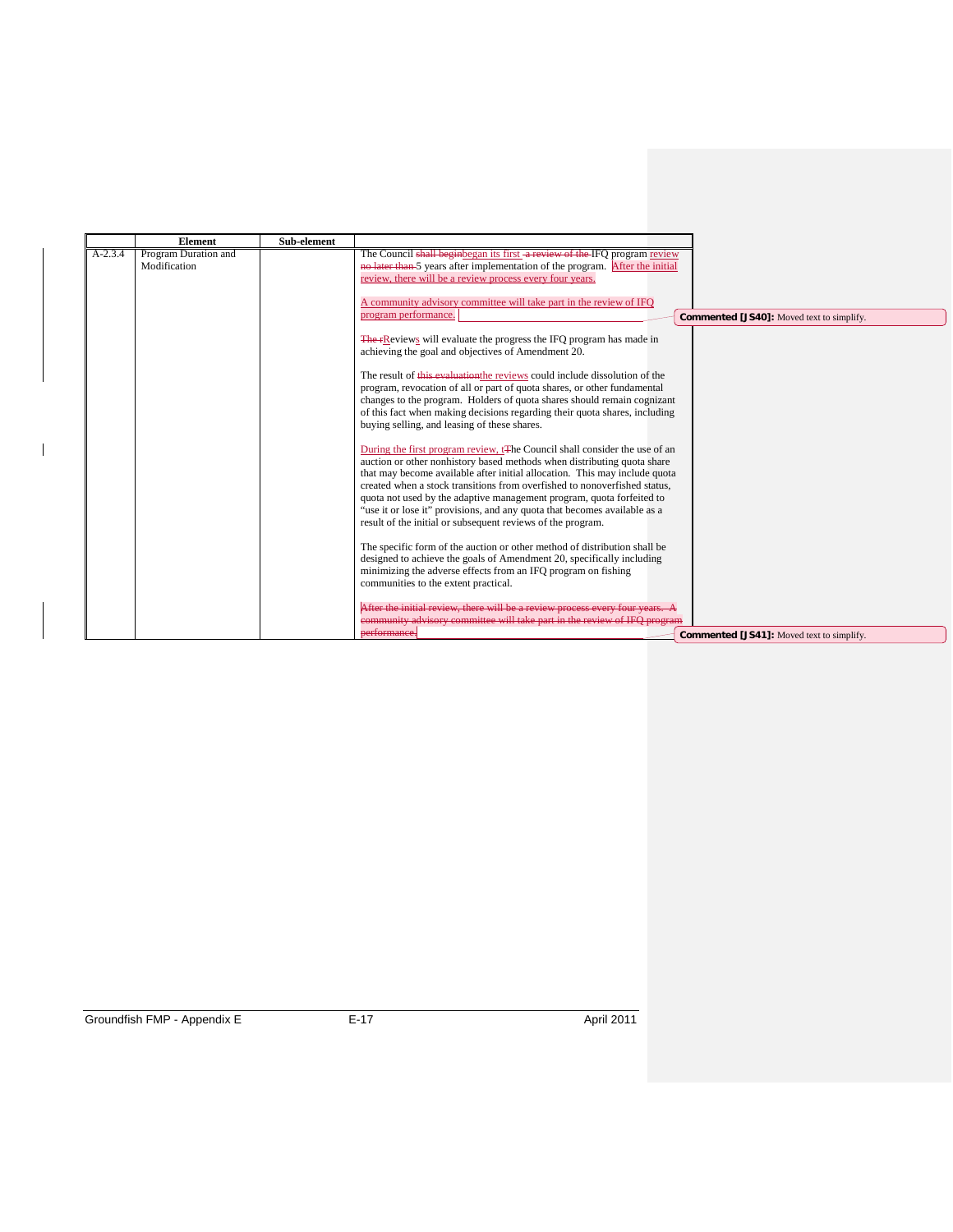|       | <b>Element</b><br>Sub-element            |                                                                                                  |                            |
|-------|------------------------------------------|--------------------------------------------------------------------------------------------------|----------------------------|
| $A-3$ | <b>Adaptive Management</b>               | Ten percent of the nonwhiting QS will behas been reserved to facilitate                          |                            |
|       |                                          | adaptive management in the shoreside nonwhiting sector. -Therefore,                              |                            |
|       |                                          | each year 10 percent of the shoreside trawl sector nonwhiting quota                              |                            |
|       |                                          | pounds OP will be is potentially available for use in adaptive management                        |                            |
|       |                                          | (adaptive management QP). The set aside $\frac{1}{w}$ is to be used to address the               |                            |
|       |                                          | following objectives.                                                                            |                            |
|       |                                          | Community stability<br>$\circ$                                                                   |                            |
|       |                                          | Processor stability<br>$\circ$                                                                   |                            |
|       |                                          | Conservation<br>$\circ$                                                                          |                            |
|       |                                          | Unintended/Unforeseen consequences of IFO management.<br>$\circ$                                 |                            |
|       |                                          | Facilitating new entrants.<br>$\circ$                                                            |                            |
|       |                                          | Years One and Two. During the first two-years in which of the IFQ                                |                            |
|       |                                          | program is in place, AMP QP has been passed thru to QS owners in                                 |                            |
|       |                                          | proportion to their QS holdings., the This pass-thru will continue until the                     |                            |
|       |                                          | first regulatory actions are implemented pursuant to the 5 year review.                          |                            |
|       |                                          | When an alternative method for to be used in distributing QP is                                  |                            |
|       |                                          | developed, considerations will include <del>in years three through five will be</del>            |                            |
|       |                                          | determined, including.                                                                           |                            |
|       |                                          | The decision making and organization structure to be used in<br>$\circ$                          |                            |
|       |                                          | distributing the QP set aside <sup>xxxvi</sup>                                                   |                            |
|       |                                          | The formula for determining community and processor<br>$\circ$                                   |                            |
|       |                                          | eligibility, as well as methods for allocation, consistent with                                  |                            |
|       |                                          | additional goals.                                                                                |                            |
|       |                                          | The division of QP among the states.                                                             |                            |
|       |                                          | Whether to allow the multi-year commitment of QP to a<br>$\circ$                                 |                            |
|       |                                          | particular project.                                                                              |                            |
|       |                                          | Years Three through Five.AMP QP will be distributed through the                                  |                            |
|       |                                          | organizational structure, decision process, formulas and criteria developed                      |                            |
|       |                                          | in years one and two and implemented through subsequent Council                                  |                            |
|       |                                          | recommendation and NMFS rule making processes. Consideration will                                | Commented [JS42]: Item 121 |
|       |                                          | given to the multiyear commitment of QP to particular projects (three year                       |                            |
|       |                                          | commitments). There is no AMP set-aside for IBQ.                                                 |                            |
|       |                                          |                                                                                                  |                            |
|       |                                          | <b>Review and Duration.</b> The set aside of QP for the identified objectives                    |                            |
|       |                                          | will be reviewed as part of the year five comprehensive review and a                             |                            |
|       |                                          | range of sunset dates will be considered, including 10, 15, 20 year and no                       |                            |
|       |                                          | sunset date options.                                                                             |                            |
| $A-4$ | <b>Pacific Halibut IBQ</b> —nonretention | IBQ-OS and IBQ-OP for Pacific halibut bycatch mortality in the trawl                             |                            |
|       |                                          | fishery will behave been established. Regulations Rules governing IBO-OS                         |                            |
|       |                                          | and IBQ-QP are the same as for those for QS and QP, unless specified                             |                            |
|       |                                          | otherwise. Each year, holders of IBQ-QS will be allocated IBQ-QP. The commented [JLS43]: Item 54 |                            |
|       |                                          | Vessels IBQ will beare required to cover with IBQ-QP the round weight                            |                            |
|       |                                          | equivalent of their legal and sublegal sized Pacific halibut bycatch mortal                      | Commented [JS44]: Item 77. |
|       |                                          | in the area north of 40°10 N latitude. It is the intent of the Council that                      |                            |
|       |                                          | <b>hHalibut IBQ</b> mortality be is estimated on an individual vessel basis. Sue                 | Commented [JS45]: Item 63  |
|       |                                          | IBQ-QS will be was issued on the basis of a bycatch rate applied to the                          |                            |
|       |                                          | target species QS an entity receiveds in a manner similar to that described in                   |                            |
|       |                                          | Section A-2.1.3.a, for overfished species caught incidentally. Area-specific                     |                            |
|       |                                          | bycatch rates may be were used for allocation but halibut IBQ-QS will was                        |                            |
|       |                                          | not be geographically subdivided.                                                                |                            |

<span id="page-20-0"></span> $\overline{\phantom{a}}$  $\overline{\phantom{a}}$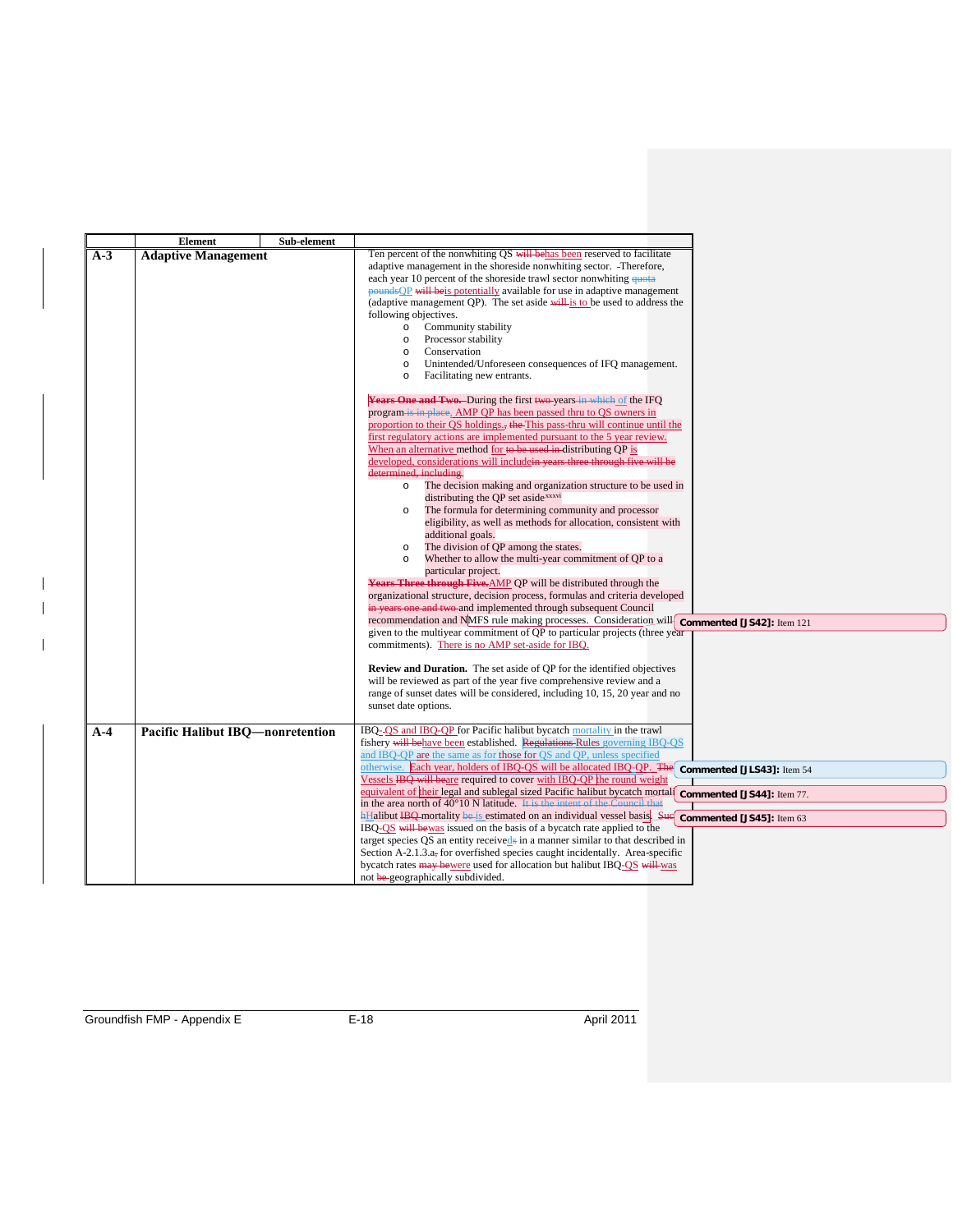<span id="page-21-2"></span><span id="page-21-1"></span><span id="page-21-0"></span><sup>i</sup> California halibut gear covered as non-groundfish trawl is of a minimum mesh size of 7.5" or greater and used in state waters would be exempted.

- <span id="page-21-3"></span>ii Mandatory gear conversion (the permanent switching from trawl to some other gear) was considered but not included as a provision of this program.
- <span id="page-21-4"></span>iii Since the shoreside trawl sector covers all shoreside deliveries, this implies that IFQ issued for the shoreside trawl sector may not be used for at-sea deliveries (i.e., may not be used to cover deliveries made to motherships or catch by catcher-processors).
- <sup>iv</sup> Not withstanding this provision, a vessel with a LE trawl permit may catch the trawl QP with a nontrawl gear, as per Section A-1.1.
- v At present there are no groundfish species for which the there are area specific limits for harvest in the trawl fishery geographic areathat are not reflected in the ABC/ACL table. An example of an area specific precautionary policy from outside trawl fishery management is was the geographic differential recommended by the Scientific and Statistical Committee for lingcod, prior to the north/south division of the lingcod management unit. Before this geographic division was created Llingcod is was monitored and managed differently in different geographic areas though there is a single coastwide ABC and OY for lingcod. Since there are no graphic subdivisions in the trawl management measures for lingcod, it is assumed that lingcod trawl IFQ will not be geographically subdivided.
- <span id="page-21-5"></span>vi Such changes in latitudinal area management may occur as a result of changes in the management areas for species/species complexes in the ABC/ACLOY table or as a result of separate Council action to change the trawl QS by area. In either case, specific Council action will be required to change the management areas and such action will be accompanied by appropriate supporting analysis and public comment opportunity.

#### <sup>vii</sup> The Council authority to establish or modify RCAs will was not be changed by this program.

<sup>viii</sup> A whiting QP rollover provision was considered but rejected from further analysis. This provision would have allowed unused QP to be reclassified so that they could be used in any whiting sector.

- <sup>ix</sup> The current process for changing the whiting fishery opening dates involves a regulatory amendment developed under the FMP through a framework process. Implementation of an the IFQ program should did not change this process.
- <sup>x</sup> For purposes of initial allocation "**Processors"** are were defined as follows:

**An at-sea processor** is a vessel that operates as a mothership in the at-sea whiting fishery or a permitted vessel operating as a catcher-processor in the at-sea whiting fishery.

**A shoreside processor** is an operation, working on US soil, that takes delivery of trawl-caught groundfish that has not been "processed at-sea" and that has not been "processed shoreside"; and that thereafter engages that particular fish in "shoreside processing." Entities that received fish that have not undergone "at-sea processing" or "shoreside processing" (as defined in this paragraph) and sell that fish directly to consumers shall not be considered a "processor" for purposes of QS allocations.

For purposes of initial allocation **"Shoreside Processing"** is was defined as either of the following:

1. Any activity that takes place shoreside; and that involves: cutting groundfish into smaller portions; OR freezing, cooking, smoking, drying groundfish; OR packaging that groundfish for resale into 100 pound units or smaller for sale or distribution into a wholesale or retail market.

OR

- 2. The purchase and redistribution into a wholesale or retail market of live groundfish from a harvesting vessel.
- <sup>xi</sup> It was the Council intent that <del>T</del>transfer of physical assets alone should not be considered a basis for successor in interest. Business relationships such as transfer of the company name and customer base might be reasonable evidence of successor in interest.

to the divestiture provision of Section A-2.3.2.e, it is relatively unlikely that accumulation limits the amount of QS an entity receives in the initial allocation. However, if an entity qualifies for QS in excess of

Groundfish FMP - Appendix E E-19 E-19 **E-19** April 2011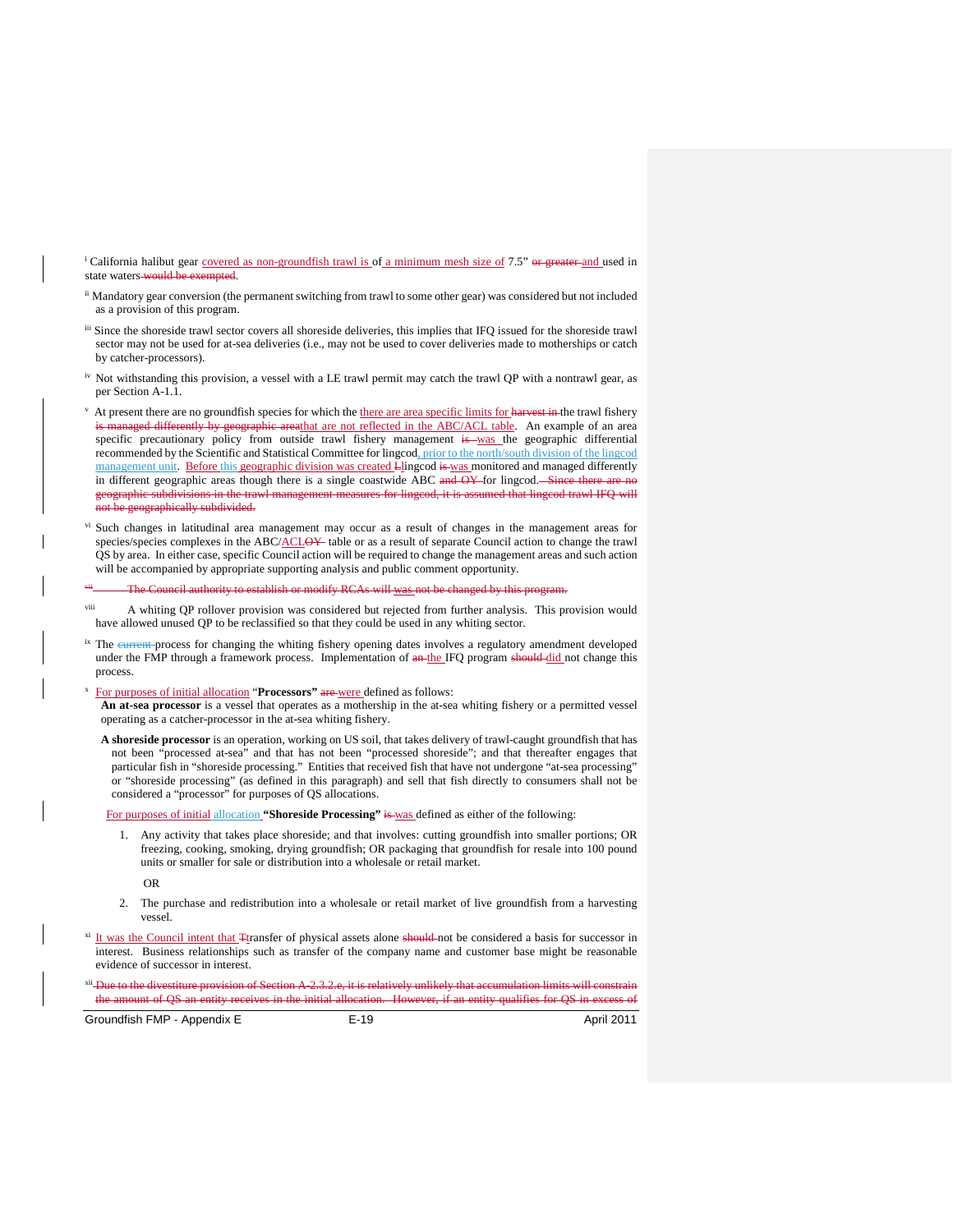nulation limits and it does not qualify to receive that OS under the divestiture will be constrained by first applying the aggregate limits and then, if necessary, the individual species limits. In using this approach, the entity's QS allocation should not be scaled back and any QS not allocated will be reallocated to other QS recipients.

<sup>xiii</sup> State landings receipts (fishtickets) will bewere used to assess landings history for shoreside deliveries. In some cases, fishticket records do doesdid not identify species to the same level of detail used for the IFQ management units (e.g., reports "unspecified rockfish"). Under such circumstances standard species composition routines usually used at the port level have beenwere applied to vessel level data to estimate the species composition of such landings. In some instances, even after applying species composition information there may bewere some fishticket records with a species groundfish categorization that does-did not match with one of the IFQ management units. Under such circumstances, when the initial allocations are were made, it was permissible to use other information on the landings records and in logbooks might be used to assign the landing to its most probable species category.

The intent is was to provide an allocation method for QS for overfished species which addresseds the vessel's need to have the QS to cover incidental catch in fisheries that target healthy stocks. The method would attempted to allocate the species to those who will be receiveding QS for related target species. By allocating overfished species QS to those most in need of it, such an allocation would bewas expected to reduce transition costs. CurrentlyAt the time of initial allocation the following , the list of overfished species that fall fell into this category is as follows: canary rockfish, darkblotched rockfish, Pacific Ocean perch, widow rockfish, and yelloweye rockfish. This list may change by the time the program is ready to be implemented. If a major target species had became become overfished, it would was not be intended that such a species would not be allocated via an alternative method (for example species such as Dover sole, sablefish, or Pacific whiting).

<sup>xv</sup> The four areas are were as follows: (1) north of 47°40 N latitude; (2) between 47°40 N latitude and 43°55 N latitude; (3) between 43°55 N latitude and 40°10 N latitude; and (4) south of 40°10 N latitude.

<span id="page-22-1"></span><span id="page-22-0"></span><sup>xvi</sup> In order to determine an amount of aggregate target species to which bycatch rates will bewere applied, each vessel's QS will bewas multiplied by the trawl allocation at the time of implementation.

xvii State landings receipts (fishtickets) will bewere used to assess landings history for shoreside deliveries.

<span id="page-22-2"></span>xviii Catch area data on fishtickets are was not considered appropriate for this purpose. The catch area field is often filled out by fish receivers that do not know the area in which the vessel fished. Additionally catch area is often left unspecified. Therefore, it will bewas assumed that all catch comes from ocean areas near the port of landing.

xix See the Council's April 2015 action for additional detail on this allocation formula.

xx March 2010. Changed from 1994-2004 to 1998-2003 to reflect Council action of November 2008.

xxi Unless there is a change in the total applicable ACL/HG/ACT or other factors affecting trawl allocation for the areas involved, in which case their change in QP would be proportional to the change in the trawl allocation.

xxii QP from a subsequent year may not be accessed until such QP have been issued by NMFS.

 $\frac{x\pi i}{x}$  In the case of a deficit, all QP in the vessel account would be used QP, with respect to the deficit species.

xxv Carryover of deficits provides some flexibility to use pounds from a year to cover a deficit from a previous year. Without a carryover provision, a vessel would still need to use pounds in a subsequent year to cover an overage but would incur a violation.

The following is the text deleted from this section: "No  $OS$  use or lose need for this provision will be evaluated as part of program review process, and the provision could be added later, **Section A-2.2.3.b contains a provision mandating the transfer of QP to vessels each year. This is** *intended to encourage QP use."*

xxvii QS may be transferred on a temporary basis through private contract (leased) but NMFS will not track lease transfers differently than any other transfer.

Groundfish FMP - Appendix E<br>Groundfish FMP - Appendix E<br>E-20 iii Initially there was a prohibition on the transfer of QS for the first two years of the program. For all species except

xxiv Including QS that an entity received in excess of accumulation limits in place at the time of initial allocation (see Section A-2.2.3.e).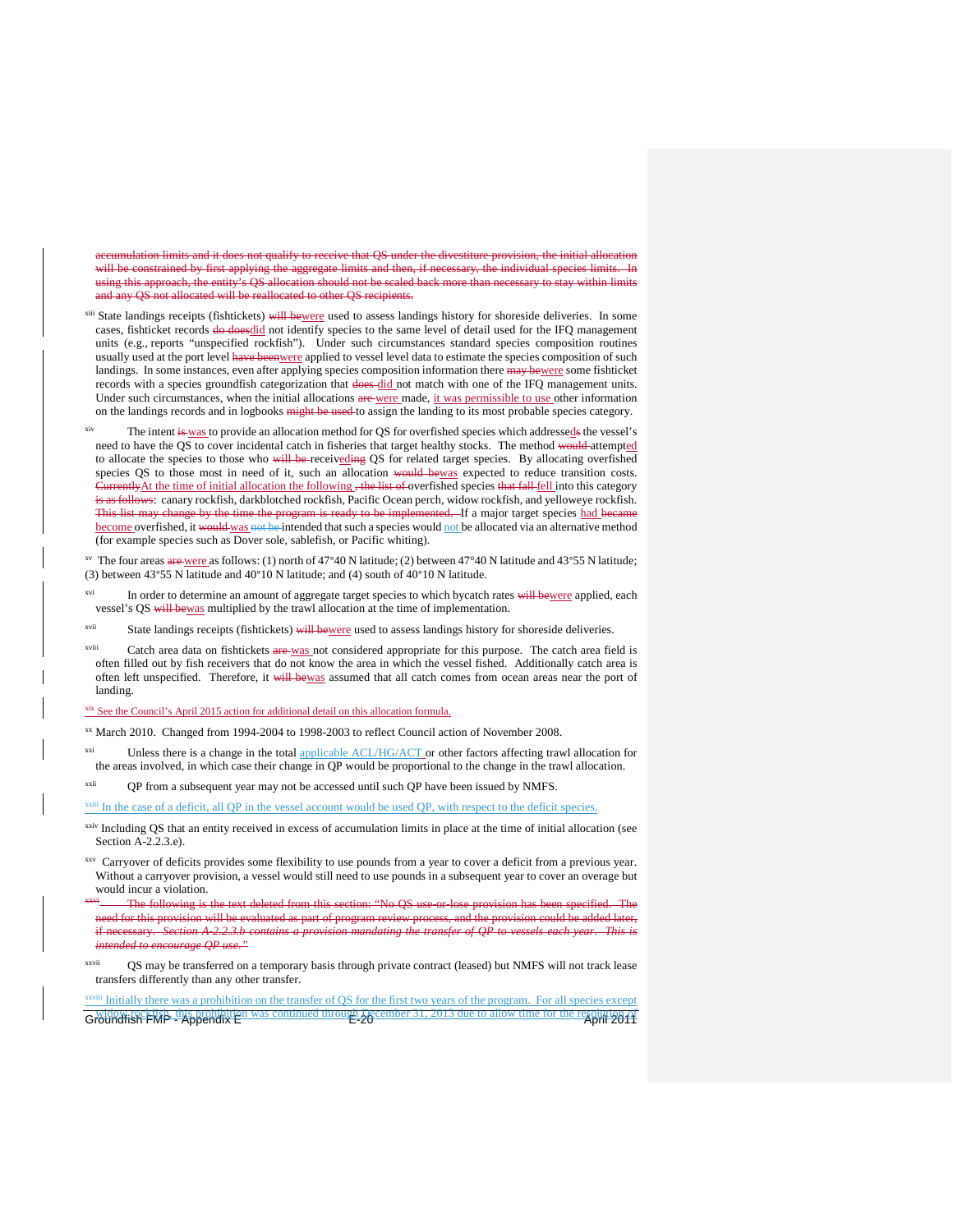law suits. For widow rockfish, the prohibition was continued through the completion of a reallocation undertaken in consideration of the stock having been rebuilt (as per Section A-2.1.6).

xxix The "vessel" accumulation limit was originally termed a "permit" limit. The term "permit" was changed to "vessel" to be consistent with Section A-2.1.3, which indicates that QP go into vessel accounts, not permit accounts. The term "own or control" was shortened to "control" for simplicity. "Control" includes ownership and there is inclusive of "ownership."

xxx It is the Council intent that control limits should not constrain the formation of risk pools to help the fishermen deal with overfished species constraints, so long as the pools do not undermine the effectiveness of the accumulation limits. A risk pool is one in whichformed when two or more people enter into an agreement whereby if one person does not have the QP the others would agree to provide the QP, if they have them. Whether these kinds of agreements are informal or formal, as other considerations and conditions are added to the agreements they may begin to constitute control. It is the Council intent to allow for these pooling agreements, so long as they do not become control.

 $x<sub>xxxi</sub>$  For example, if a person has a 50 percent ownership interest in that entity, then 50 percent of the QS owned by that entity will count against the individual's accumulation limit unless it is otherwise determined to have effective control of a greater or lesser amount.

xxxii Originally, there was to be a trading moratorium for the first two years of the program and then those controlling QS were to be given two years to divest. Due to law suits related to the initial allocation, the trading moratorium was extended, as well as the period for divestiture.

xxiii The original Council policy specified that QS that was not allocated because of the accumulation limits would be distributed to other eligible recipients in a manner that maintained the distribution among groups specified in A-2.1.1 and based on the allocation formulas specified in A-2.1.3. This situation would only have arisen with respect to individuals that would have otherwise received excess shares through the acquisition of permits after November 8, 2008.

<span id="page-23-0"></span>xxxiv**Expanded data collection** would includes:

mandatory submission of economic data for LE trawl industry (harvesters and processors),

voluntary submission of economic data for other sectors of the fishing industry,

transaction value information in a centralized registry of ownership, and

formal monitoring of government costs.

**Mandatory Provisions:** The Pacific Fishery Management Council and NMFS shall have the authority to implement a data collection program for cost, revenue, ownership, and employment data, compliance with which will be is mandatory for members of the west coast groundfish industry harvesting or processing fish under the Council's authority. Data collected under this authority will be is treated as confidential in accordance with Section 402 of the MSA.

A mandatory data collection program shall bewas developed and implemented as part of the groundfish trawl rationalization program and will be continued through the life of the program. Cost, revenue, ownership, employment and other information will be collected on a periodic basis (based on scientific requirements) to provide the information necessary to study the impacts of the program, including achievement of goals and objectives associated with the rationalization program. These data may also be used to analyze the economic and social impacts of future FMP amendments on industry, regions, and localities. The program will may include targeted and random audits as necessary to verify and validate data submissions. Additional funding (as compared to status quo) will beis required needed to support the collection of these data. The data collected would includes data needed to meet MSA requirements (including antirust).

The development of the program shall-includes: a comprehensive discussion consideration of the enforcement of such a program, including discussion of the type of enforcement actions that will be taken if inaccuracies are found in mandatory data submissions. The intent of this action will be is to ensure that accurate data are collected without being overly burdensome on industry in the event of unintended errors.

<span id="page-23-1"></span>Groundfish FMP - Appendix E E-21 E-21 April 2011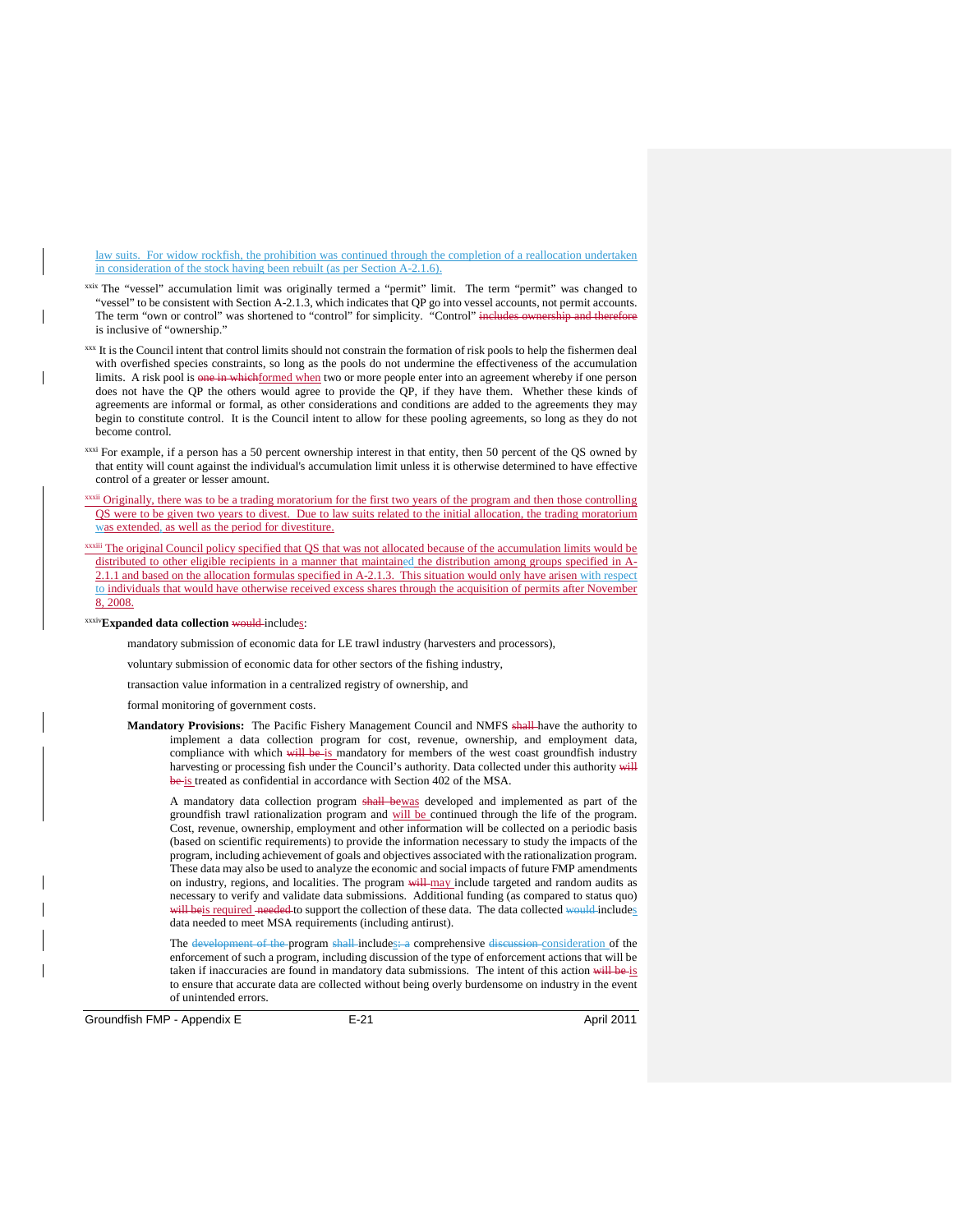<span id="page-24-1"></span>**Voluntary Provisions:** A voluntary data collection program will be used to collect information needed to assess spillover impacts on nontrawl fisheries.

Central Registry: Information on transaction prices will beis included in the IFQ data systema central registry of QS owners. Such information will also be included for LE permit owners/lessees.

Government Costs: Data will beis collected and maintained on the monitoring, administration, and enforcement costs related to governance of the trawl rationalization program.

<span id="page-24-2"></span>xxxv For further details on the Council's cost recovery policy see Council recommendations from the September 2011 Council meeting.

<sup>xxxvi</sup> The following are three options for the sequences of agency involvement in the application of the criteria developed decision making for the distribution of adaptive management QP after year 2.

1. NMFS

2. State  $\rightarrow$  Council  $\rightarrow$  NMFS

<span id="page-24-7"></span><span id="page-24-6"></span><span id="page-24-5"></span><span id="page-24-4"></span><span id="page-24-3"></span><span id="page-24-0"></span>3. Council →NMFS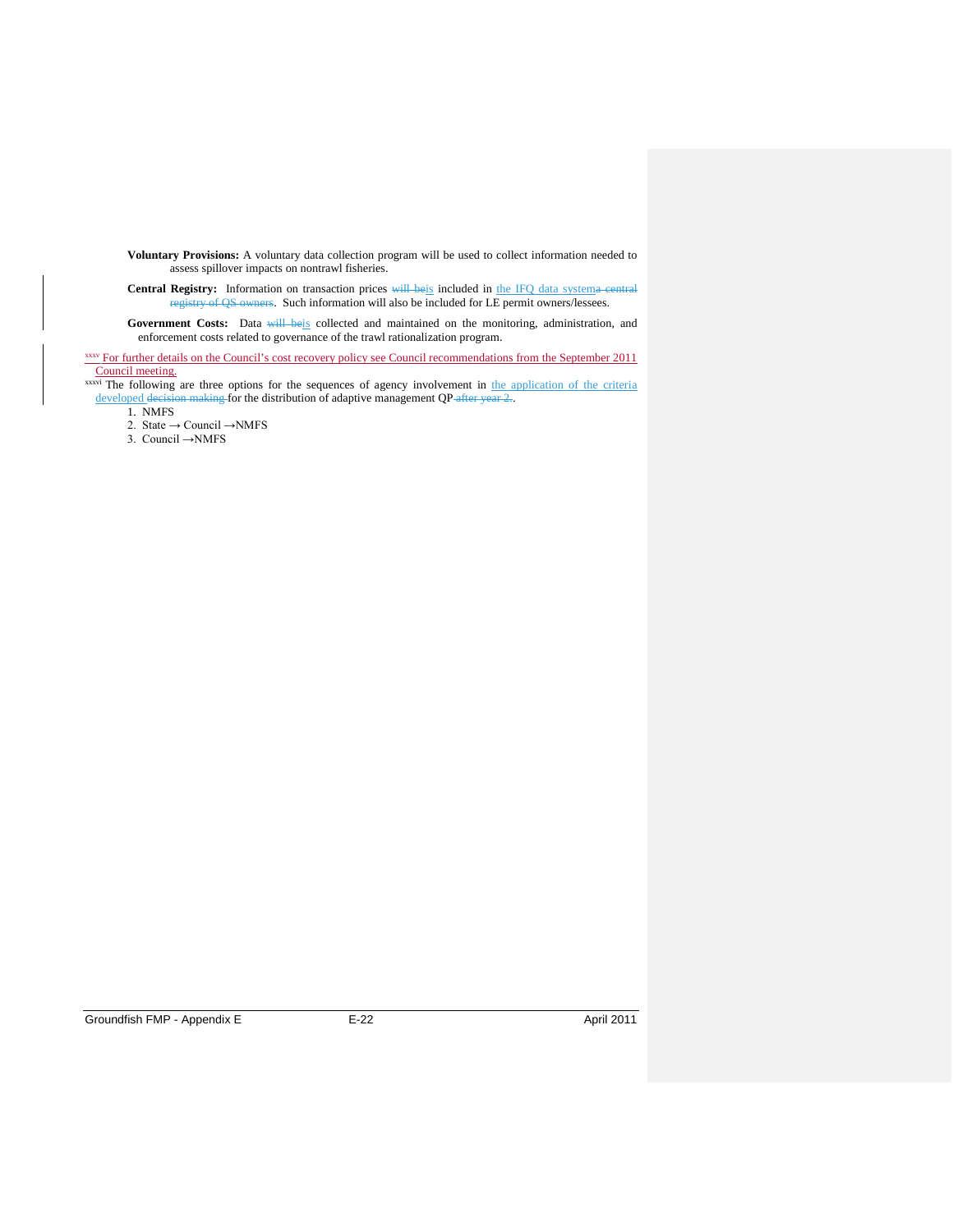# Table E-2. Control and vessel limit options: Council preferred alternative.

|                                                                                                                                            | <b>Vessel Limit</b>                                                |                                         |                       |
|--------------------------------------------------------------------------------------------------------------------------------------------|--------------------------------------------------------------------|-----------------------------------------|-----------------------|
| <b>Species Category</b>                                                                                                                    | (Applies to all QP in a Vessel<br><b>Account, Used and Unused)</b> | <b>Vessel Unused</b><br><b>OP Limit</b> | <b>OS Control Lim</b> |
| Nonwhiting Groundfish Species                                                                                                              | 3.2%                                                               |                                         | 2.7%                  |
| Lingcod — coastwideN. of 40°10 N. lat                                                                                                      | 3.85.3%                                                            |                                         | 2.5%                  |
| Lingcod - coastwideS. of 40°10 N. lat                                                                                                      | 3.813.3%                                                           |                                         | 2.5%                  |
| Pacific Cod                                                                                                                                | 20.0%                                                              |                                         | 12.0%                 |
| Pacific whiting (shoreside)                                                                                                                | 15.0%                                                              |                                         | 10.0%                 |
| Pacific whiting (mothership)                                                                                                               | 30.0%                                                              |                                         | 20.0%                 |
| Sablefish                                                                                                                                  |                                                                    |                                         |                       |
| N. of 36° (Monterey north)                                                                                                                 | 4.5%                                                               |                                         | 3.0%                  |
| S. of 36° (Conception area)                                                                                                                | 15.0%                                                              |                                         | 10.0%                 |
| PACIFIC OCEAN PERCH                                                                                                                        | 6.0%                                                               | 4.0%                                    | 4.0%                  |
| WIDOW ROCKFISHWidow Rockfish *                                                                                                             | 8.5%                                                               | 5.1%                                    | 5.1%                  |
| <b>CANARY ROCKFISHCanary Rockfish</b>                                                                                                      | 10.0%                                                              | 4.4%                                    | 4.4%                  |
| Blackgill Rockfish N. of 40°10'N. Lat                                                                                                      | 9.0%                                                               |                                         | 6.0%                  |
| Chilipepper Rockfish S. of 40°10 N. lat                                                                                                    | 15.0%                                                              |                                         | 10.0%                 |
| BOCACCIO S. of 40°10 N. lat                                                                                                                | 15.4%                                                              | 13.2%                                   | 13.2%                 |
| Splitnose Rockfish                                                                                                                         | 15.0%                                                              |                                         | 10.0%                 |
| Yellowtail Rockfish                                                                                                                        | 7.5%                                                               |                                         | 5.0%                  |
|                                                                                                                                            |                                                                    |                                         |                       |
| Shortspine Thornyhead                                                                                                                      | 9.0%                                                               |                                         | 6.0%                  |
| N. of 34°27'                                                                                                                               | 9.0%                                                               |                                         | 6.0%                  |
| S. of 34°27'                                                                                                                               |                                                                    |                                         |                       |
| Longspine Thornyhead                                                                                                                       |                                                                    |                                         |                       |
| N. of 34°27'                                                                                                                               | 9.0%                                                               |                                         | 6.0%                  |
| COWCOD S. of 40º10 N. lat                                                                                                                  | 17.7%                                                              | 17.7%                                   | 17.7%                 |
| <b>DARKBLOTCHED</b>                                                                                                                        | 6.8%                                                               | 4.5%                                    | 4.5%                  |
| YELLOWEYE                                                                                                                                  | 11.4%                                                              | 5.7%                                    | 5.7%                  |
| Minor Rockfish North                                                                                                                       |                                                                    |                                         |                       |
| <b>Shelf Species</b>                                                                                                                       | 7.5%                                                               |                                         | 5.0%                  |
| Slope Species                                                                                                                              | 7.5%                                                               |                                         | 5.0%                  |
| Minor Rockfish South                                                                                                                       |                                                                    |                                         |                       |
| <b>Shelf Species</b>                                                                                                                       | 13.5%                                                              |                                         | 9.0%                  |
| Slope Species-                                                                                                                             | 9.0%                                                               |                                         | 6.0%                  |
| Dover sole                                                                                                                                 | 3.9%                                                               |                                         | 2.6%                  |
| English Sole                                                                                                                               | 7.5%                                                               |                                         | 5.0%                  |
| Petrale Sole                                                                                                                               | 4.5%                                                               |                                         | 3.0%                  |
| Arrowtooth Flounder                                                                                                                        | 20.0%                                                              |                                         | 10.0%                 |
| <b>Starry Flounder</b>                                                                                                                     | 20.0%                                                              |                                         | 10.0%                 |
| Other Flatfish                                                                                                                             | 15.0%                                                              |                                         | 10.0%                 |
| Other Fish                                                                                                                                 | 7.5%                                                               |                                         | 5.0%                  |
| Pacific Halibut                                                                                                                            | 14.4%                                                              | 5.4%                                    | 5.4%                  |
| * If widow rockfish is rebuilt before initial allocation of QS, the vessel limit will be set at limit will be 1.5 times the control limit. |                                                                    |                                         |                       |

 $\overline{\phantom{a}}$ 

<span id="page-25-1"></span><span id="page-25-0"></span> $\mathbf I$ 

<span id="page-25-3"></span><span id="page-25-2"></span> $\overline{1}$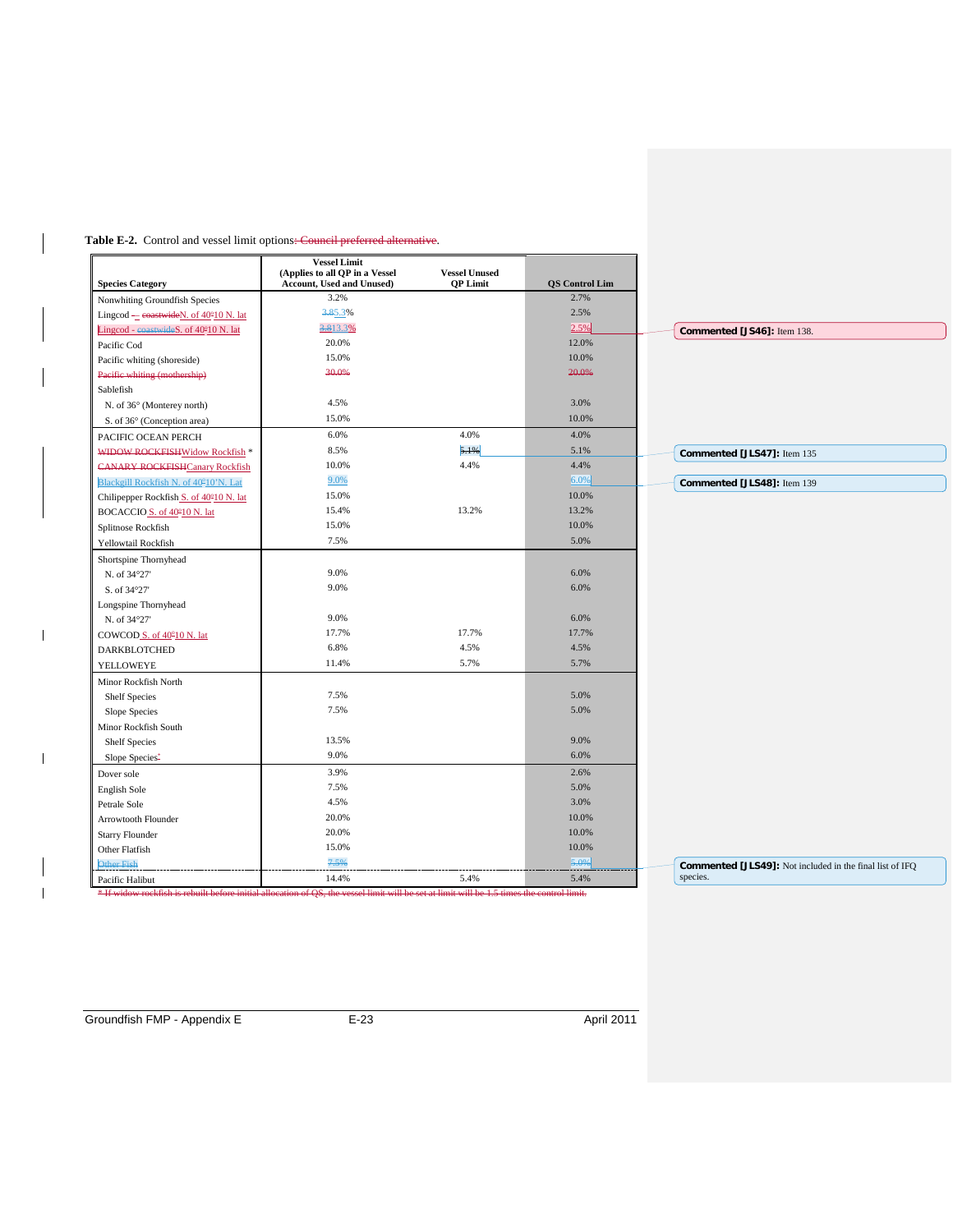# <span id="page-26-0"></span>**E.4 Whiting At-sea Trawl Sector: Cooperative Program (Appendix B of the EIS)**

The at-sea whiting sector co-op program is described generally below. [Table D-3](#page-28-3) provides an outline of the sections of the program. A full description of the co-op programs follows [Table D-3,](#page-28-3) beginning with a section on management of the whiting fishery and followed by sections on the MS and CP sectors of the whiting fishery (the "at-sea" sectors).

The Council considered but did not adopt a co-op program for the shoreside whiting fishery. Instead, the shoreside whiting sector was merged with the nonwhiting sector, both to be managed with IFQs. However, section placeholders for the shoreside whiting co-op program are maintained in this document so that the numbering system will correspond to the numbering of the alternatives and sections of the analysis as they are laid out in the EIS and other historic documents.

# <span id="page-26-1"></span>**E.5 Overview of Co-op Program Elements**

#### <span id="page-26-2"></span>*E.5.1 At-sea Whiting Sector Management under Co-ops*

While co-ops will beare used to control the harvest within the at-sea whiting sectors, a number of management measures will are still be required to control competition between the whiting sectors. This section covers those measures along with other measures that will apply to all sectors managed under co-ops, such as observer at-sea monitoring requirements and mandatory submission of economic data. The description of the co-op management program for each at-sea whiting sector starts in Section [E.5.2.](#page-27-0)

The existing allocation of whiting between the shoreside, MS, and CP sectors will is not changed under by the rationalization program (42, 24, and 34 percent, respectively).

Provisions also address bycatch in the at-sea whiting fishery (particularly that of certain overfished species). The Council is recommending recommended incidental groundfish species caps for each of the whiting sectors, for the co-op and non-co-op fisheries within the MS sector, and for the co-ops within the MS sector. Within sectors, bycatch allocations would beare pro rata, based on the amount of whiting allocated to that sector, co-op or non-co-op fishery, and individual co-ops.

Area closures may be used to control the pace of the fishery. For the MS sector, the fishery will beis divided into a co-op fishery and a non-co-op fishery (for those who do not desire to take part in a co-op). Participants in the non-co-op fishery will do not have a claim to a particular amount of the fish allocated to that fishery; therefore the vessels **participating in the non-co-op fishery** will likely might race to harvest the available allocation.

<span id="page-26-3"></span>NMFS will close the whiting fishery, a particular sector, or the co-op or non-co-op fishery within a sector (not including individual co-ops), or individual co-ops, as appropriate, when it is projected that a whiting catch or bycatch limit will be reached. With respect to co-ops, inseason monitoring and closure will beis needed only at the highest level of aggregation of the co-ops. For example, if individual co-ops join together to form an inter-co-op that covers the entirety of one of the whiting sectors, then NMFS willdoes not need to track and anticipate quota attainment and close at the sector level for species managed by that co-op, since this is a co-op responsibility. Nevertheless, vessel level monitoring will is still be required to ensure that catch is accurately recorded.

<span id="page-26-4"></span>Given the high level of monitoring already in place in the whiting fishery, only moderate changes in monitoring awere needed to implement this program for the at-sea whiting fishery. For the at-sea segment of the fishery, 100 percent coverage aboard MS processors and CPs will has been continued. A program

<span id="page-26-5"></span>Groundfish FMP - Appendix E E-24 E-24 April 2011

**Commented [JLS50]:** Item 137

provisions.

provisions.

**Commented [JLS53]:** Item 34

**Commented [JLS54]:** Item 34

**Commented [JLS51]:** Additional description of original

**Commented [JLS52]:** Additional description of original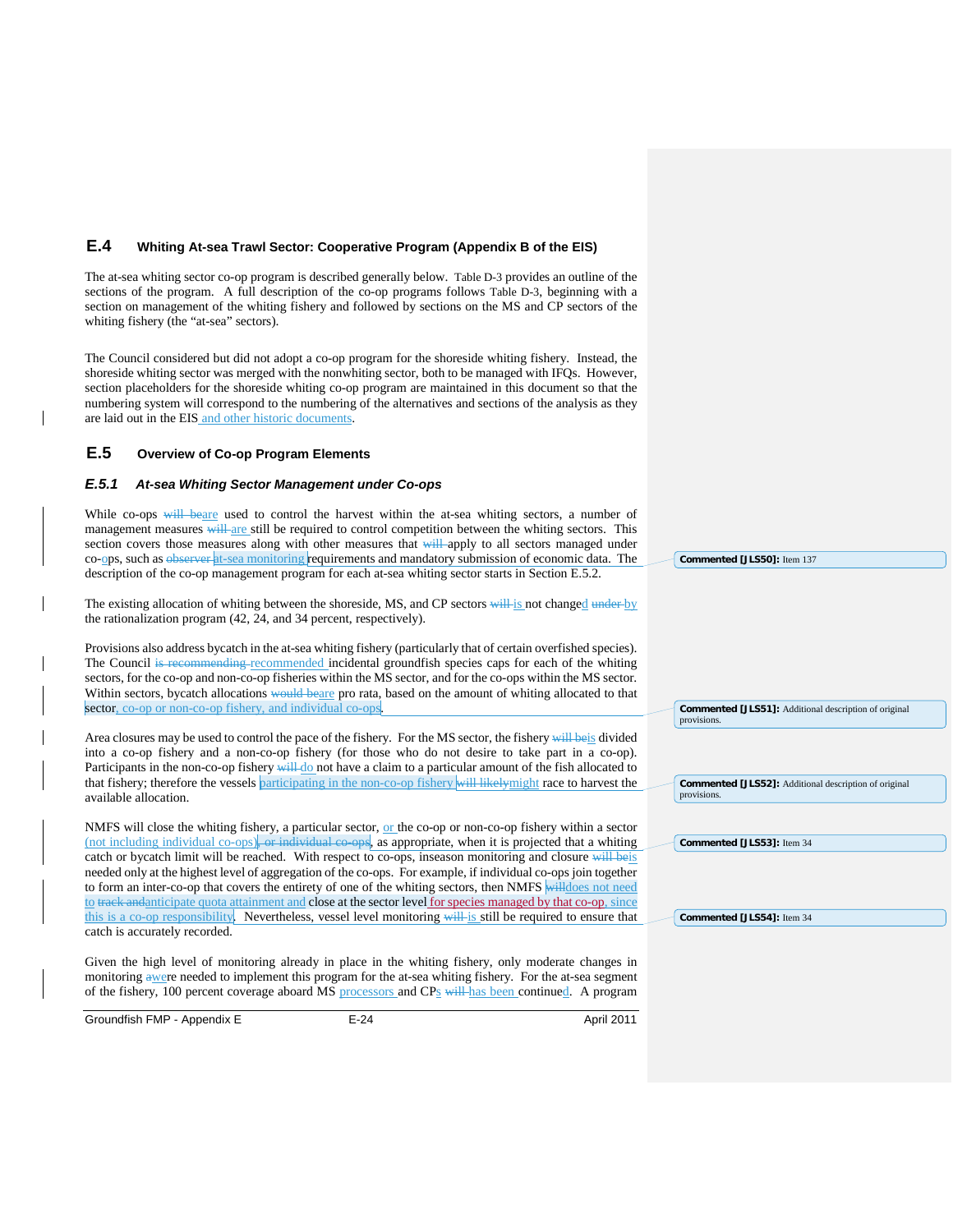<span id="page-27-5"></span><span id="page-27-4"></span>for the mandatory submission of economic data is also included to facilitate monitoring program performance.

# <span id="page-27-0"></span>*E.5.2 Co-ops for Catcher Vessels Delivering to Motherships*

<span id="page-27-6"></span>Under this program, those who hold whiting-endorsed permits for catcher vessels in the MS sector will choose each year whether to be part of a co-op or to register to fish in the non-co-op portion of the fishery. The holders of catcher vessel permits with mothership whiting endorsements will form the co-ops. Based on its catch history, each permit that qualifies for a mothership whiting endorsement will beis capped at a portion of the history (endorsement share or catch history assignment, CHA) of the MS sector allocation of whiting and bycatch species. The CHA for each permit is permanently linked to the whiting endorsement for the permit and the whiting endorsement together with the associated CHA may be transferred to other LE trawl permits. Multiple endorsements may be accumulated on a single LE trawl permit, subject to accumulation limits. Each year, NMFS will distributes a catch allocation to each catcher vessel co-op based on the sum of the endorsement sharesCHAs for the permits registered to that co-op. NMFS will also distributes a catch allocation each year to the non-co-op portion of the fishery, based on the collective endorsement sharesCHAs of the permits opting to participate in the non-co-op fishery (if any).

The co-op organization will coordinates harvest by its members. Although co-op agreements will include a mandatory clause that the catch allocation made to a member must equal the amount that the member brings into the co-op, co-op members may transfer catch allocations among themselves. Similarly, if multiple co-ops join to form an inter-co-op, one co-op will be have tomay transfer catch allocation to another co-op within that inter-co-op. NMFS will does not necessarily have to track transfers among coop members or within an inter-co-op.

The maximum number elass of motherships processor participants will behas been elosed limited by creating a LE permit for mothership vessels. There will beare restrictions limiting a vessel's ability to both catch and operate as a mothership in the whiting fishery in the same year. This will limits the ability of processing vessels to move between the CP and MS sectors.

Prior to the start of each season, each catcher vessel permit desiring to participate in the co-op fishery will obligates its CHAs to itself to deliver its eatch to a particular MS or MSs (a single CHAs may not be split between motherships). The obligation to a particular co-op or MS will does not carry over from one year to the next, it may be changed at the catcher vessel permit owner's discretion based on its preseason declaration. While catch may be transferred among participants in a co-op or inter-co-op, such transfers would do not change the MS to which the catch is obligated, unless a mutual agreement is reached.

As in Similar to the IFQ program, accumulation limits will be imposed to prevent excessive concentration of eatch allocationsCHAs. They will The accumulation limits cap the proportion of whiting that an individual or entity can process, the proportion of whiting an individual or entity eould can accumulate via ownership of eatcher vessel permit(s)whiting endorsements and the linked CHAs, and the amount that can be landed by any catcher vessel.

# <span id="page-27-1"></span>*E.5.3 Co-ops for Catcher-Processors*

Under the CP co-op program, as was the case prior to the trawl rationalization program, under status quo, a voluntary CP co-op may continue to be formed by CP permit holders. This system will continue as long the existing co-op system continues to operate successfully, or until the FMP is otherwise amended. If the voluntary co-op system fails, it will be replaced with an IFQ system. Currently tThe CP co-op operates under a private contract that includes division of the harvest among participants according to an agreed

<span id="page-27-3"></span><span id="page-27-2"></span>Groundfish FMP - Appendix E E-25 E-25 April 2011

**Commented [JLS55]:** Item 95

**Commented [JLS56]:** More accurate language.

**Commented [JLS57]:** Item 95 and Item 108

**Commented [JLS58]:** Item 95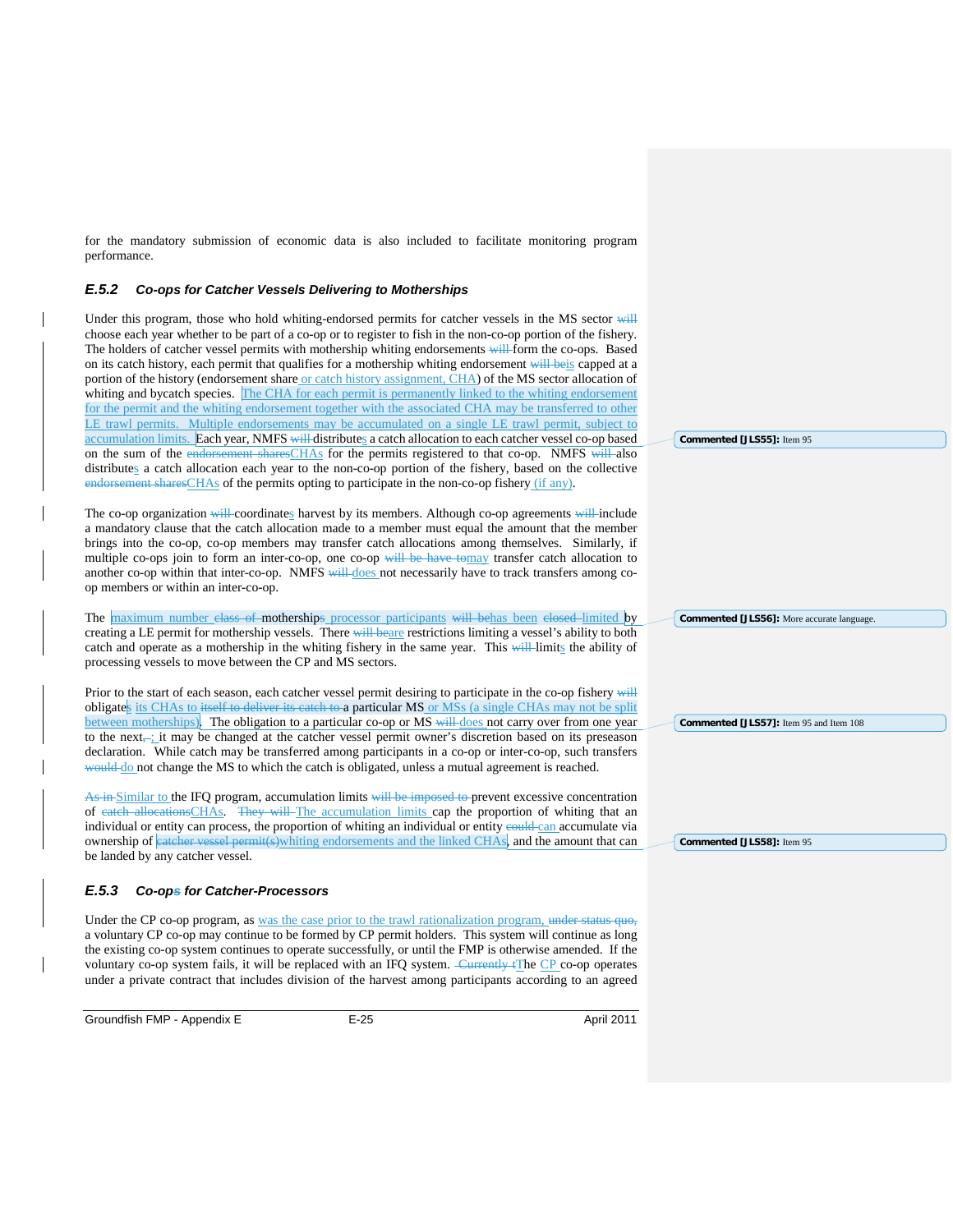schedule. If the co-op system fails, IFQ will be allocated equally to each CP permit (equally divided among all CP endorsed permits).

Under the CP co-op program, the main Council recommendation s arewas the creation of a CP endorsement to close the CP fishery to new entrants and the assignment of an allocation to the voluntary CP co-op. The endorsement will bewas granted to LE permits registered to CP vessels if the vessels meet that met specified qualification criteria. Only vessels with a CP LE permit will beare allowed to harvest fish from the CP sector's allocation. LE permits with CP endorsements will continue to be transferable. NMFS will not establish an allocation of catch or catch history among CP permits unless the co-op fails. NMFS will specifiesy the assignment of the CP sector allocation to the CP sector co-op in regulation. Individual coops are responsible for staying within their own allocations. If necessary, a closure will can be used to keep the entire trawl fishery CP sector from exceeding its allocation of whiting and bycatch species or the entire groundfish fishery from exceeding the applicable ACL/HG/ACT.

**Commented [JLS59]:** Item 34.

# <span id="page-28-1"></span><span id="page-28-0"></span>**E.6 Detailed Specification of Co-op Program Elements**

<span id="page-28-3"></span>**Table D-3 Overview of the co-op program.**

<span id="page-28-2"></span>

| B.1     | <b>Whiting Sector Management Under Co-ops</b>                                                                                                                                                                |
|---------|--------------------------------------------------------------------------------------------------------------------------------------------------------------------------------------------------------------|
| $B-1.1$ | <b>Whiting Management</b>                                                                                                                                                                                    |
| $B-1.2$ | <b>Annual Whiting Rollovers</b>                                                                                                                                                                              |
| $B-1.3$ | <b>Bycatch Species Management</b>                                                                                                                                                                            |
| $B-1.4$ | At-sea Observers/Monitoring                                                                                                                                                                                  |
| $B-1.5$ | <b>Mandatory Data Collection</b>                                                                                                                                                                             |
| $B-1.6$ | Adaptive Management—Not included in recommendation. (This section header is being<br>maintained as a place holder so that numbering will correspond to that of the alternatives and analysis<br>in the EIS). |
| $B-1.7$ | Length Endorsement                                                                                                                                                                                           |
| $B-2$   | Whiting Mothership Sector Co-op Program                                                                                                                                                                      |
| $B-2.1$ | Participation in the MS Sector                                                                                                                                                                               |
| $B-2.2$ | Permits/Endorsement Qualification and Characteristics                                                                                                                                                        |
| $B-2.3$ | Co-op Formation and Operation Rules                                                                                                                                                                          |
| $B-2.4$ | <b>Obligations to Processors</b>                                                                                                                                                                             |
| $B-2.5$ | <b>NMFS Role</b>                                                                                                                                                                                             |
| $B-3$   | <b>Whiting Shoreside Sector Co-op Program</b>                                                                                                                                                                |
|         | Not included in recommendation. (This section header is kept to maintain numbering consistent<br>with historic documents) being maintained as a place holder).                                               |
| $B-4$   | <b>Catcher-Processors Co-op Program</b>                                                                                                                                                                      |
| $B-4.1$ |                                                                                                                                                                                                              |
|         | Participation in the Catcher-Processor Sector and Endorsement Qualification                                                                                                                                  |
| $B-4.2$ | Co-op Formation and Operation Rules                                                                                                                                                                          |
| $B-4.3$ | <b>NMFS Role</b>                                                                                                                                                                                             |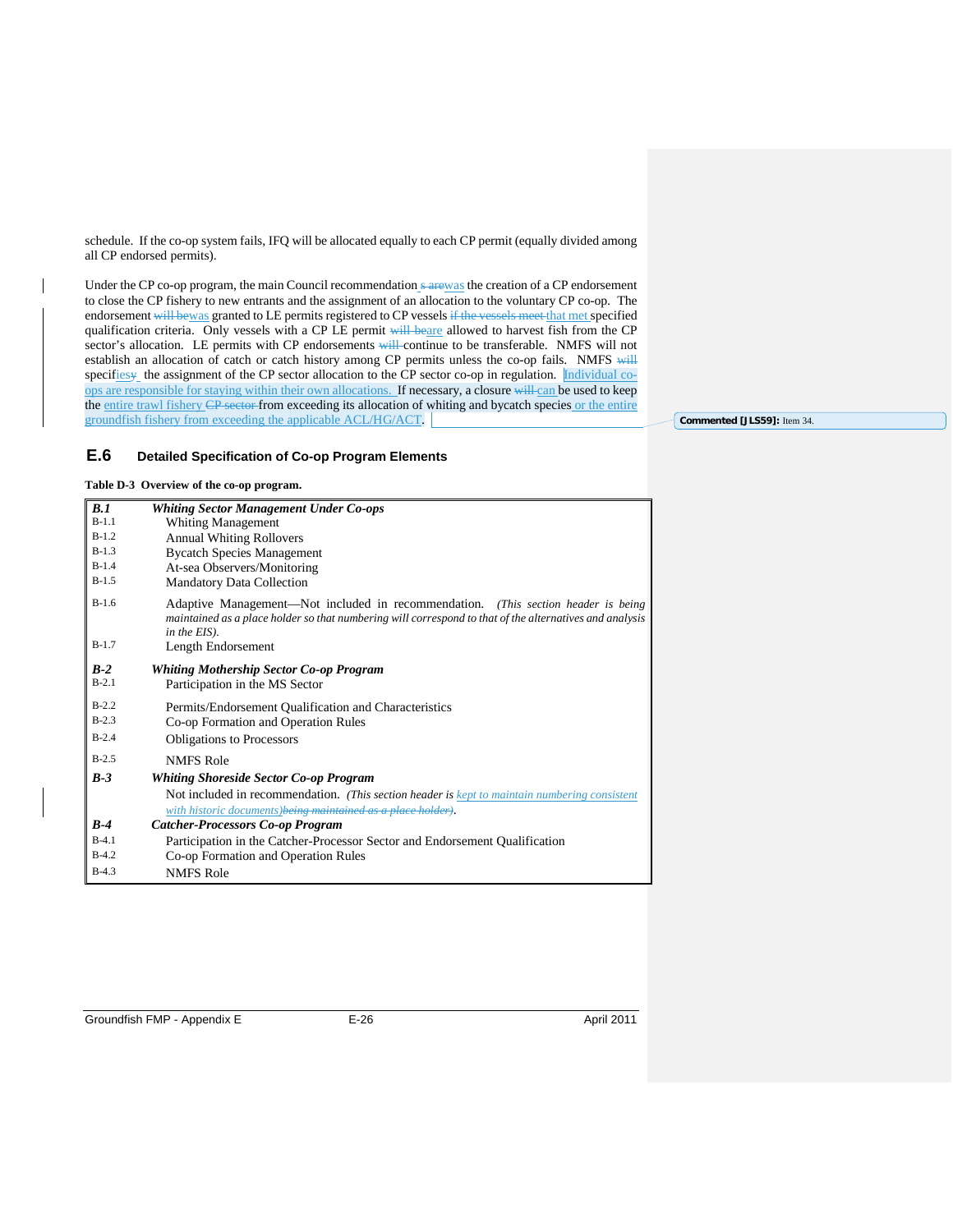# <span id="page-29-0"></span>**B-1 Whiting Sector Management Under Co-ops**

#### <span id="page-29-2"></span>**B-1.1 Whiting Management**

Under the co-op program, catcher vessel permits for the MS sector will beare endorsed for deliveries to motherships. At the start of the program and amounts of catch history were assigned to each catcher vessel permit based on past mothership sector whiting harvest of that permitin the fishery. The allocations provided for each permit (catch history assignments or CHAs) are permanently linked to the whiting endorsement for each permit. Catcher-processor permits will beare endorsed for participation in the CP sector.

The Each whiting catch history CHA calculation for each mothership-endorsed catcher vessel permit [CV(MS)] will beis assigned to  $\frac{a - b}{c}$  pool for the CV(MS) co-op to which the permit with the CHA has committed the CHAin which the permit will participate, or to a pool for the mothership non-co-op fishery. NMFS will makes an allocation assignment to the CP sector co-op based on the allocation to the CP sector. Co-ops are responsible for monitoring and enforcing the catch limits of co-op members.

NMFS will monitors the catch in the mothership non-co-op fishery, the mothership co-op fishery, the CP fishery, and the overall whiting catch of all at-sea sectors. NMFS will close each segment of the fishery (not including individual co-ops) based on projected attainment of whiting catch. Additionally, all at-sea sectors will beare subject to closure based on attainment of the overall trawl whiting allocation.

#### **B-1.2 Annual Whiting Rollovers**

<span id="page-29-1"></span>There will not be a rollover of unused Unused whiting may not be rolled over from one sector to another.

#### **B-1.3 Bycatch Species Management**

For the near future, the whiting fishery will be managed under bycatch limits (hard caps) for widow, canary, darkblotched rockfish, and Pacific ocean perch. The catch of all groundfish will be accounted for and tracked against the applicable OYACL/HG/ACT.

The ESA-listed salmon bycatch management measures —that is, the 11,000 Chinook threshold, 0.05 rate threshold, and triggered 100 fathom closure as of the original implementation of catch share program—will also continue to be in place but may be revised under future biological opinions.

The goal of bycatch management is to control the rate and amounts of rockfish and salmon bycatch to ensure that each sector is provided an opportunity to harvest its whiting allocation.

There will beis a set aside of Pacific halibut for the at-sea whiting fishery, as specified in the intersector allocation process (Amendment 21).

#### *B-1.3.1 Bycatch Allocation Subdivision*

Subdivide bycatch species managed with hard caps (initially, widow, canary, darkblotched rockfish, and Pacific Ocean perch) among each of the whiting sectors; within the mothership sectors subdivide between

Groundfish FMP - Appendix E E-27 E-27 April 2011

**Commented [JLS60]:** Item 95

**Commented [JLS61]:** Item 34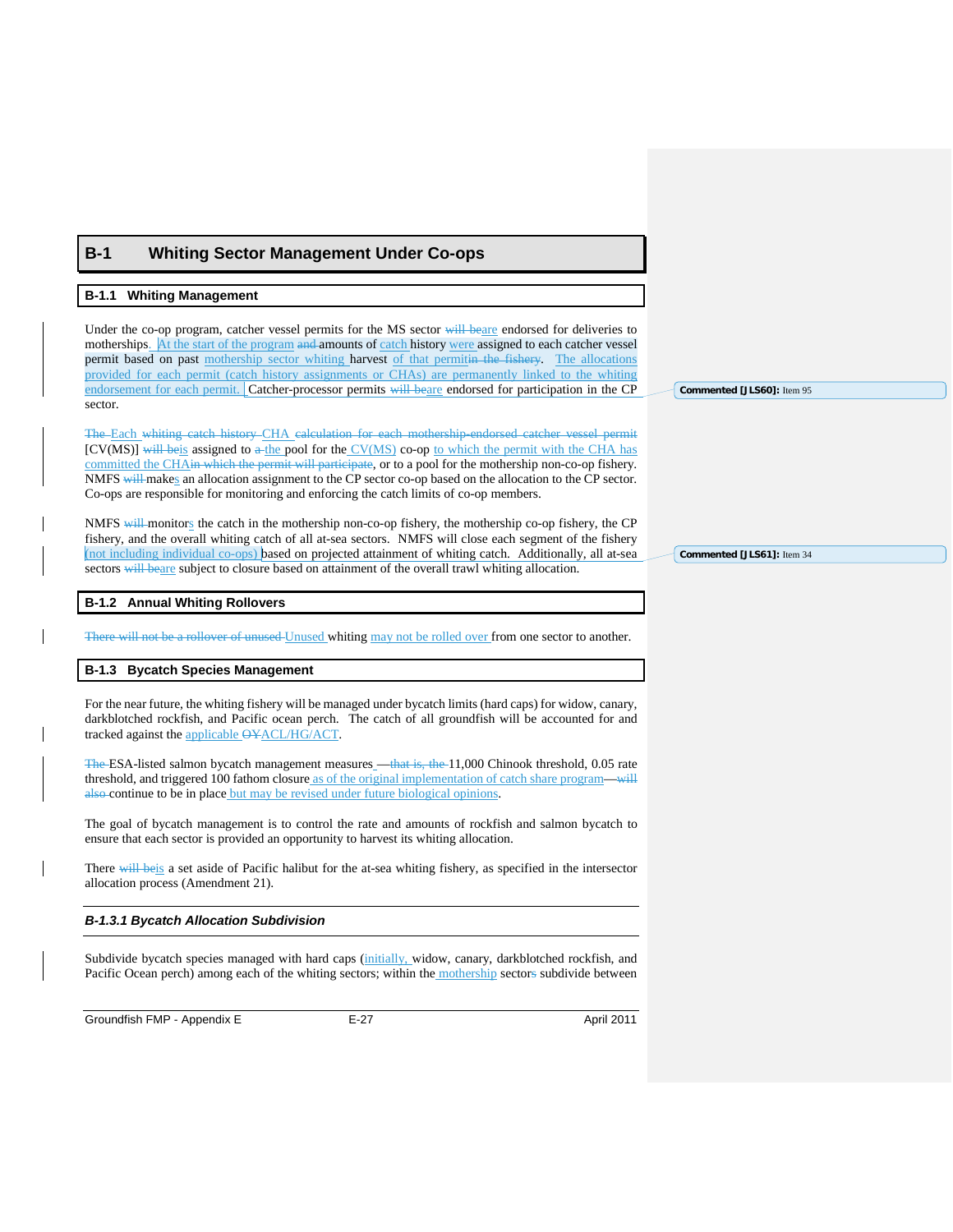the co-op fishery and non-co-op fishery (subdivision for the non-co-op fishery does not apply to the CP coop program); and subdivide among co-ops.

<span id="page-30-0"></span>Only those species with hard caps will beare subdivided for bycatch management, and bycatch will be is allocated to the each permit and co-op pro rata in proportion to its the CHA assigned to the co-opwhiting allocation. As needed, The MS sector's bycatch allocation will beis divided between its co-op and nonco-op fishery, based on the allocations made to the permits participating in each portion of the fishery.

#### *B-1.3.2 Bycatch Management*

All at-sea sectors and co-ops will close based on projected attainment of the at-sea whiting fishery bycatch cap for any one species. The mothership co-op fishery, non-co-op fishery, and CP fishery will each be closed based on projected attainment of their individual allocation (not including individual co-ops) . Additionally, eEach co-op will cease fishing when its bycatch allocation is reached.

The Council may also use area closures (seasonal or year-round) to manage overfished stocks in the co-op and non-co-op fisheries. The area closures may be the same or different for different species. Area closures may be year-round, seasonal, or triggered automatically by the attainment of certain levels of catch.

Unused bycatch may be rolled over from one sector to another if the sector's full allocation of whiting has been harvested or participants in the sector do not intend to harvest the remaining sector allocation.

Unused bycatch may be rolled over from an MS co-op to other MS co-ops if the MS co-op's full allocation of whiting has been harvested or participants in the co-op do not intend to harvest the remaining co-op allocation. (Additionally, bycatch may be voluntarily moved between mothership co-ops through an approved inter-co-op agreement, as specified in Section B-2.2.3-b).

# **B-1.4 At-sea Observers/ Monitoring**

At-sea Whiting Fishery: 100 percent observer coverage aboard MS processors and CP<sub>S</sub> will continue. 100 percent at-sea monitoring is Observers would be required on catcher vesselsin addition to or as a replacement for video monitoring.<sup>[6](#page-30-1)</sup>

For some coverage, eCameras may be used in place of observers through monitoring provisions recommended by the Council and implemented by NMFS (feasibility to be determined). It is the Council's intent to provide NMFS flexibility sufficient to design and implementation a tracking and monitoring program that will achieve the goals and objectives of the trawl rationalization program.

# **B-1.5 Mandatory Data Collection**

The following are the central elements of the data collection program that will be implemented as part of the co-op program.

- Mandatory submission of economic data for LE trawl industry (harvesters and processors).
- Voluntary submission of economic data for other sectors of the fishing industry.
- Include transaction value information in a centralized registry of ownership.

-<br>6 February 2010: The second sentence of this paragraph was adopted as part of the Council's November 2008 motion, but it was located under the section on the IFQ program rather than the section on the mothership co-op program.

<span id="page-30-1"></span>Groundfish FMP - Appendix E F-28 E-28 April 2011

**Commented [JLS62]:** Item 95

**Commented [JLS63]:** Item 34

**Commented [JLS64]:** Item 25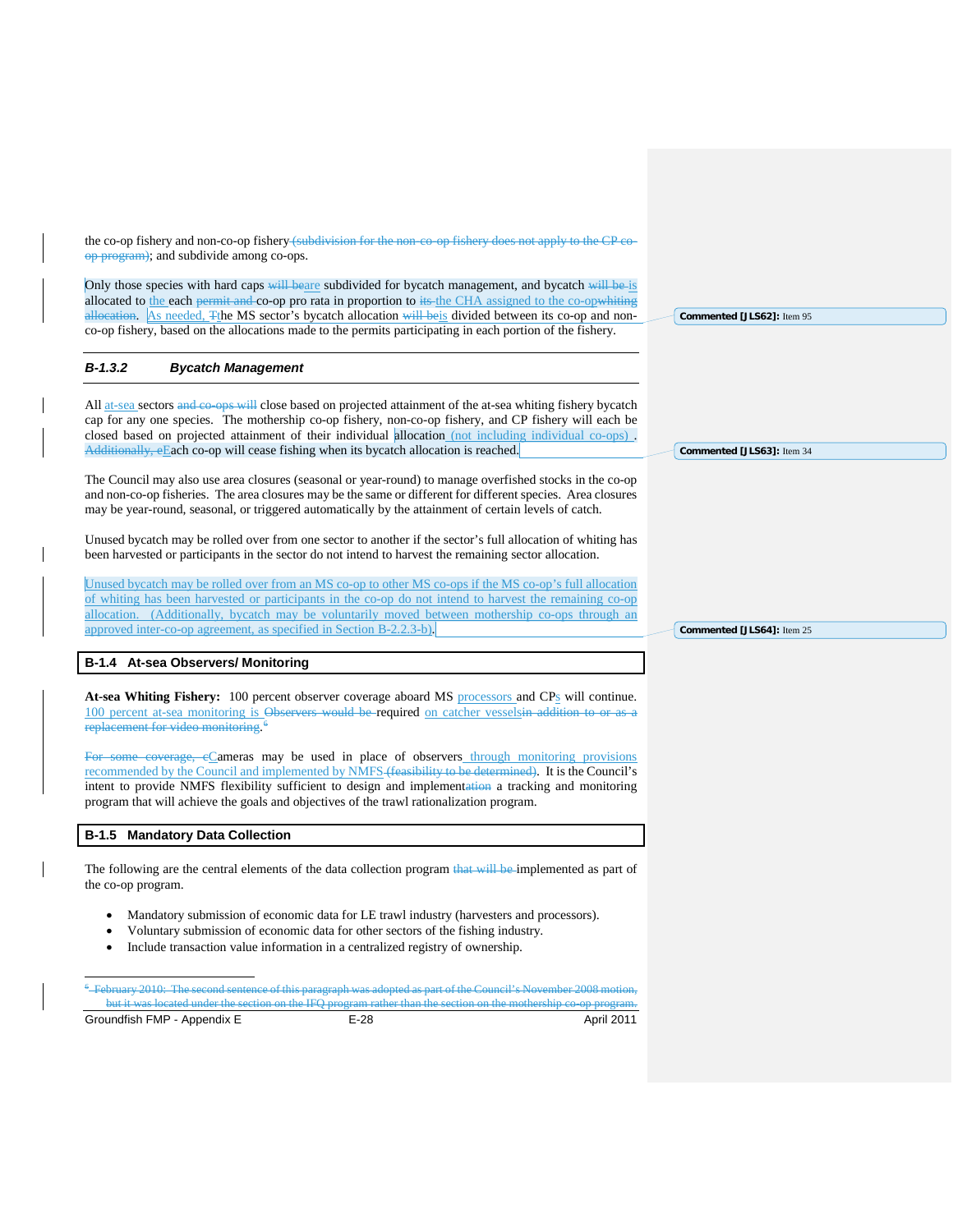• Formal monitoring of government costs.

**Mandatory Provisions.** The Council and NMFS shall-have the authority to implement a data collection program for cost, revenue, ownership, and employment data, compliance with which will beis mandatory for members of the west coast groundfish industry harvesting or processing fish under the Council's authority. Data collected under this authority will beis treated as confidential in accordance with Section 402 of the MSA.

A mandatory data collection program shall bewas developed and implemented as part of the groundfish trawl rationalization program and will be continued through the life of the program. Cost, revenue, ownership, employment and other information will beis collected on a periodic basis (based on scientific requirements) to provide the information necessary to study the impacts of the program, including achievement of goals and objectives associated with the rationalization program. These data may also be used to analyze the economic and social impacts of future FMP amendments on industry, regions, and localities. The program will may include targeted and random audits as necessary to verify and validate data submissions. *Data collected under this authority will be treated as confidential in accordance with Section 402 of the MSA*. Additional funding (as compared to status quo) will be needed is required to support the collection of these data. The data collected would-includes data needed to meet MSA requirements (including antirust).

The development of the program shall includeincludes a comprehensive discussion consideration of the enforcement of such a program, including discussion of the type of enforcement actions that will be taken if inaccuracies are found in mandatory data submissions. The intent of this action will be is to ensure that accurate data are collected without being overly burdensome to industry in the event of unintended errors. Annual reports will be provided to the Council.

**Voluntary Provisions:** A voluntary data collection program will be is used to collect information needed to assess spillover impacts on nontrawl fisheries.

Central Registry: Information on transaction prices will beis included in a central registry data system of whiting endorsed permit and MS permit ownersowner information. Such information will should also be included for sales and lessees.

Government Costs: Data will beis collected and maintained on the monitoring, administration, and enforcement costs related to governance of the rationalization program.

#### **B-1.6 Adaptive Management**

There will is not be an adaptive management set aside for the at-sea whiting fisheries. *(This section is being maintained as a placeholder so that numbering will correspond to that used in the alternatives and analysis of the EIS and historic documents.)*

#### **B-1.7 Length Endorsement**

Length endorsement restrictions on LE permits endorsed for groundfish gear will behave been retained; however, the provision that requires that the size endorsements on trawl permits transferred to smaller vessels be reduced to the size of that smaller vessel will behas been eliminated (i.e., length endorsements will do not change when a trawl endorsed permit is transferred to a smaller vessel).

Groundfish FMP - Appendix E E-29 E-29 April 2011

**Commented [JLS65]:** Redundant.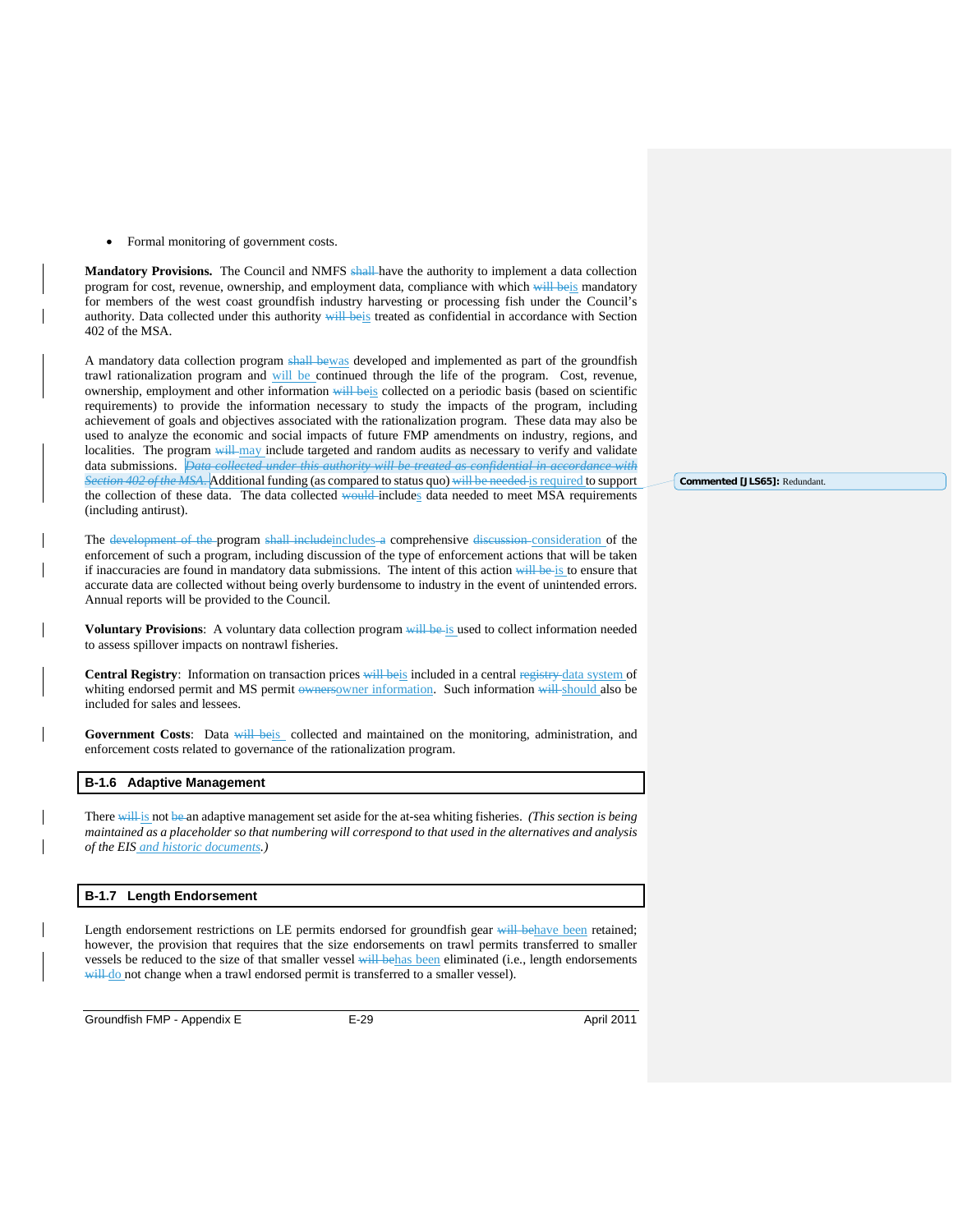# <span id="page-32-0"></span>**B-2 Whiting Mothership Sector Co-Op Program**

**Overview**. Qualified permits will bewere endorsed for MS co-op participation. The endorsements and the CHA linked to them are transferable between LE trawl permits. Each year the holders of endorsed those permits will choose whether their vessels will fish in the co-op fishery, in which individual co-ops will direct harvest, or fish in a non-co-op fishery that will be is managed by NMFS as an Olympic style fishery. The co-op will beis obligated to deliver its fish to specific MS processors based on the obligations of each permit in the co-op determined, based on preseason declarations for each CHA. Mothership LE permits will bewere issued for motherships and required for a mothership to receive whiting from catcher vessels.

# **B-2.1 Participation in the Mothership Sector**

# **a. Catcher Vessels**

Vessels with trawl LE permits that have catcher vessel (mothership) (CV([MS]) endorsements -endorsed permits may participate in either the co-op or non-co-op portion of the mothership fishery. They will choose annually which fishery they will participate in for the coming year. Additionally, any groundfish LE trawl permitted vessels (including vessels without CV[MS] whiting endorsements) may participate in the co-op portion of the fishery if they join a co-op (as described in Section B-2.3.3).<sup>[7](#page-32-1)</sup> No other catcher vessels may participate in the mothership fishery. Catcher vessels that participate in the MS fishery (either with or without CV(MS) whiting endorsed permits) can also use shorebased QP to participate in the shorebased IFQ fishery.

A vessel may not engage in the processing of whiting during any year in which a CV(MS) endorsed permit is registered for use with the vessel.

# **b. Processors**

Only motherships with a mothership LE permit (MS Permit) may receive deliveries from catcher vessels participating in the co-op or non-co-op portions of the MS sector whiting fishery. [Note: motherships may acquire such permits by transfer; see Section B-2.2.2.]

#### **c.** Vessels Excluded<sup>[8](#page-32-2)</sup>

Motherships also operating as a CP may not operate as a mothership: during a year in which it also participates as a CP.A vessel with an MS permit can also be registered to a CP permit at the same time but cannot operate as a mothership during the same year it participates in the CP fishery

#### **B-2.2 Permits/Endorsement Qualification and Characteristics**

<span id="page-32-2"></span><span id="page-32-1"></span>Groundfish FMP - Appendix E F-30 E-30 April 2011

**Commented [JLS68]:** Item 95

**Commented [JLS66]:** Item 95

**Commented [JLS67]:** Item 108

**Commented [JLS69]:** Item 14

**Commented [JLS70]:** Item 14

When such permits participate in a co-op, the co-op will not be allocated any additional fish based on participation by such a vessel.

<sup>8</sup> A vessel that has been under foreign registry after the date of the AFA and that has participated in fisheries in the territorial waters or exclusive economic zones of other countries will is not be eligible to participate as a mothership in the mothership sector of the Pacific whiting fishery, as per the AFA's modification of Section  $12102(c)(6)$  of the USC. Section  $12102(c)(6)$  of the USC has since been renumbered.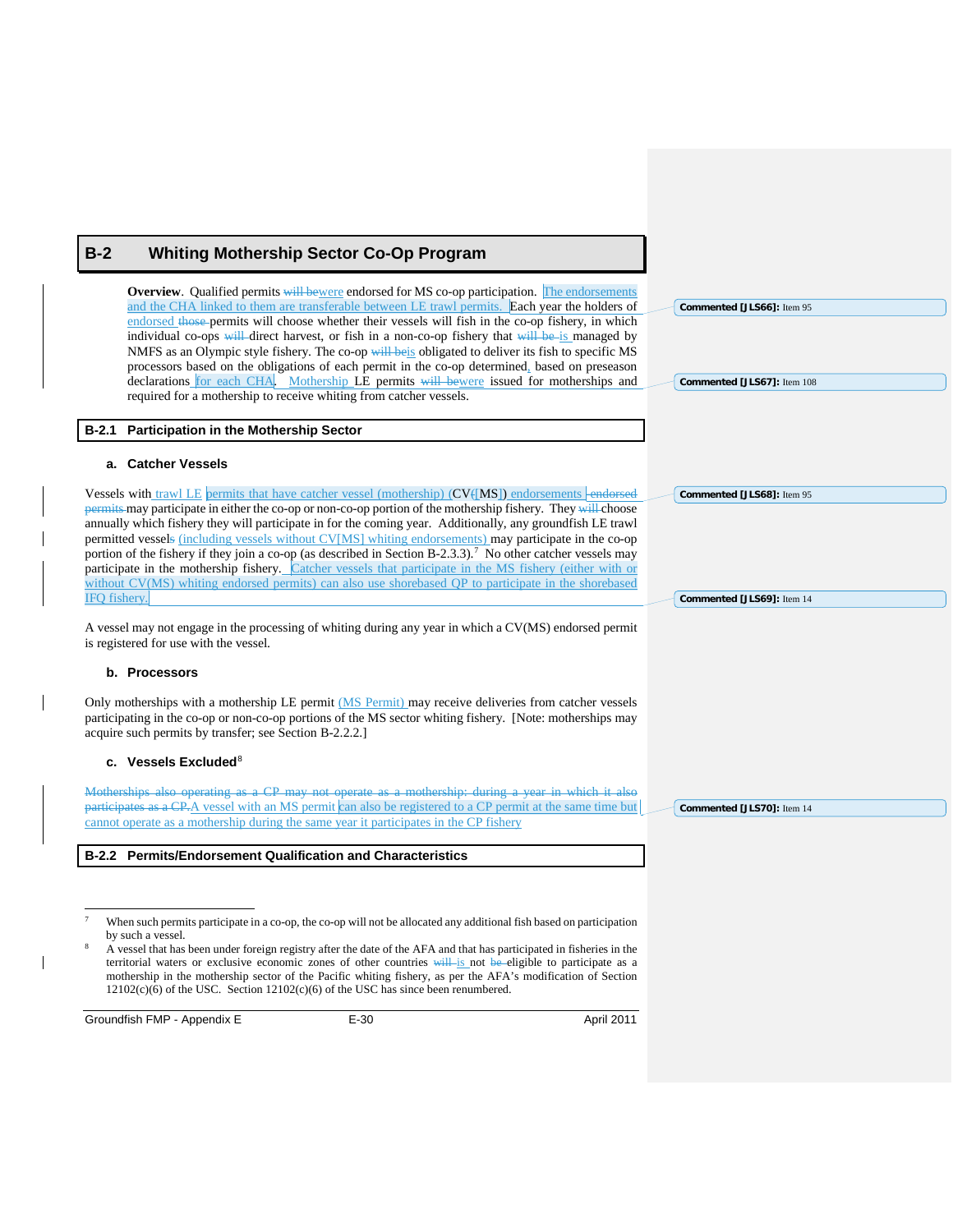| B-2.2.1<br><b>Catcher Vessel Mothership (CV[MS] Whiting Endorsement)</b>                                                                                                                                                                                                                                                                                                                                                                                                                                                                                                                                                          |                                         |
|-----------------------------------------------------------------------------------------------------------------------------------------------------------------------------------------------------------------------------------------------------------------------------------------------------------------------------------------------------------------------------------------------------------------------------------------------------------------------------------------------------------------------------------------------------------------------------------------------------------------------------------|-----------------------------------------|
| a. Endorsement Qualification and History Assignment                                                                                                                                                                                                                                                                                                                                                                                                                                                                                                                                                                               |                                         |
| Permits with a that had a qualifying history will be were designated as CV(MS) permits through the addition<br>of an $CV(MS)$ whiting endorsement to their LE groundfish permit. At the time of endorsement qualification,<br>each permit will alsowas also allocated be assigned a catch history assignment (CHA) that will determines<br>the share of the mothership whiting allocation associated with that permittene whiting endorsement for that<br><b>permit.</b> The CV(MS) whiting endorsement and the CHA are permanently linked                                                                                        | Commented [JLS71]: Item 95.             |
| Qualifying for a CV(MS) Whiting Endorsement. A LE permit will qualified for a CV(MS) whiting<br>endorsement if it hads a total of more than 500 mt of whiting deliveries to motherships from 1994 through<br>2003.                                                                                                                                                                                                                                                                                                                                                                                                                |                                         |
| Catch History Assignment (Identification of Endorsement Related Catch History). The initial catch<br>history calculation for the CHAs linked to CV(MS) whiting endorsements will was be based on whiting<br>history of the permit for 1994 through 2003, dropping two <sup>4</sup> years. A permit's history for each year will<br>was be measured as a share of the fleet history for that year (i.e., "relative pounds" will be were used). The<br>is eateh history CHAs are -will be-used by NMFS to assign both whiting and bycatch species allocations to<br>the co-ops and non-co-op fishery pools, as per section B.1.3.2. | Commented [JLS72]: Item 95              |
| For the purpose of the endorsement and initial calculation, catch history associated with the permit<br>included to that of permits that were combined to generate the eurrent-permit receiving the CHA.<br>b. Whiting Permit and Endorsement Transferability and Endorsement Severability                                                                                                                                                                                                                                                                                                                                        |                                         |
|                                                                                                                                                                                                                                                                                                                                                                                                                                                                                                                                                                                                                                   |                                         |
| Staring September 1, 2014, The the CV(MS) whiting endorsement (together with the associated catch<br>$h$ istory CHA) may not be severed from the groundfish LE trawl permit. Catch history associated with the<br>$CV(MS)$ whiting endorsement may not be subdivided or separated from the $CV(MS)$ whiting endorsement<br>(i.e. both must be transferred together). More than one CV(MS) whiting endorsement and its associated<br>eateh history CHA may be associated with a single permits. A CV(MS) permit is a limited entry trawl                                                                                           | Commented [JS73]: Item 112 and Item 115 |
| permit to which a CV(MS) whiting endorsement has been registered. CV(MS) permits may be transferred<br>two times during the fishing year, provided that the second transfer is back to the original catcher vessel<br>(i.e., only one transfer per year to a different catcher vessel). Additionally, if there is a second transfer the<br>vessel to which the permit is transferred may not participate in a groundfish limited entry fishery other than                                                                                                                                                                         | Commented [JS74]: Item 95               |
| the mothership whiting fishery through the end of the year.<br>c. Accumulation Limit                                                                                                                                                                                                                                                                                                                                                                                                                                                                                                                                              | Commented [JLS75]: Item 5               |
|                                                                                                                                                                                                                                                                                                                                                                                                                                                                                                                                                                                                                                   |                                         |
| CV(MS) Permit Ownership: No individual or entity may own CV(MS) permits for which the allocation<br>CHAs represent total is greater-more than 20 percent of the sector allocation. The same individual and<br>collective rule used for evaluating control of QS will be used to evaluate ownership of allocation                                                                                                                                                                                                                                                                                                                  | Commented [JLS76]: Item 95              |
| associated with CV(MS) permits.<br>Any individual receiving an initial allocation greater than the                                                                                                                                                                                                                                                                                                                                                                                                                                                                                                                                | Commented [JS77]: Item 55               |
| accumulation limit was required to divest themselves of that allocation by August 31, 2016.                                                                                                                                                                                                                                                                                                                                                                                                                                                                                                                                       | Commented [JS78]: Item 112              |
| <b>Catcher Vessel Usage Limit:</b> No vessel may catch more than 30 percent of the MS sector's whiting<br>allocation.                                                                                                                                                                                                                                                                                                                                                                                                                                                                                                             |                                         |
| <sup>9</sup> February 2010: The word "worst" was removed in line with the Council's April 2009 action specifying that the                                                                                                                                                                                                                                                                                                                                                                                                                                                                                                         |                                         |

<span id="page-33-0"></span>

| parmit owner would be allowed to select the vegre dropped from the calculation<br>befiliit owner would be allowed to select the vears dropped from the calculation. |            |
|---------------------------------------------------------------------------------------------------------------------------------------------------------------------|------------|
| Groundfish FMP - Appendix E                                                                                                                                         | April 2011 |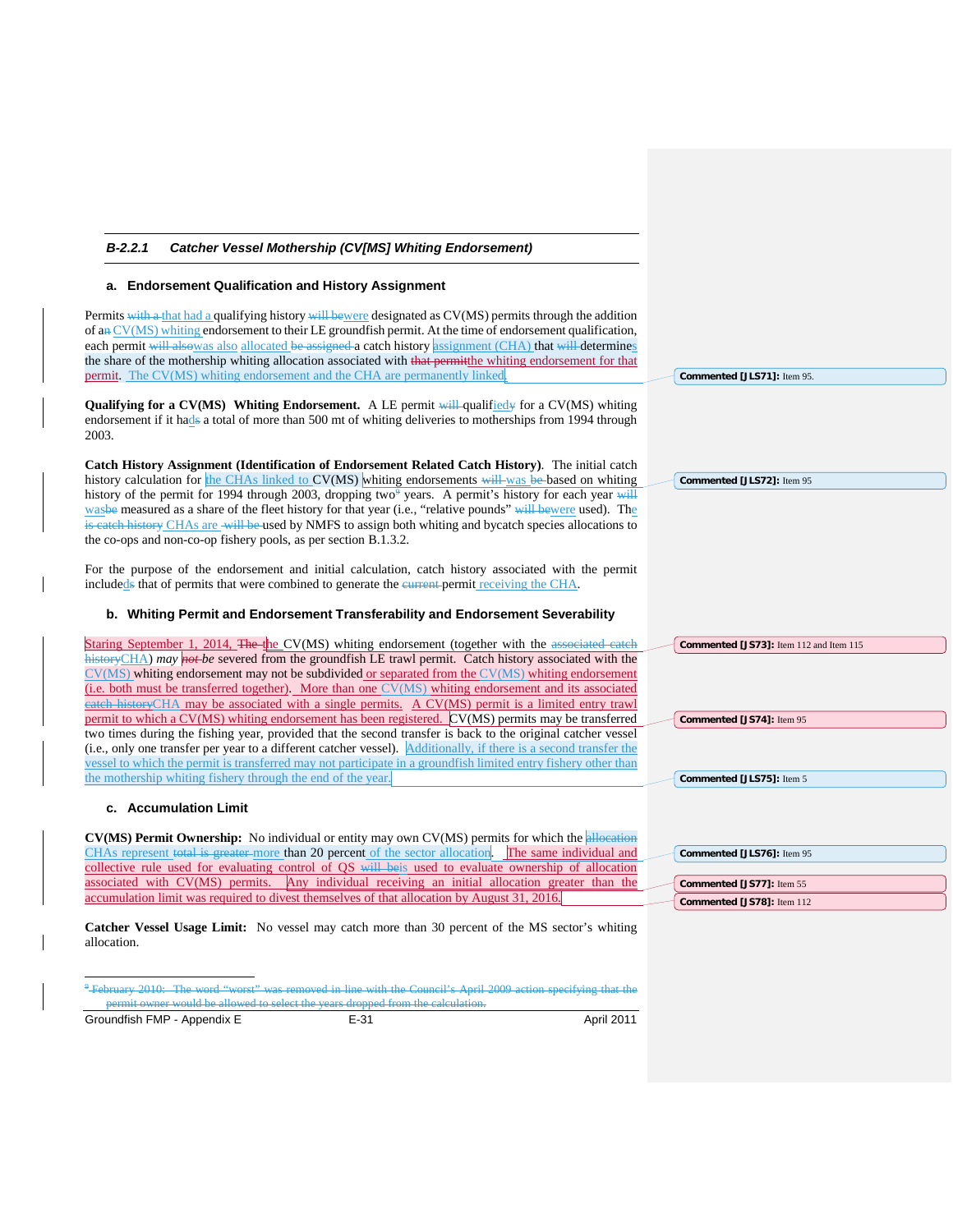# **d. Combination**

**CV(MS) Permit Combination to Achieve a Larger Size Endorsement.** When a CV(MS) permit is combined with another permit (including unendorsed permits), the resulting permit will be reissued with all the CV(MS) whiting endorsements on the combined permits, unless one of the permits is a CP permit, in which case the CV(MS) whiting endorsements will not be reissued to that permitbe CV(MS) endorsed.  $\frac{10}{10}$ 

#### *B-2.2.2 Mothership Processor Permit*

#### **a. Qualifying Entities**

The owners of qualifying motherships will bewere issued MS permits. In the case of bareboat charters, the charterer of the bareboat will be was issued the permit.

#### **b. Qualification Requirements**

A qualifying mothership is was one which processed at least 1,000 mt of whiting in each of any two years from 1997 through 2003.

#### **c. Transferability**

- 1. MS permits will beare transferable.
- 2. MS permits may be transferred to a vessel of any size (there will beis no size endorsements associated with the permit). MS permits **may not** be transferred to a vessel engaged in the *harvest* of whiting in the year of the transfer.
- 3. Limit on the Frequency of Transfers: MS permits may be transferred two times during the fishing year provided that the second transfer is back to the original mothership (i.e., only one transfer per year to a different mothership).

#### **d. Usage Limit**

No individual or entity owning a MS permit(s) may process more than 45 percent of the total MS sector whiting allocation.

# **B-2.3 Co-op Formation and Operation Rules.**

<sup>10</sup> Specifically, if a CV(MS)-endorsed permit that is combined with a LE trawl permit for a catcher vessel that is CV(MS) endorsed or one that is CV(Shoreside) [CV(SS)] endorsed the resulting permit will be reissued with the all of the CV(MS) endorsements associated with the original CV(MS) endorsed permits (endorsements will not be combined). If the other permit is CV(SS) endorsed, the CV(SS) endorsement will also be maintained on the However, CV(MS) and CV(SS) catch histories will be maintained separately on the resulting permit and be specific to participation in the sectors for which the catch histories were originally determined. If a CV(MS) permit is combined with a CP permit, the CV(MS) endorsement and history will not be reissued on the combined permit (which will have a CP endorsement) but may be transferred to a non-CP trawl permit. The size endorsement resulting from permit combinations will be determined based on the existing permit combination formula.

<span id="page-34-0"></span><sup>11</sup> The original vessel means either the vessel registered to the permit as of January 1 or, if no vessel is registered to the permit as of January 1, the original mothership is the first vessel to which it is registered after January 1.

<span id="page-34-1"></span>Groundfish FMP - Appendix E F-32 E-32 April 2011

**Commented [JLS79]:** This provision is in the footnote but it is clearer to include it as part of the main text. **Commented [JS80]:** Footnote updated as per Item 95.

**Commented [JS81]:** Item 10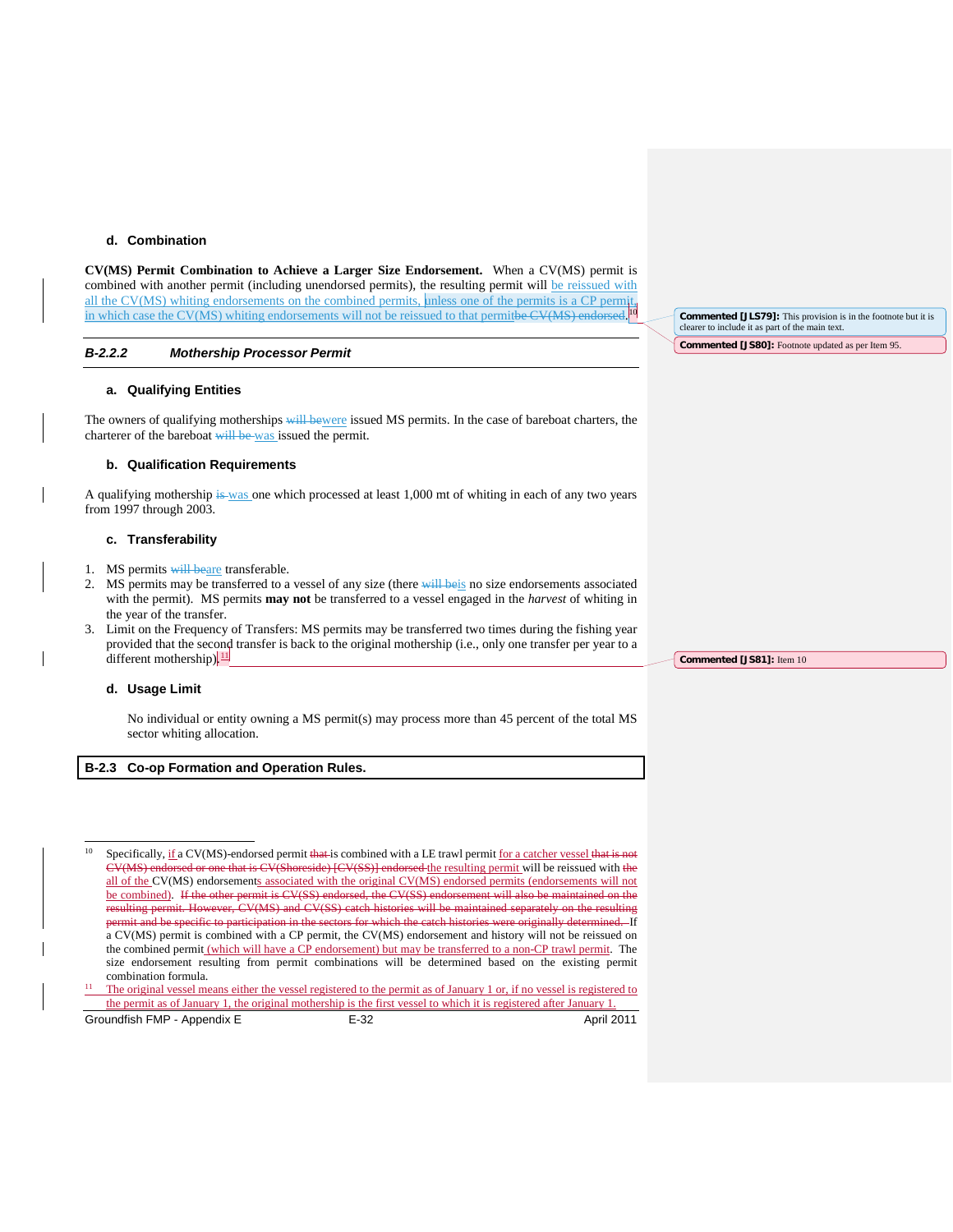#### *B-2.3.1 Who and Number of Co-ops*

Co-ops are not required but may be voluntarily formed among CV(MS) permit owners. The number of co-ops will beis indirectly limited by the limit on the minimum number of vessels able to form a co-op (see Section 2.3.3-b).

#### *B-2.3.2 When*

Each year at a date certain prior to the start of the fishery, MS and CV(MS) permit holders planning to participate in the MS sector must register with NMFS. At that time CV(MS) permit holders must identify which co-op they will participate in or if they plan to participate in the non-co-op fishery.

#### *B-2.3.3 Co-op Agreement Standards*

#### **a. Submissions to NMFS and the Council**

**Co-op permit and agreement.** Federal co-op permits will beare issued for co-op agreements approved by NMFS. Signed copies of the cooperative contracts must be filed with the Council and NMFS. and available for public review before the co-op is authorized to engage in fishing activities.<sup>12</sup> Any material changes or amendments to the contract must be filed annually with the Council and NMFS by a date certain.

**Letter to Department of Justice.** Co-ops must also file with the Council and NMFS a copy of a letter from the co-op requesting a business review letter on the fishery cooperative from the Department of Justice and any response to such request.

## **b. Number of Participants in Each Co-op (Including Inter-co-ops)**

CV permits may join together in separate harvester co-ops. A minimum of 20 percent of the CV(MS) permit holders are required to form a co-op.<sup>[13](#page-35-1)</sup> Co-ops may form co-ops with other co-ops. Within one of the whiting sectors, tThese co-ops may be formed to manage directed catch and/or bycatch. Whiting and bycatch allocations may be transferred among co-ops through inter-co-op agreements.

#### **c. Catch History Distributions among Permits**

Co-op agreements must stipulate that catch allocations to members of the co-op be based on their eateh history calculation by NMFS used for distribution to the co-opCHAs.

# **d. Participation by Non-CV (MS) Endorsed Permits**

Through temporary arrangements a co-op allocation may be harvested by any catcher vessel holding a valid LE trawl permit which has joined the co-op (including one that does not have a CV(MS) endorsement).<sup>[14](#page-35-2)</sup>

<span id="page-35-2"></span><span id="page-35-1"></span><span id="page-35-0"></span>Groundfish FMP - Appendix E E-33 E-33 April 2011

**Commented [JLS82]:** Item 78

#### **Commented [JLS83]:** This is not part of the regulations. Delete?

<sup>&</sup>lt;sup>42</sup> During council discussion, this was flagged by NOAA GC as a potential legal proble

<sup>&</sup>lt;sup>13</sup> The minimum threshold number of participants required to form a co-op balances the potential advantages for multiple co-ops while limiting implementation and management costs and administrative requirements for managing this sector.

<sup>&</sup>lt;sup>14</sup> As a member of the co-op, such a vessel would beis subject to Section B-2.4 and the indicated processor obligations.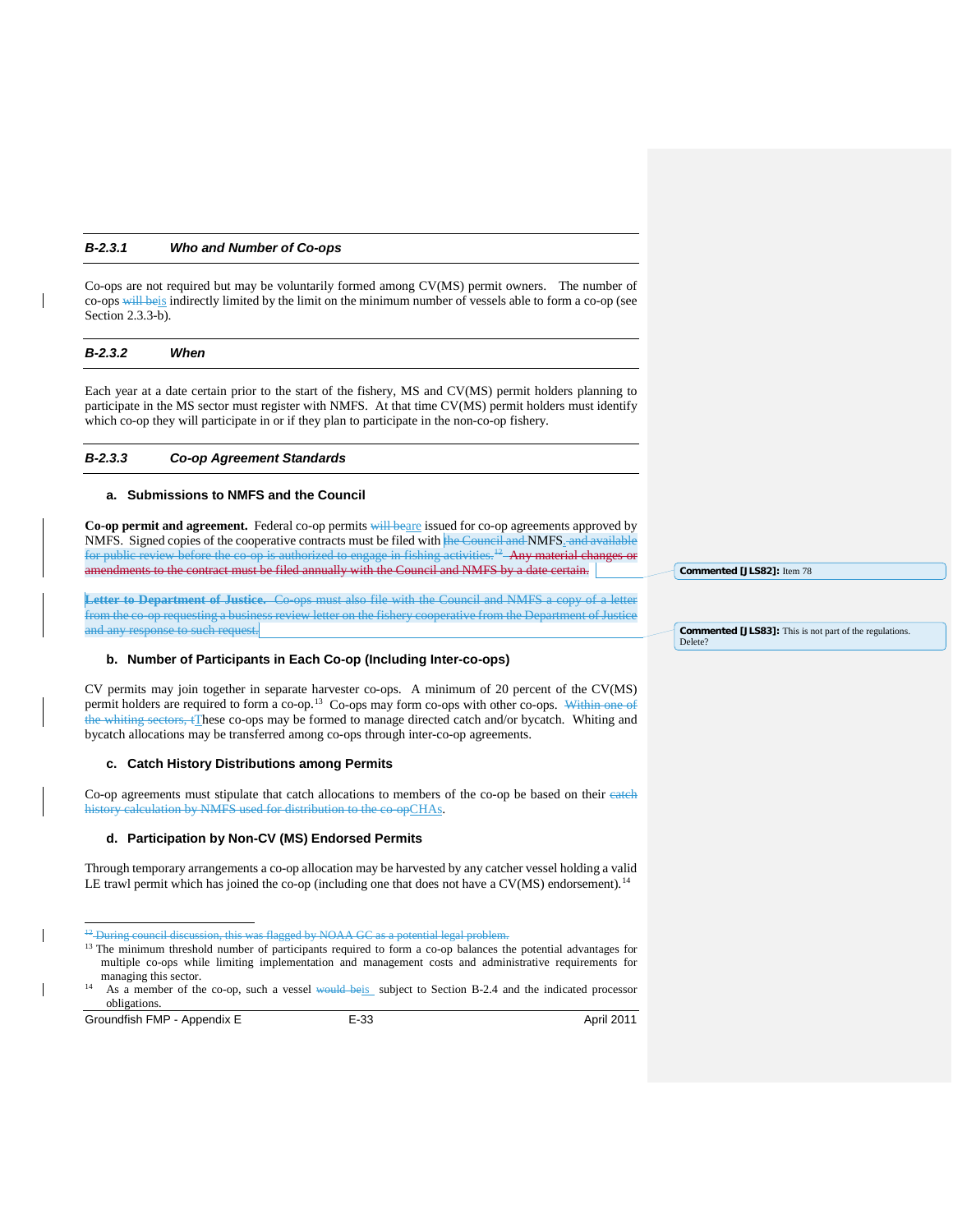#### **e. Other Required Co-op Agreement Provisions**

Groundfish FMP - Appendix E E-34 E-34 April 2011 The Council <sup>2</sup>s intent is to have intended that MS sector participants work with NMFS to develop and describe a process and co-op agreement requirements to include in implementing regulations for this action. Those regulations were developed and deemed by the Council as part of the implementation process. A co-op agreement must include (but is not limited to): 1. A list of all vessels, and permit owners participating in the co-op and their share of the allocated CHAs which must match the amount distributed to individual permit holders by NMFS. Signature of all permit holders participating in the co-op. 3. A plan to adequately monitor catch and bycatch. 4. Adequate enforcement and penalty provisions to ensure that catch and bycatch overages do not occur. 5. Measures designed to reduce bycatch of overfished species. 6. An obligation to manage inseason transfers of catch history. A requirement that agreement by at least a majority of the members is required to dissolve a co-op (**During council discussion this was flagged by NOAA GC as a potential legal problem**). 8.7. An obligation to produce an final annual report to the Council and NMFS by a date certain March 31 documenting the co-op's catch and bycatch data and inseason transfers (the report is to be available for review by the public). The same annual report must be submitted to the Council each year prior to its April briefing book deadline (but no earlier than March 10). 9.8. Identification of a co-op manager who will: a. serve as the contact person with NMFS, the Council and other co-ops, b. be responsible for the annual distribution of catch and bycatch, c. oversee transfers, d. prepare annual reports, and e. be authorized to receive or respond to any legal process against the co-op. 10.9. Provisions that prohibit co-op membership by permit holders that have incurred legal sanctions that prevent them from fishing groundfish in the Council region.  $\frac{11}{10}$ . A provision that requires new owners to comply with membership restrictions in the co-op agreements. **f. Additional Provisions for Inter-co-op Agreements**  1. In the case of two or more cooperatives entering into an inter-cooperative agreement, the inter-co-op agreement must incorporate and honor the provisions of the individual co-op agreements unless all such agreements (or modifications thereof) are resubmitted for approval. The requirements of Sections 2.3.3.a-2.3.3.e apply to the inter-co-op agreement, except that for the purpose of Section 2.3.3.e., subparagraph 7, the members of the inter-co-ops are the co-ops and not the participants in each co-op. **g. Co-op Dissolution or Failure** Co-op member may dissolve a co-op in season or NMFS may make a determination that the co-op has failed in season if the co-op agreement is no longer valid (e.g. co-op membership falls below 20 percent of the CV(MS)-endorsed limited entry permits). **B-2.3.4 Annual Allocation Transferability** a. The annual allocations received by a co-op based on the CHAs eateh history of the whiting ments held obligataed to the co-op by its members may be transferred among co-op members and from one co-op to another so long as obligations to processors are met (as per Section B-2.4). **Commented [JLS84]:** Item 27 and Item 71 **Commented [JLS85]:** Reinsertion of text that had been inadvertently deleted from the final version of the appendix. **Commented [JLS86]:** Item 27 and Item 71 **Commented [JS87]:** Item 68 and Item 102 **Commented [JLS88]:** Item 29, Item 70 **Commented [JLS89]:** Item 95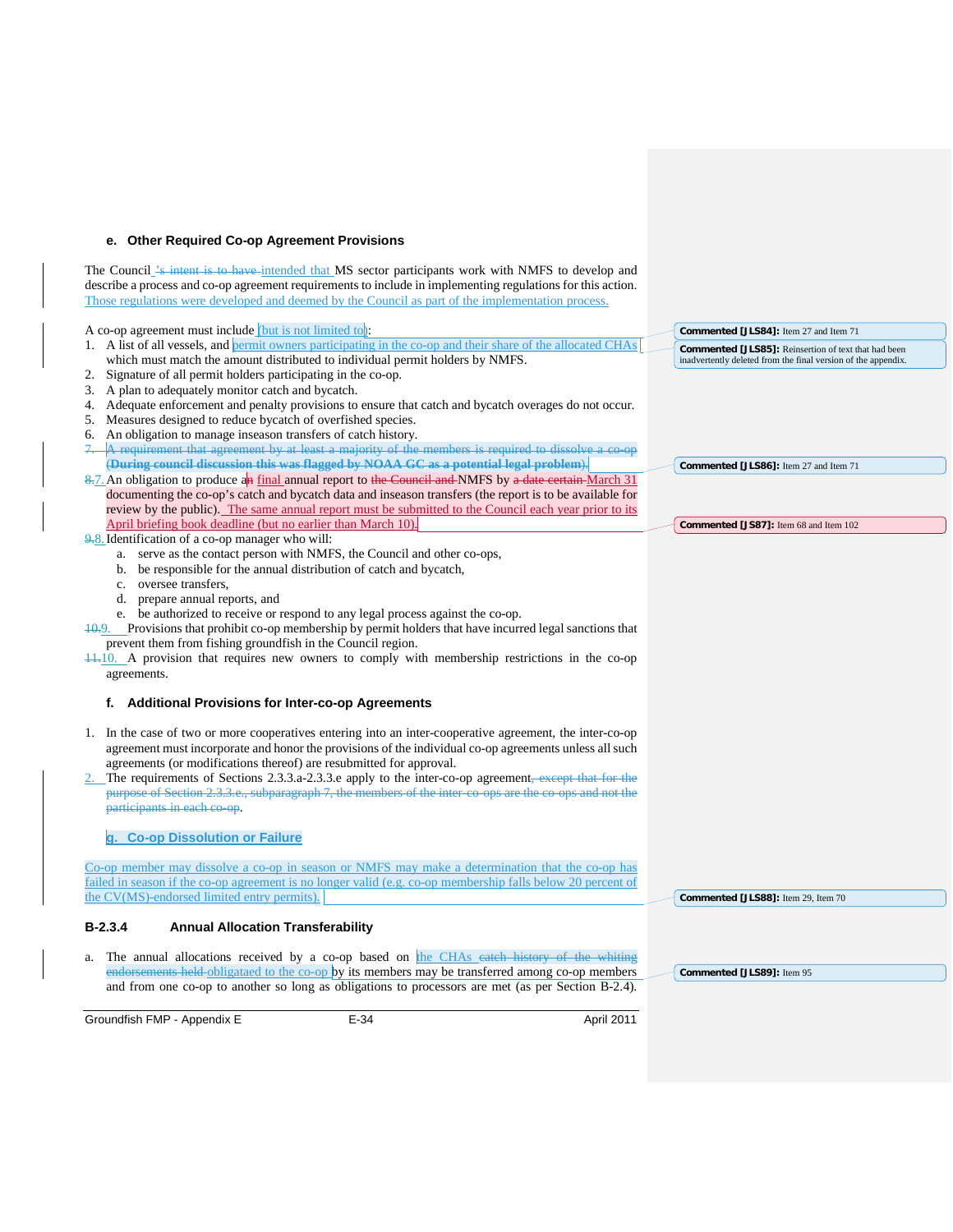Additionally, in order to transfer annual allocation from one co-op to another there must be a NMFS approved inter-co-op agreement.

b. Allocations may not be transferred from the MS sector to another sector.

# **B-2.4 Obligations to Processors (Processor Ties)**

Each year, a LE permits participating in the co-op fishery will must obligate to a processor processors the all of its catch for a coming year associated with the CHAs obligated to the co-op fishery.

# *B-2.4.1 Formation and Modification of Processor Tie Obligations*

There will not be a pProcessor tie that obligations do not carryies from one year to the next. A Once obligated a CV(MS) permits whiting endorsement and its related linked CHA eatch hist will be obligated to a single MS permit for an entire year but may change to a different MS permit in a following year through a preseason declaration of intent. Permits with multiple CV(MS) whiting endorsements and linked CHAs may obligate each of its CHAs to a different MS permit.

Between September 1 and December 31 of the each year prior to implementation and every year thereafter, each CV(MS) permit is required to contact NMFS and indicate whether CV(MS) permit will be participating in the co-op or non-co-op fishery in the following year. If participating in the co-op fishery, then the CV(MS) permit must also provide the name of the MS permit(s) that the CV(MS) permit's  $\frac{\text{endorsementCHA(s)}}{\text{well to the linked–obligated to in the following year (i.e., annual catcher vessel,}$ /mothership l<del>inkage obligations</del> that may be changed each year without requirement to go into the "nonop" fishery). Once established, the catcher vessel endorsement, mothership linkage shall remain in place until changed by CV(MS) permit. By September 1 of the each year prior to implementation and ever thereafter, if the CV permit would will be participating in the co-op fishery in the following year, then the CV permit must notify the MS permit of its intent to obligate CHA to that MS permit that the CV permit  $QP$  will be linked to in the following year.<sup>14</sup>

**Mothership Permit Transfer.** If a mothership transfers its MS permit to a different mothership or different owner, the CV(MS) permit's CHA obligations for that year remains in place and transfers with the MS permit to the replacement mothership unless the obligation is changed by mutual agreement. The obligation does not extend beyond the fishing year.

#### *B-2.4.2 Flexibility in Meeting Obligations to Processors*

#### **a. Temporary Transfer of the Annual Allocation Within the Co-op or from One Co-op to Another**

When CV(MS) permit owners transfer co-op allocations from one co-op member to another within the coop or from one co-op to another within an inter-co-op such allocations must be delivered to the mothership to which the allocation is obligated through the preseason declaration, unless released by mutual agreement.

# **b. Mutual Agreement Exception**

<span id="page-37-0"></span>Groundfish FMP - Appendix E F-35 E-35 April 2011

**Commented [JLS92]:** Item 108 **Commented [JS93]:** Item 108 **Commented [JLS94]:** Reserving the term "link" for the relation between the CV(MS) whiting endorsement and the CHA.

**Commented [JLS95]:** No longer relevant. **Commented [JLS96]:** The regulations deemed by the Council state that this obligation expires at the end of each year. **Commented [JS97]:** Item 95

**Commented [JLS90]:** Item 95 and Item 108.

**Commented [JS91]:** Item 95

<sup>&</sup>lt;sup>15</sup> February 2010: The last sentence of this paragraph was part of the November 2008 Council motion and was inadvertently omitted from previous drafts of the Council's final preferred alternative. At its June 2010 me the provision was modified to specify September 1 as the notification date. Previously the date was July 1.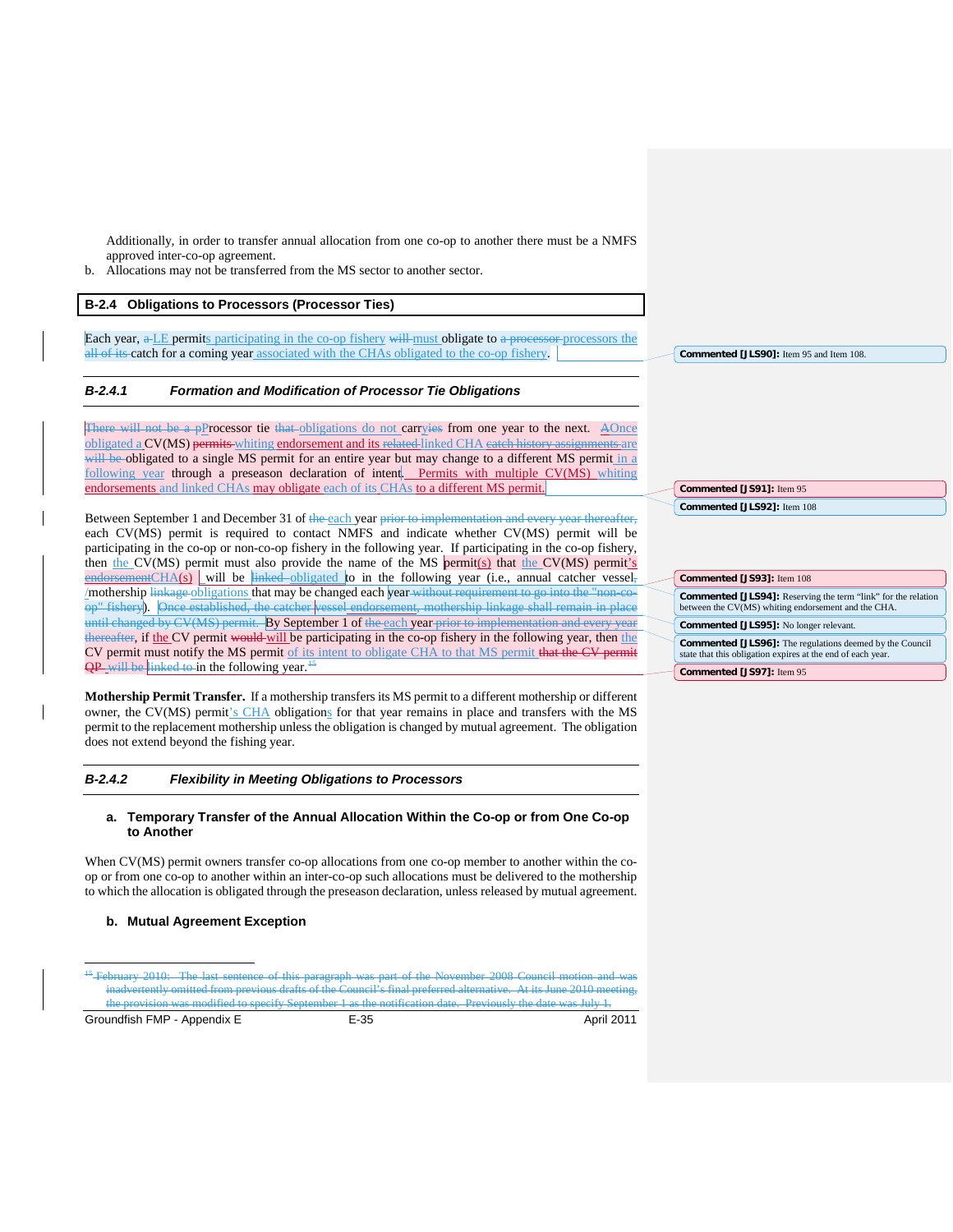By mutual agreement of the CV(MS) permit owner and mothership MS permit to which the permit has is obligated its CHA, a permit may deliver to a licensed mothership other than that to which it the CHA is obligated.

# **B-2.4.3 Mothership Processor Withdrawal**

If a mothership withdraws subsequent to quota assignment, then the CV(MS) permit is free to use the CHA that it is was previously obligated to that vessel to it is free to participate in the co-op or non-co-op fishery. The MS permit shall notify NMFS and linked obligated CV(MS) permits of its withdrawal, and CV(MS) permits shall notify NMFS of their intent to participate in the co-op or non-co-op fishery thereafter. If continuing in co-op fishery, then the CV(MS) permit shall provide NMFS with the name of the new MS permit to which its CHA will be obligated for that season.

#### **B-2.5 NMFS Role**

#### *B-2.5.1 Permit and Endorsement Issuance*

NMFS will issues all necessary permits and endorsements under the rules specified under this program. Appeals processes will beare provided as appropriate and necessary.

#### *B-2.5.2 Fishery Registration and Co-op Approval*

NMFS will announce aasset March 31 as the deadline before by which all co-op agreements must be received submitted for the coming year. NMFS will reviews and approves or rejects co-op agreements based on standards provided here and other standards that it has deemeds necessary to achieve the policy intent of the Council's actions.

#### *B-2.5.3 Annual Allocation to Co-ops and the Non-co-op Fishery*

#### **a. Co-op Allocation**

Each year NMFS will determines the percent of the mothership sector's harvest allocation to be given to each co-op based on the eate<del>h history calculation</del>CHAs of the CV(MS) permits registered to <del>participate in</del> the co-op that year. NMFS does not allocate to the individual permit holder; rather, NMFS allocates an aggregate amount of harvest tonnage annually to the co-op based on the eateh historiesCHAs associated with the CM(MS) permits of members of the co-ops.

#### **b. Non-co-op Allocation**

Each year NMFS will determines the distribution to be given to the non-co-op fishery based on the eateh history calculationCHAs of that CV(MS) permit holders registered to participate in that fishery. Additionally, allocations for permits not renewed or not declared into the co-op fishery are assigned to the non-co-op fishery.

**Commented [JLS102]:** Item 32

#### *B-2.5.4 Fishery Management and Co-op Monitoring*

Groundfish FMP - Appendix E CHA CHA CHA E-36 April 2011

**Commented [JLS98]:** Item 95 and Item 108

**Commented [JLS99]:** Item 95 and Item 108

**Commented [JLS100]:** Item 95

**Commented [JLS101]:** As specified in the Council deemed regulations.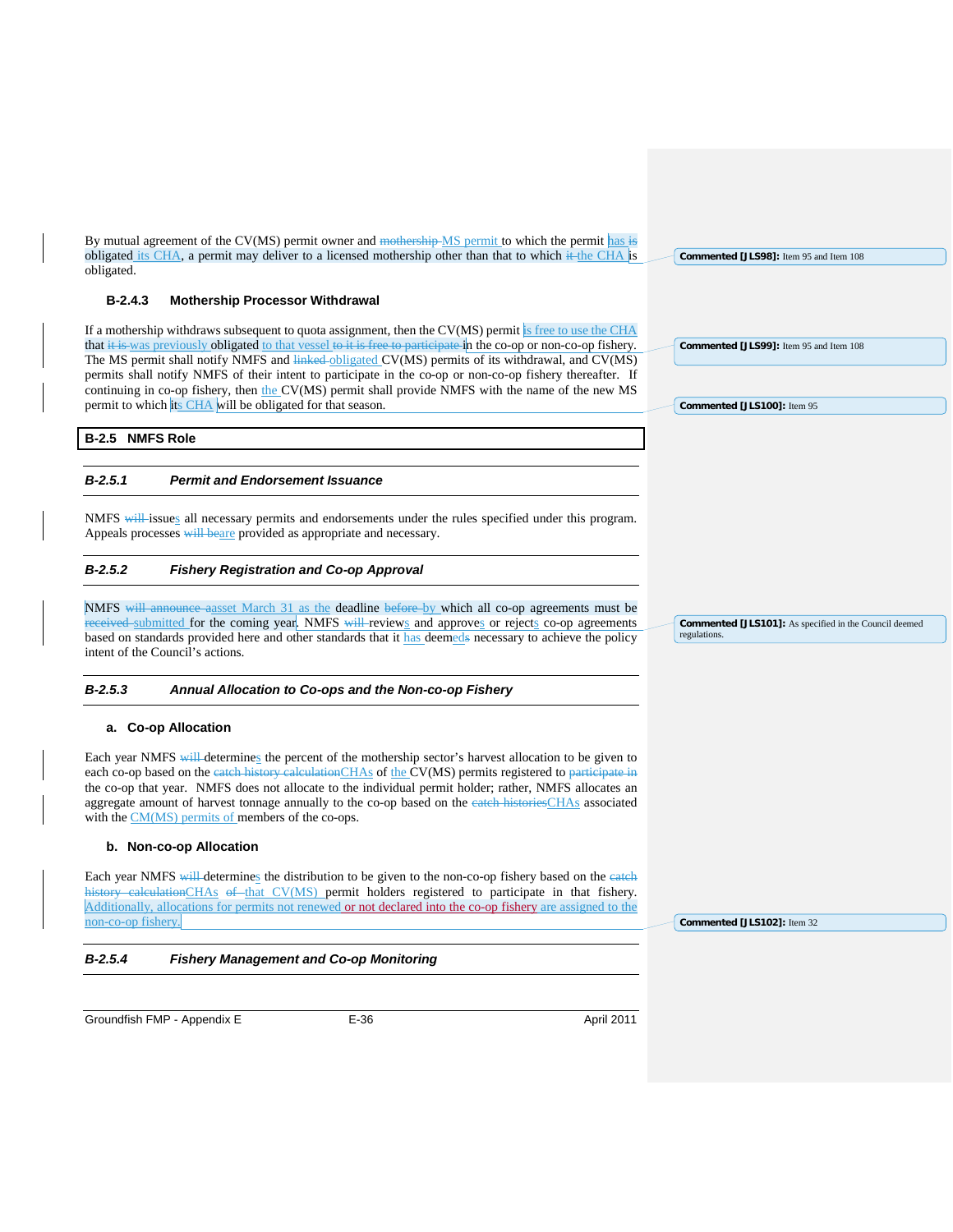- 1. NMFS will tracks all permit transfers and the invocation of mutual agreement exceptions. Permit transfers will are not be valid until registered and acknowledged by NMFS.
- NMFS will monitors catch and closes segments of the fishery as necessary to ensure catch limits are not exceeded for:
	- a. the whiting mothership co-op fishery
	- b. the whiting mothership non-co-op fishery
	- c. the mothership whiting sector as a whole
- 3. NMFS will does not necessarily monitor, but will investigate and enforce as it deems necessary, the permit and co-op obligations to motherships.
- 4. NMFS will does not necessarily monitor or enforce (except as it deems necessary):
	- a. an individual permit's progress towards its catch allocations (permit level catch control will be is at the co-op level and enforced through execution of the private contract)
	- b. a co-op's progress toward its catch allocation<sup>[16](#page-39-2)</sup>
	- c. actual performance of the co-op agreement (the parties to the contract will resolve through private contract and remedies any deviation from provisions such as that requiring that a vessel have the opportunity to harvest the catch allocated to the co-op based on that vessel's permit, Section B-2.3.3.c)
- 5. NMFS will monitors other program provisions as needed. In some situations, there may need to be a declaration procedure to determine where a permit is delivering its obligated catch, for example, if a mothership withdraws without transferring its permit or reaching a mutual agreement for the transfer of obligated deliveries to a different mothership.

# <span id="page-39-0"></span>**B-3 Whiting Shoreside Sector Co-Op Program (placeholder, not recommended)**

**The shoreside whiting sector will be managed with an IFQ program. This section header is being maintained so that section numbering here will correspond to section numbering in the alternatives and analysis in the EIS and other historic documents.**

# <span id="page-39-1"></span>**B-4 Catcher-Processors Co-op Program**

Catch by the CP sector will beis controlled primarily by closing the fishery when a constraining allocation is reached.<sup>17</sup> As under status quoPrior to the trawl rationalization program, CP vessels may formed a co-ops to achieve benefits that result from a slower-paced, more controlled harvest. The Council's rationalization policy main recommendations are the createdion of a limited number of CP endorsements, the requirement that a CP co-op qualify for a Federal co-op permit, and the specification in regulation of the amounts that will be available for harvest by the voluntary co-op. Under this policy, aA new entrant will have tomust acquire a permit with a CP endorsement in order to enter the fishery. If the co-op system fails, it will be replaced by an IFQ program and the initial issuance of IFQ will be allocated equally among the permits (equally divided among all CP endorsed permits).

<span id="page-39-3"></span><span id="page-39-2"></span>Groundfish FMP - Appendix E E-37 E-37 April 2011

**Commented [JLS103]:** Item 96 **Commented [JLS104]:** Item 37

<sup>&</sup>lt;sup>16</sup> This assumes that there is an inter-co-op agreement in place that covers the entire co-op fishery. If such an agreement is not in place covering both catch and bycatch, NMFS may have to monitor catch by each individual co-op (but not by the individual vessels in the co-op).

<sup>&</sup>lt;sup>17</sup> All references to catcher-processors in this section references to vessels operating in the catcher-processor sector. Vessels under 75' which which head, gut, tail, and freeze whitingcatch and process at sea or qualified for the processing exception as part of the shoreside sector (see Section A-1.3) are not covered here.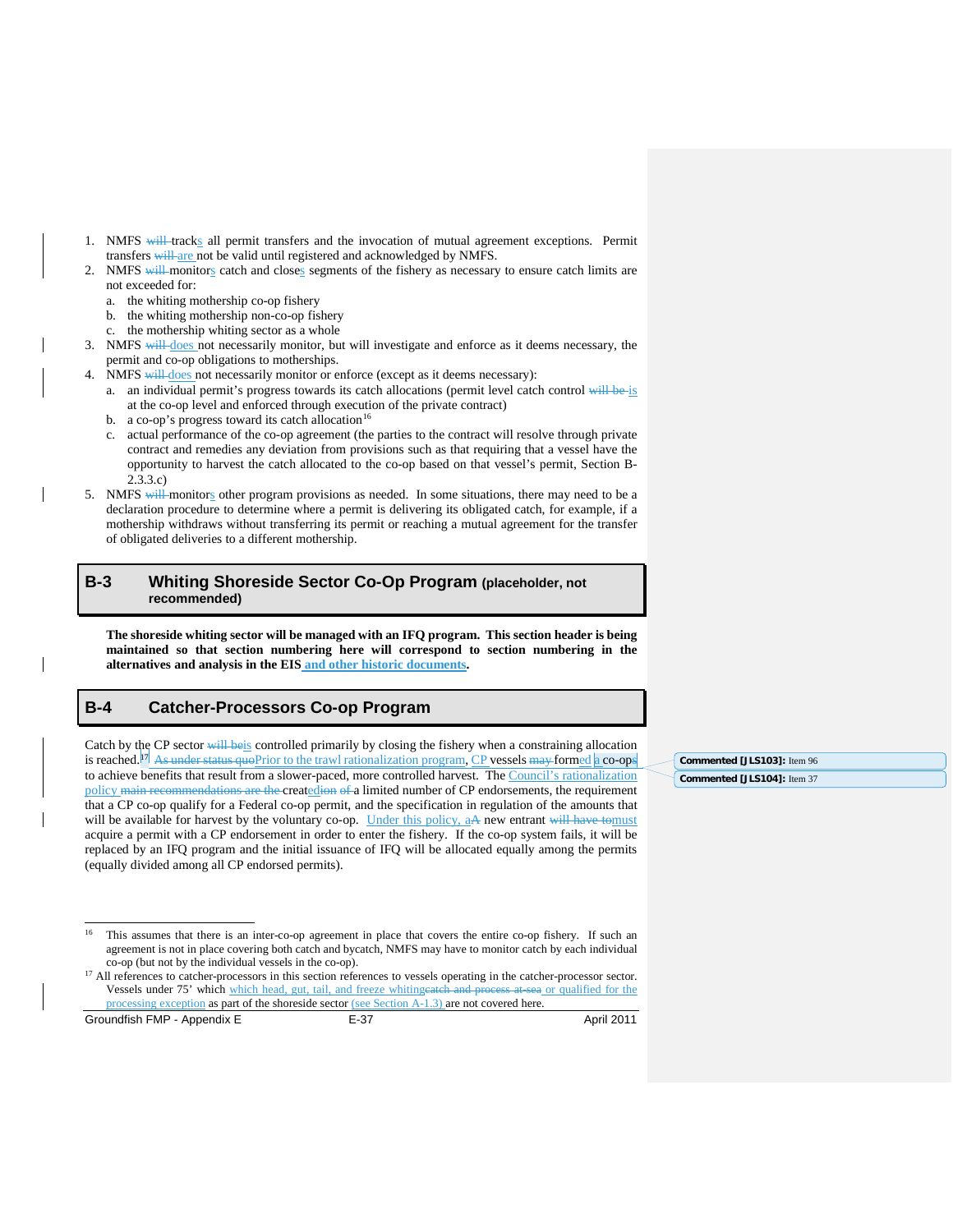#### **B-4.1 Participation in the Catcher-Processor Sector , Endorsement Qualification and Permit Transferability.**

**Catcher-processor (CP) Endorsement**. The class of CP endorsed permits (CP permits) will beis limited by an endorsement placed on a LE permit. LE permits registered to qualified CP vessels will bewere endorsed as CP permits. A qualified permit is was one that harvested and processed in the CP sector of the Pacific whiting fishery at any time from 1997 through 2003. Only CP vessels with a CP endorsed LE permit will beare allowed to process whiting at-sea as part of the CP sector. LE permits with CP endorsements will continue to be transferable.

**Participation as Mothership.** A vessel with a CP permit can also be registered to an MS permit at the same time but cannot operate as a mothership during the same year it participates in the CP fishery-

**CP Permit Combination to Achieve a Larger Size Endorsement**. A CP permit that is combined with a LE trawl permit that is not CP endorsed will result in a single CP permit with a larger size endorsement. (A CV(MS) whiting endorsement on one of the permits being combined will not be reissued on the resulting permit.) The resulting size endorsement will be determined based on the existing permit combination formula.

**CP Permit Transfers to Smaller Vessels.** Length endorsement restrictions on LE permits endorsed for groundfish gear will behave been retained, however, the provision that requires that the size endorsements on trawl permits transferred to smaller vessels be reduced to the size of that smaller vessel will bewas eliminated (i.e., length endorsements will do not change when a trawl endorsed permit is transferred to a smaller vessel).

**Number of Transfers Per Year.** CP permits may be transferred two times during the fishing year, provided that the second transfer was is back to the original CP (i.e., only one transfer per year to a different CP).

#### **B-4.2 Co-op Formation and Operation Rules**

**Annual registration.** As under status quo, Catcher-processors form a co-op among themselves through a private agreementeo-op(s) will be formed among holders of permits for CP. Participation in the co-op will beis at the discretion of the holders of CP those permit holders. If eligible participants choose to form a co-op, the CP sector will be managed as a private voluntary cooperative and governed by a private contract that specifies, among other things, allocation of whiting among CP permits, catch/bycatch management, and enforcement and compliance provisions. The co-op will must submit an application to NMFS for a Federal co-op permit. NMFS will not establish an allocation of catch or catch history among permits unless the CP co-op system fails: the sector fails to organize itself under a single co-op agreement that qualifies for a Federal co-op permit and includes all CP permit holders for the duration of the entire year, or fails to meet its deemed responsibilities, or the co-op declares its own failure. If the co-op system fails, it will be replaced by an IFQ program and the initial issuance of IFQ will be divided equally among all CP endorsed permits.

**Annual Reporting Requirements**. The CP cooperative willmust submit an final annual report to the Council at their prior to its April briefing book deadline (but no earlier than March 10)November meeting. The report will must contain information about the current year's CP fishery, including the CP sector's annual allocation of Pacific whiting; the CP cooperative's actual retained and discarded catch of Pacific whiting, salmon, rockfish, groundfish, and other species on a vessel-by-vessel basis; a description of the method used by the CP cooperative to monitor performance of cooperative vessels that participated in the

Groundfish FMP - Appendix E CHA CHA E-38 April 2011

**Commented [JLS105]:** Item 14

**Commented [JLS106]:** Item 31

**Commented [JS107]:** Item 6 and Item 29

**Commented [JS108]:** Item 68 and Item 102